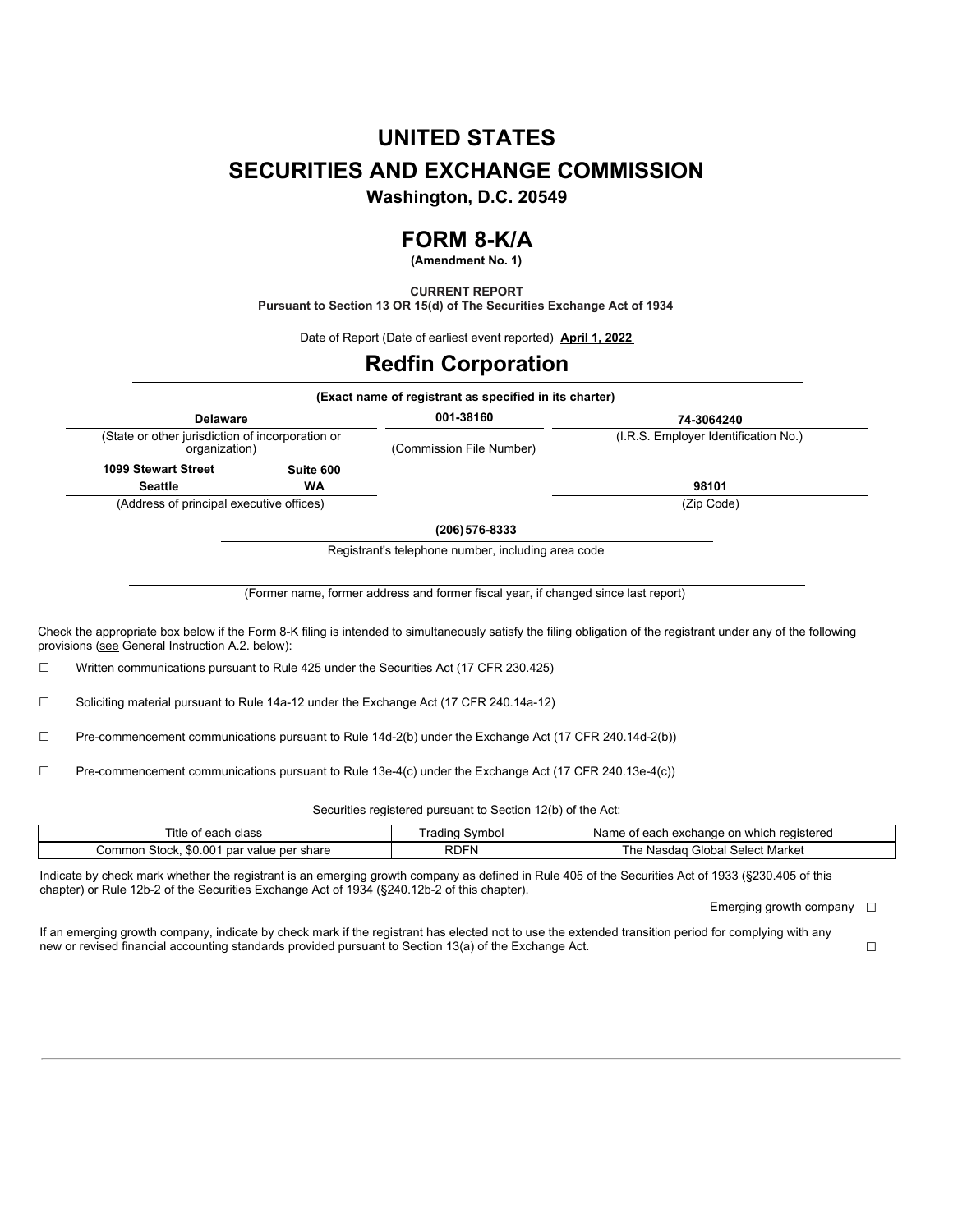#### **EXPLANATORY NOTE**

On April 7, 2022, we filed a Form 8-K (the "Initial 8-K") to report our acquisition of Bay Equity LLC ("Bay Equity" and such acquisition, the "Acquisition").

We are amending the Initial 8-K to include the historical financial statements of Bay Equity and our unaudited pro forma combined financial information giving effect to the Acquisition.

The pro forma financial information included in this report has been presented for informational purposes only. It does not purport to represent the actual results of operations that we and Bay Equity would have achieved had the companies been combined during the periods presented in the pro forma financial information and is not intended to project the future results of operations that the combined company may achieve.

#### **Item 9.01 Financial Statements and Exhibits.**

#### **(a) Financial statements of businesses acquired.**

The audited consolidated balance sheet of Bay Equity as of December 31, 2021, the related consolidated statement of income, cash flows, and changes in members' equity for the year ended December 31, 2021, and the related notes thereto are filed as exhibit 99.1.

#### **(b) Pro forma financial information.**

Our unaudited pro forma combined balance sheet as of December 31, 2021, our unaudited pro forma combined statement of comprehensive loss for the year ended December 31, 2021, and the notes thereto, all giving effect to our acquisition of Bay Equity, are filed as exhibit 99.2.

#### **(d) Exhibits.**

| <b>Exhibit Number</b> | <b>Description</b>                                                                                                                                                                                                                         |
|-----------------------|--------------------------------------------------------------------------------------------------------------------------------------------------------------------------------------------------------------------------------------------|
| 23.1                  | <b>Consent of KHA Accountants PLLC</b>                                                                                                                                                                                                     |
| 99.1                  | Audited consolidated balance sheet of Bay Equity as of December 31, 2021, the related consolidated statements of<br>income, cash flows, and changes in members' equity for the year ended December 31, 2021, and the related notes thereto |
| 99.2                  | Unaudited pro forma combined balance sheet of as of December 31, 2021, unaudited pro forma combined statement of<br>comprehensive loss for the year ended December 31, 2021, and the notes thereto                                         |
| 104                   | Cover page interactive data file, submitted using inline XBRL                                                                                                                                                                              |

| ۰, |  |
|----|--|
|    |  |
|    |  |
|    |  |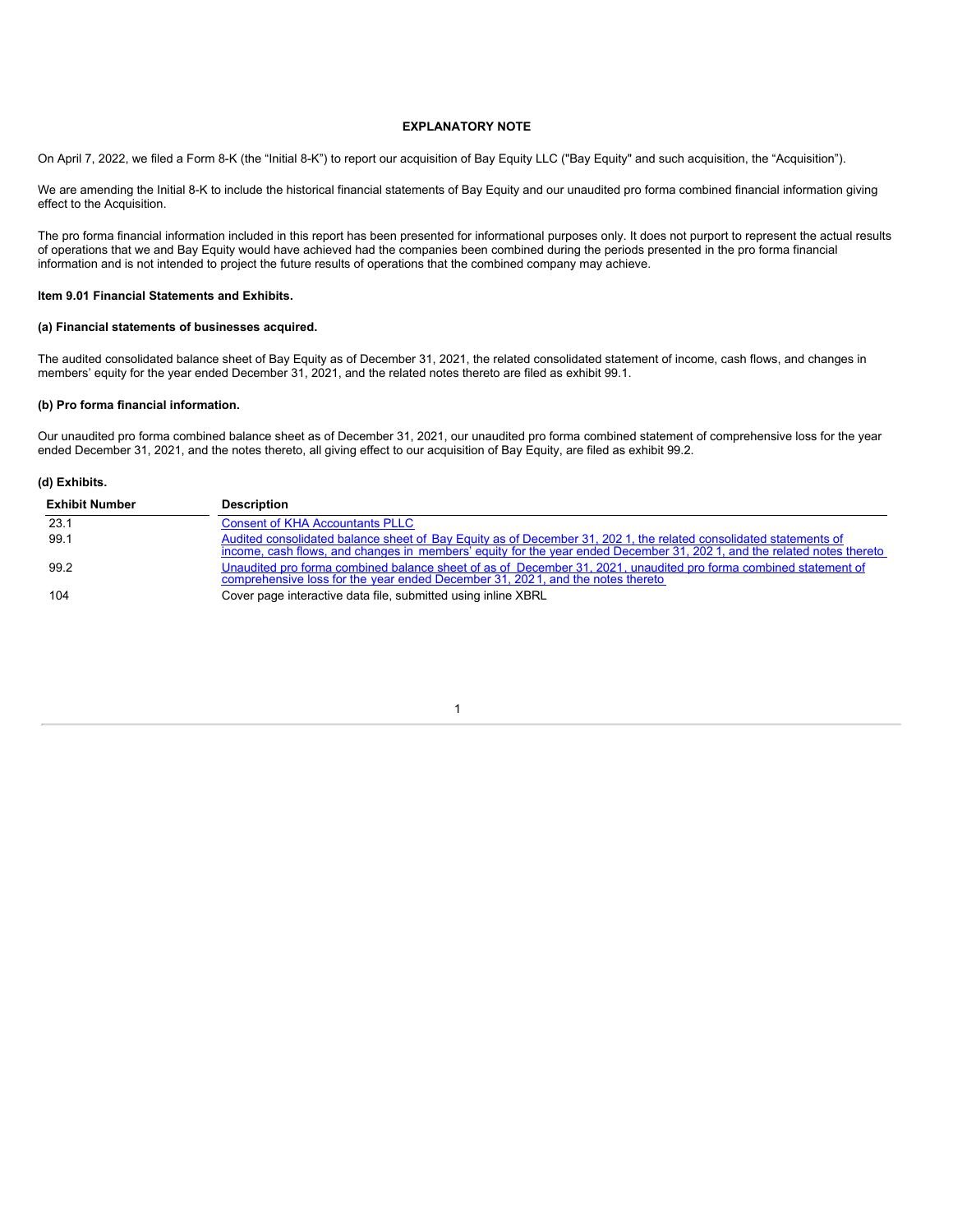#### **SIGNATURES**

Pursuant to the requirements of the Securities Exchange Act of 1934, the registrant has duly caused this report to be signed on its behalf by the undersigned hereunto duly authorized.

## **Redfin Corporation**

(Registrant)

Date: June 16, 2022 /s/ Chris Nielsen

Chris Nielsen Chief Financial Officer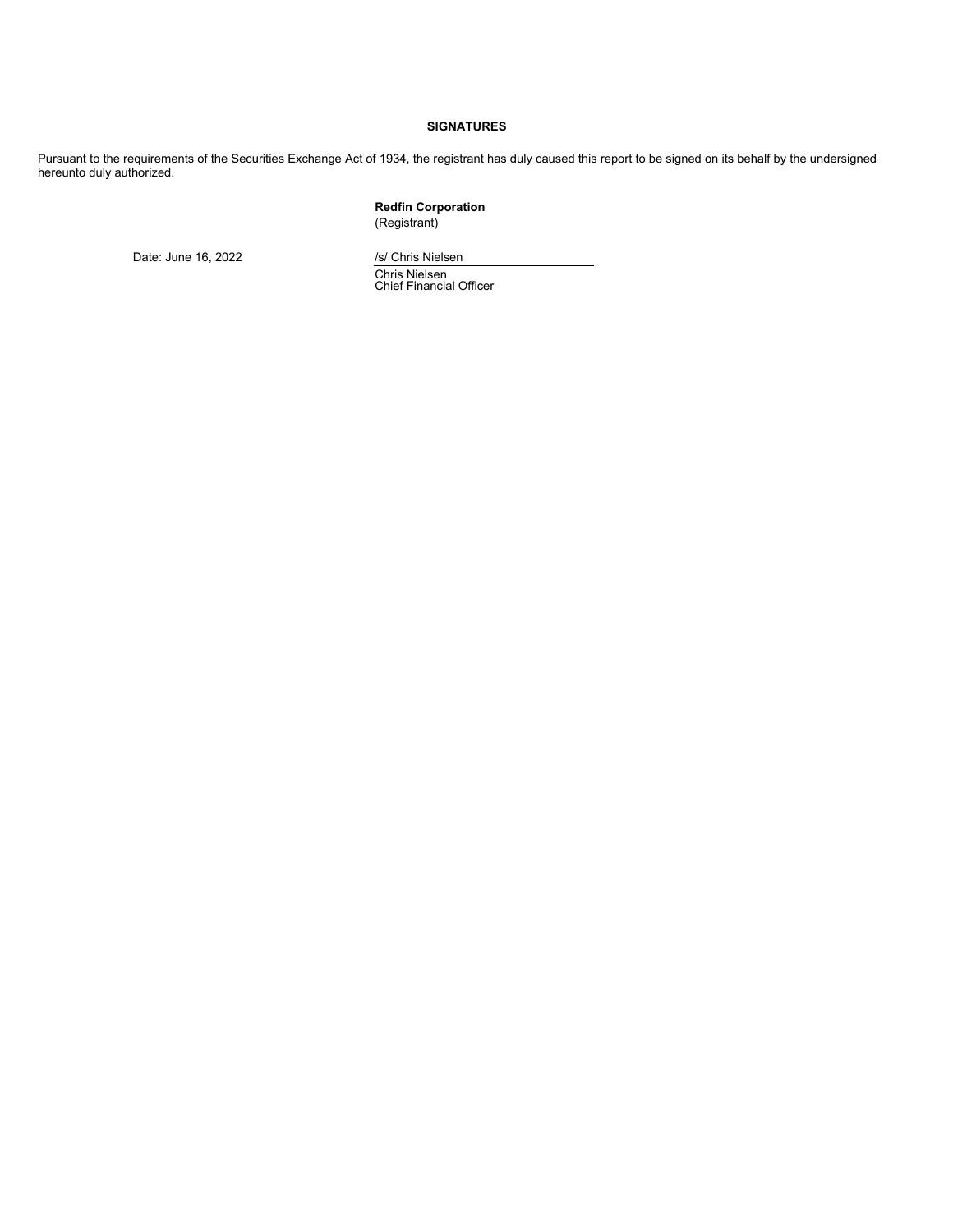### <span id="page-3-0"></span>**CONSENT OF INDEPENDENT AUDITORS**

We consent to the incorporation by reference in Registration Statement Nos. 333-219561, 333-223163, 333-229679, 333-236393, 333-253456, and 333- 262815 on Form S-8 of Redfin Corporation of our report dated March 22, 2022, relating to the financial statements of Bay Equity LLC appearing in this Current Report on Form 8-K of Redfin Corporation dated June 16, 2022.

/s/ KHA Accountants, PLLC

Flower Mound, Texas June 16, 2022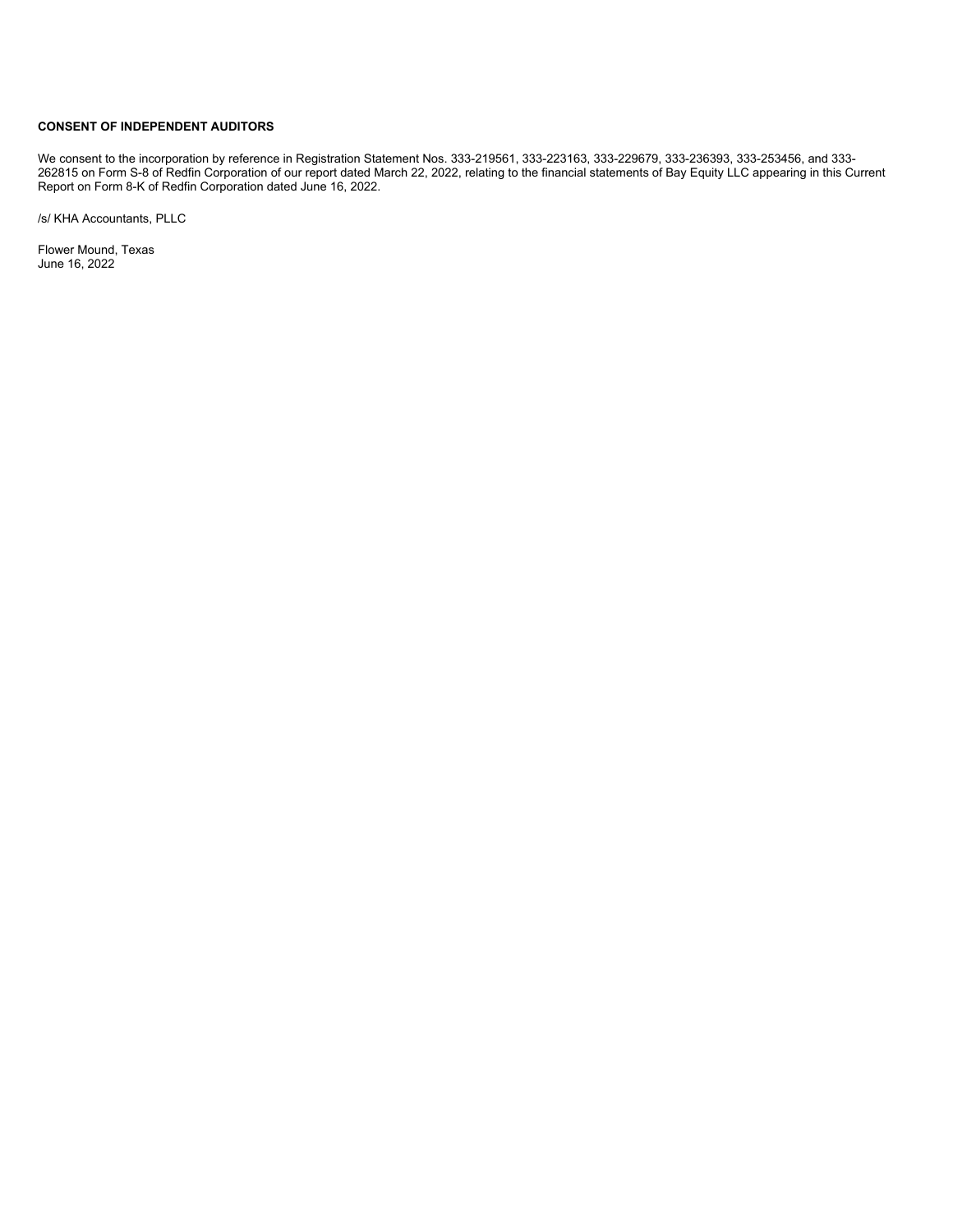## **BAY EQUITY, LLC FINANCIAL STATEMENTS DECEMBER 31, 2021**

### **Table of Contents**

<span id="page-4-0"></span>

|                                                                                                                                                                                                 | Page            |
|-------------------------------------------------------------------------------------------------------------------------------------------------------------------------------------------------|-----------------|
| <b>Independent Auditors' Report</b>                                                                                                                                                             |                 |
| <b>Balance Sheet</b>                                                                                                                                                                            |                 |
| <b>Statement of Income</b>                                                                                                                                                                      |                 |
| <b>Statement of Changes in Members' Equity</b>                                                                                                                                                  | <u>6</u>        |
| <b>Statement of Cash Flows</b>                                                                                                                                                                  |                 |
| <b>Notes to Financial Statements</b>                                                                                                                                                            | <u>8</u>        |
| <b>Supplementary Information</b>                                                                                                                                                                | 23              |
| Computation of Adjusted Net Worth to Determine Compliance with HUD Net Worth Requirements                                                                                                       | <u>23</u>       |
| <b>Computation of Capital Requirements Pursuant to GNMA Requirements</b>                                                                                                                        | 24              |
| <b>Computation of Adjusted Net Worth Pursuant to GNMA Requirements</b>                                                                                                                          | 25              |
| <b>Computation of Liquid Assets Requirement Pursuant to GNMA Requirements</b>                                                                                                                   | $\overline{26}$ |
| <b>Computation of Insurance Requirement Pursuant to GNMA Requirements</b>                                                                                                                       | 27              |
| <b>FHA Lender Recertification - Financial Data Template</b>                                                                                                                                     | 28              |
| Independent Auditor's Report on Compliance for Each Major HUD Program and Report on Internal Control Over Compliance Required by<br>the Consolidated Audit Guide For Audits of HUD Programs     | 30              |
| Report on Internal Control over Financial Reporting and on Compliance and Other Matters Based on an Audit of Financial Statements<br>Performed in Accordance with Government Auditing Standards | 33              |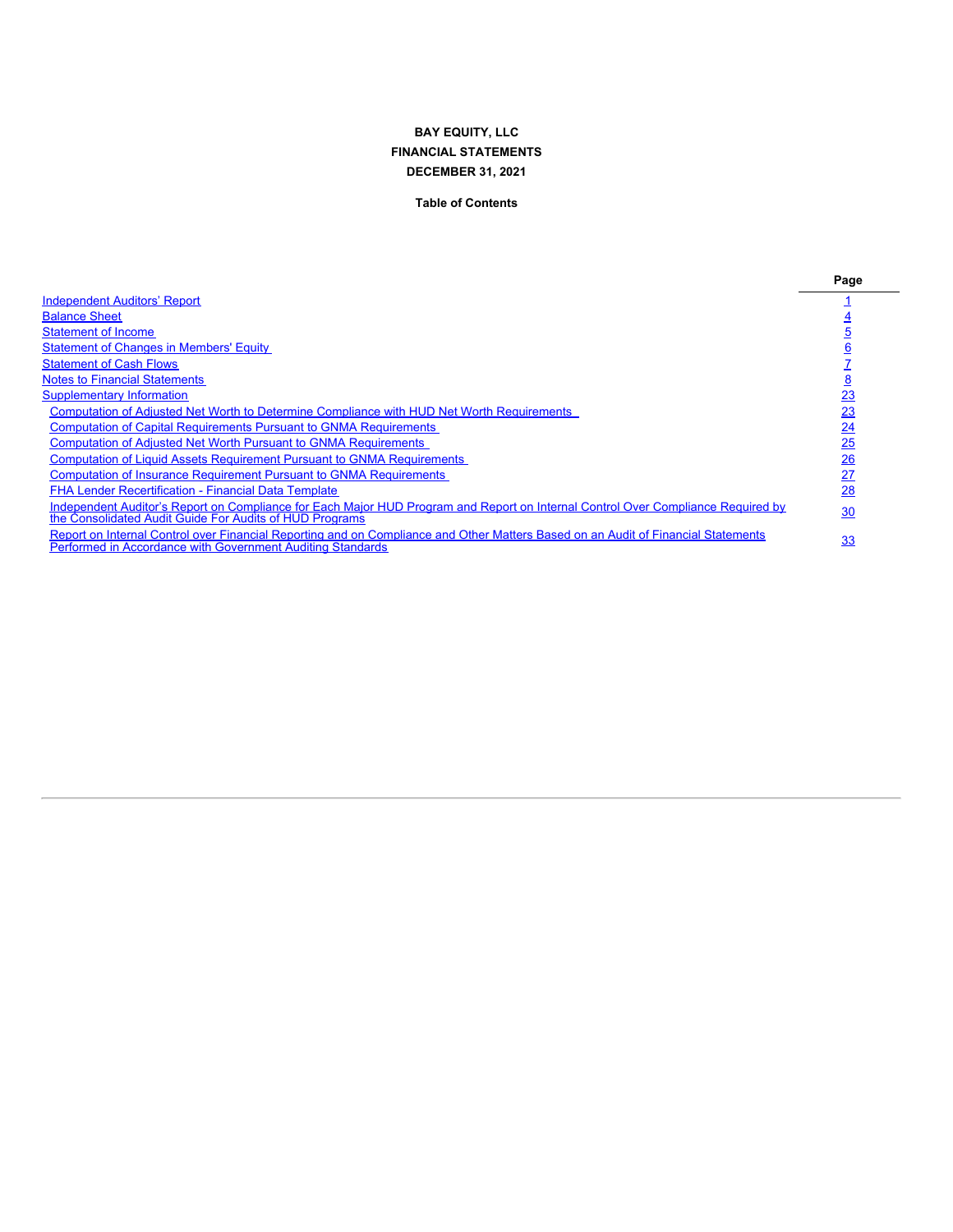

#### **INDEPENDENT AUDITOR'S REPORT**

To the Members Bay Equity, LLC Concord, CA

#### **Report on the Audit of the Financial Statements**

#### **Opinion**

We have audited the financial statements of Bay Equity, LLC (the "Company"), which comprise the balance sheet as of December 31, 2021, and the related statements of income, changes in members' equity, and cash flows for the year then ended, and the related notes to the financial statements.

In our opinion, the accompanying financial statements present fairly, in all material respects, the financial position of the Company as of December 31, 2021, and the results of its operations and its cash flows for the year then ended in accordance with accounting principles generally accepted in the United States of America.

#### **Basis for Opinion**

We conducted our audit in accordance with auditing standards generally accepted in the United States of America (GAAS) and the standards applicable to financial audits contained in Government Auditing Standards (GAS), issued by the Comptroller General of the United States. Our responsibilities under those standards are further described in the "Auditor's Responsibilities for the Audit of the Financial Statements" section of our report. We are required to be independent of the Company and to meet our other ethical responsibilities, in accordance with the relevant ethical requirements relating to our audit. We believe that the audit evidence we have obtained is sufficient and appropriate to provide a basis for our audit opinion.

#### **Responsibilities of Management for the Financial Statements**

Management is responsible for the preparation and fair presentation of the financial statements in accordance with accounting principles generally accepted in the United States of America, and for the design, implementation, and maintenance of internal control relevant to the preparation and fair presentation of financial statements that are free from material misstatement, whether due to fraud or error.

In preparing the financial statements, management is required to evaluate whether there are conditions or events, considered in the aggregate, that raise substantial doubt about the Company's ability to continue as a going concern within one year after the date that the financial statements are available to be issued.

**800.221.2509** | Flower Mound | 4880 Long Prairie Road, Suite 100 | Flower Mound, TX 75028 | **p** 972.221.2500 | **f** 972.436.887 **khaaccountants.com** |Denton | 2717 Wind River Lane, Suite 130 | Denton, TX 76210 |**p** 940.591.9300 | **f** 940.591.9334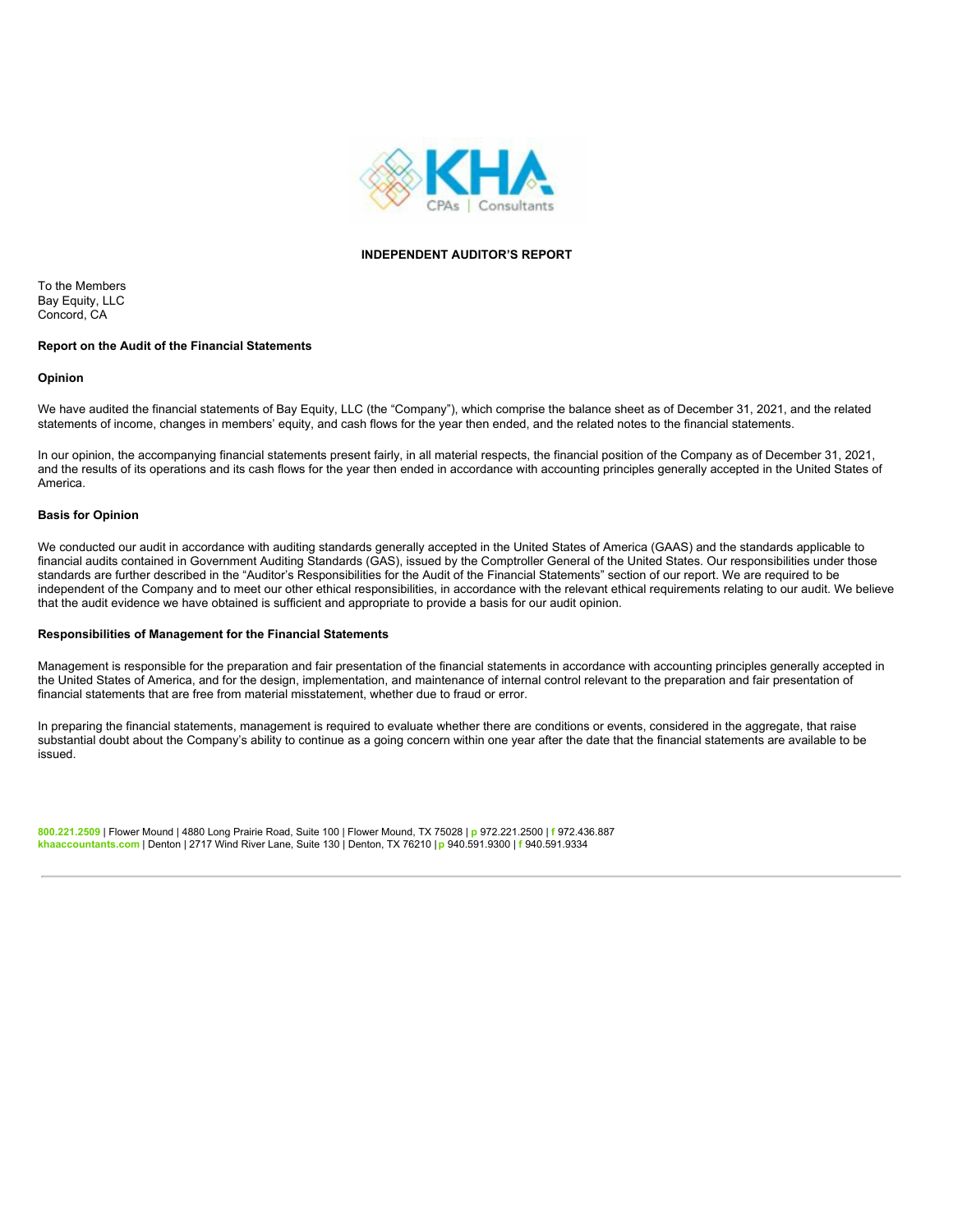#### **Auditor's Responsibilities for the Audit of the Financial Statements**

Our objectives are to obtain reasonable assurance about whether the financial statements as a whole are free from material misstatement, whether due to fraud or error, and to issue an auditor's report that includes our opinion. Reasonable assurance is a high level of assurance but is not absolute assurance and therefore is not a guarantee that an audit conducted in accordance with GAAS and Government Auditing Standards will always detect a material misstatement when it exists. The risk of not detecting a material misstatement resulting from fraud is higher than for one resulting from error, as fraud may involve collusion, forgery, intentional omissions, misrepresentations, or the override of internal control. Misstatements are considered material if there is a substantial likelihood that, individually or in aggregate, they would influence the judgement made by a reasonable user based on the financial statements.

In performing an audit in accordance with *GAAS and Government Auditing Standards*, we:

- Exercise professional judgment and maintain professional skepticism throughout the audit.
- Identify and assess the risks of material misstatement of the financial statements, whether due to fraud or error, and design and perform audit procedures responsive to those risks. Such procedures include examining, on a test basis, evidence regarding the amounts and disclosures in the financial statements.
- Obtain an understanding of internal control relevant to the audit in order to design audit procedures that are appropriate in the circumstances, but not for the purpose of expressing an opinion on the effectiveness of the Company's internal control. Accordingly, no such opinion is expressed.
- Evaluate the appropriateness of accounting policies used and the reasonableness of significant accounting estimates made by management, as well as evaluate the overall presentation of the financial statements.
- Conclude whether, in our judgment, there are conditions or events, considered in the aggregate, that raise substantial doubt about the Company's ability to continue as a going concern for a reasonable period of time.

We are required to communicate with those charged with governance regarding, among other matters, the planned scope and timing of the audit, significant audit findings, and certain internal control–related matters that we identified during the audit.

#### **Supplementary Information**

Our audit was conducted for the purpose of forming an opinion on the financial statements as a whole. The supplementary information, as listed in the table of contents, is presented for purposes of additional analysis as required by the Uniform Financial Reporting Standards issued by the U.S. Department of Housing and Urban Development, Office of the Inspector General, and is not a required part of the financial statements.

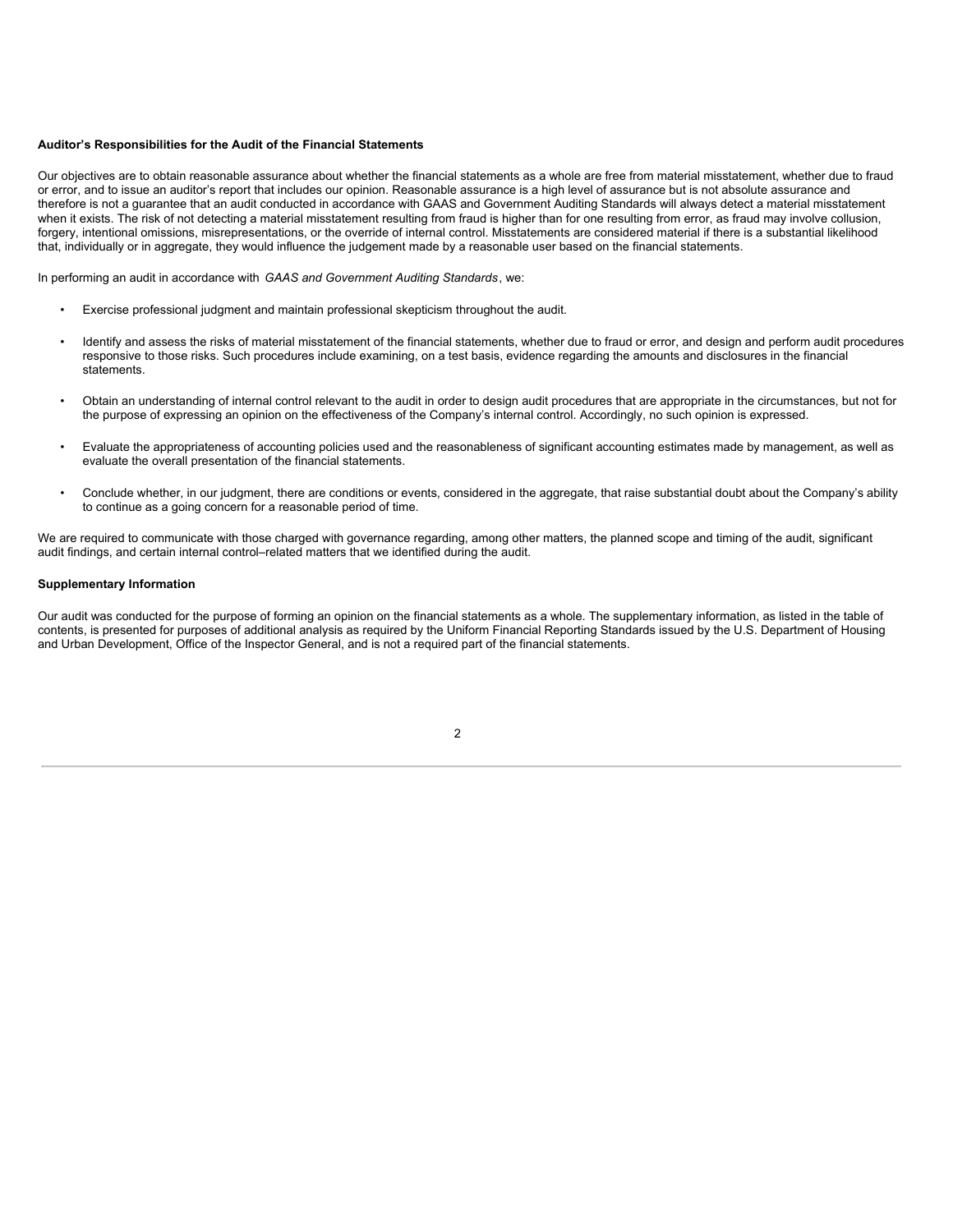Such information is the responsibility of management and was derived from and relates directly to the underlying accounting and other records used to prepare the financial statements. The information has been subjected to the auditing procedures applied in the audit of the financial statements and certain additional procedures, including comparing and reconciling such information directly to the underlying accounting and other records used to prepare the financial statements or to the financial statements themselves, and other additional procedures in accordance with auditing standards generally accepted in the United States of America. In our opinion, the supplementary information is fairly stated, in all material respects, in relation to the financial statements as a whole.

#### **Other Reporting Required by Government Auditing Standards**

In accordance with Government Auditing Standards, we have also issued our report dated March 22, 2022 on our consideration of the Company's internal control over financial reporting and on our tests of its compliance with certain provisions of laws, regulations, contracts, and grant agreements and other matters. The purpose of that report is to describe the scope of our testing of internal control over financial reporting and compliance and the results of that testing, and not to provide an opinion on the effectiveness of the Company's internal control over financial reporting or on compliance. That report is an integral part of an audit performed in accordance with Government Auditing Standards in considering the Company's internal control over financial reporting and compliance.

KAA accountants, PUC

Flower Mound, Texas

<span id="page-7-0"></span>March 22,2022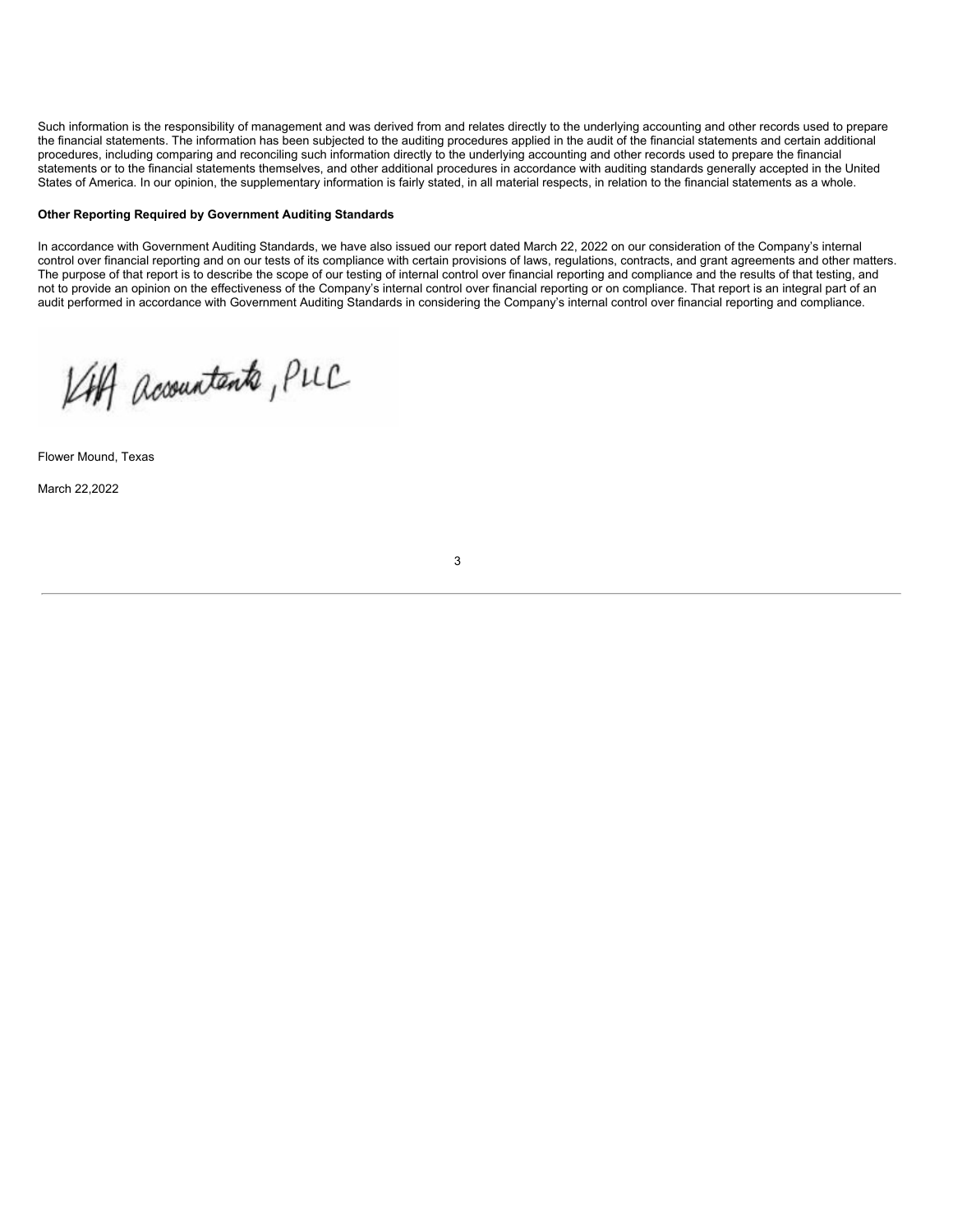## **Bay Equity, LLC Balance Sheet December 31, 2021**

**December 31, 2021**

| <b>Assets</b>                               |                            |
|---------------------------------------------|----------------------------|
| Current assets                              |                            |
| Cash and cash equivalents                   | $\mathbb{S}$<br>42.944.205 |
| Escrow cash                                 | 830,914                    |
| Accounts receivable                         | 12,307,399                 |
| Mortgage loans held for sale, at fair value | 321,684,344                |
| Derivative assets                           | 3,354,992                  |
| Prepaid expenses                            | 1,767,869                  |
| Total current assets                        | 382,889,723                |
| Property and equipment                      |                            |
| Computer software                           | 1,349,539                  |
| Computer and equipment                      | 4,586,933                  |
| Furniture and fixtures                      | 847,780                    |
| Leasehold improvements                      | 365,884                    |
| Transportation equipment                    | 187,667                    |
| Less: accumulated depreciation              | (6,026,670)                |
| Total property and equipment                | 1,311,133                  |
| <b>Other Assets</b>                         |                            |
| Restricted cash                             | 2,310,292                  |
| Mortgage servicing rights, at fair value    | 27,658,375                 |
| Deposits                                    | 255,947                    |
| Total other assets                          | 30,224,614                 |
| <b>Total assets</b>                         | \$<br>414,425,470          |
| <b>Liabilities and Members' Equity</b>      |                            |
| <b>Current liabilities</b>                  |                            |
| Accounts payable                            | \$<br>5,626,303            |
| Escrow payable                              | 798,252                    |
| Accrued payroll expenses                    | 32,890,121                 |
| Warehouse lines of credit                   | 304,292,503                |
| <b>Total current liabilities</b>            | 343,607,179                |
| Long term liabilities                       |                            |
| Reserve for loan losses                     | 8,235,151                  |
| Total long term liabilities                 | 8,235,151                  |
| <b>Total liabilities</b>                    | 351,842,330                |
| Members' equity                             | 62,583,140                 |
| Total liabilities and members' equity       | \$<br>414.425.470          |

<span id="page-8-0"></span>The notes to financial statements are an integral part of this statement.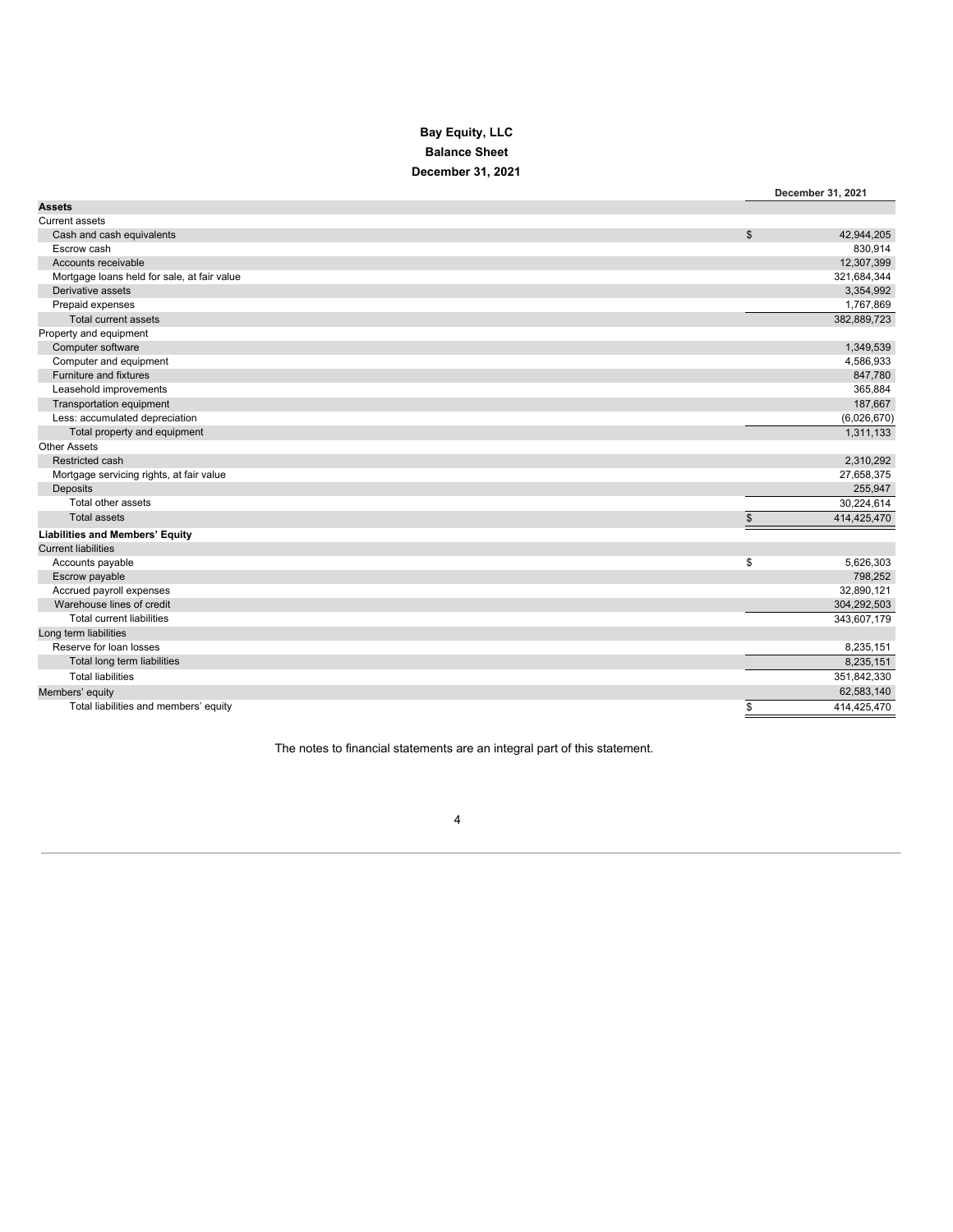## **Bay Equity, LLC**

## **Statement of Income For the Year Ended December 31, 2021**

|                                                                     |    | <b>Year Ended</b><br>December 31, 2021 |  |
|---------------------------------------------------------------------|----|----------------------------------------|--|
| <b>Revenues</b>                                                     |    |                                        |  |
| Loan origination fees, net of direct costs of \$18,735,262          | ა  | 211,370,532                            |  |
| Gain on sale of mortgage loans, net of direct costs of \$19,283,357 |    | 131,951,854                            |  |
| Servicing fee income, net of direct costs of \$2,369,681            |    | 6,478,406                              |  |
| Interest income                                                     |    | 14,004,610                             |  |
| Total revenues                                                      |    | 363,805,402                            |  |
| Operating expenses                                                  |    |                                        |  |
| Salaries, commissions, and benefits                                 |    | 238,882,284                            |  |
| General and administrative expenses                                 |    | 15,378,146                             |  |
| Occupancy expenses                                                  |    | 14,111,507                             |  |
| Interest expense                                                    |    | 13,683,418                             |  |
| Advertising                                                         |    | 6,829,755                              |  |
| Legal and professional expense                                      |    | 8,393,589                              |  |
| Depreciation                                                        |    | 617,571                                |  |
| Total operating expenses                                            |    | 297,896,270                            |  |
| Income before provision for income tax                              |    | 65,909,132                             |  |
| Provision for income tax                                            |    |                                        |  |
| Income taxes                                                        |    | 780,857                                |  |
| Total provision for income tax                                      |    | 780,857                                |  |
| Net income                                                          | \$ | 65,128,275                             |  |

<span id="page-9-0"></span>The notes to financial statements are an integral part of this statement.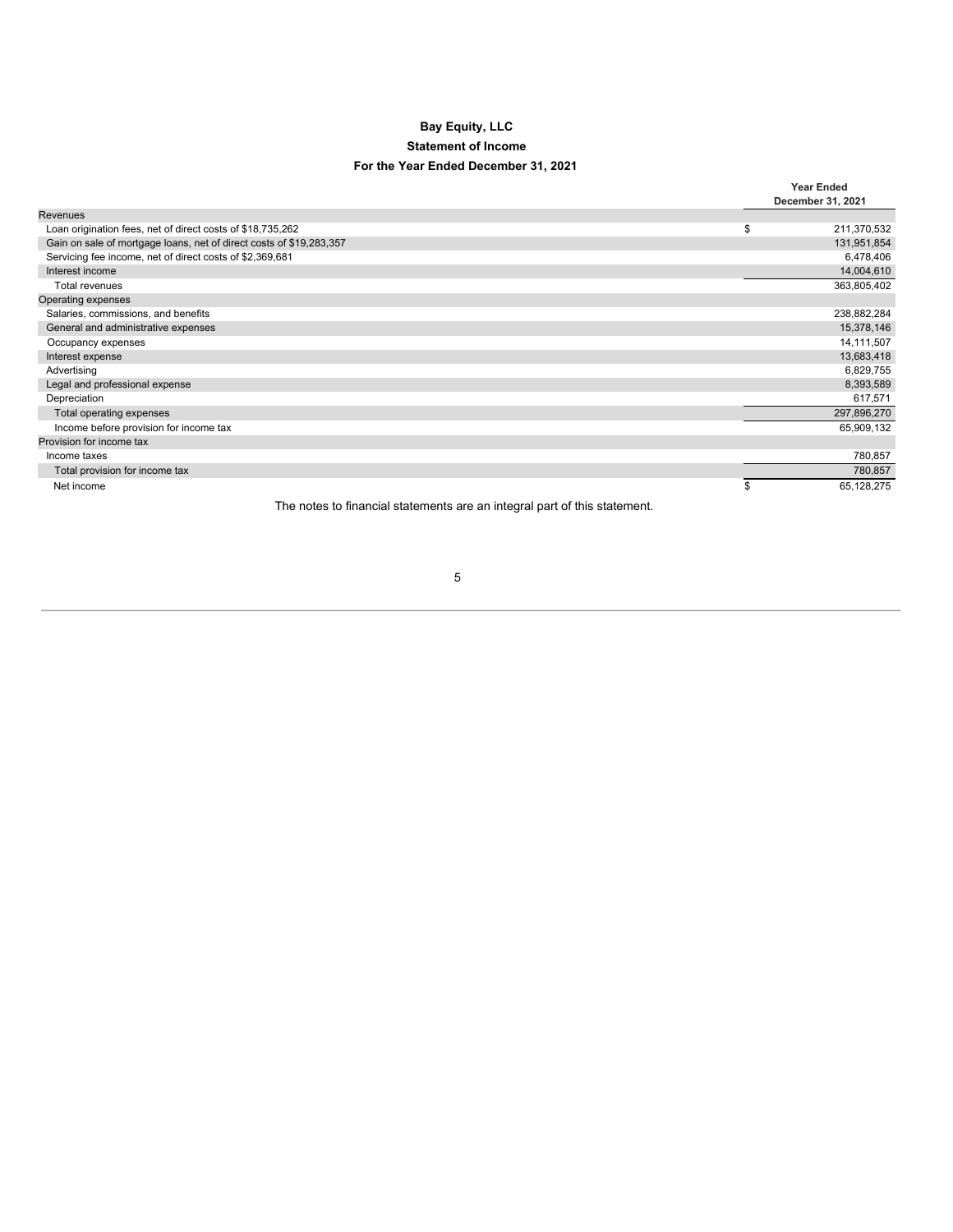## **Bay Equity, LLC Statement of Changes in Members' Equity For the Year Ended December 31, 2021**

<span id="page-10-0"></span>

|                                    | <b>Unit Class</b> |                |  |                |              |
|------------------------------------|-------------------|----------------|--|----------------|--------------|
|                                    |                   | <b>Class A</b> |  | Class B        | Total        |
| Members' equity, January 1, 2021   |                   | 28.688.581     |  | 38.448.662     | 67,137,243   |
| Distributions to members           |                   | (29, 567, 333) |  | (40, 115, 045) | (69.682.378) |
| Net income                         |                   | 27.577.163     |  | 37.551.112     | 65.128.275   |
| Members' equity, December 31, 2021 |                   | 26.698.411     |  | 35.884.729     | 62.583.140   |
|                                    |                   |                |  |                |              |

The notes to financial statements are an integral part of this statement.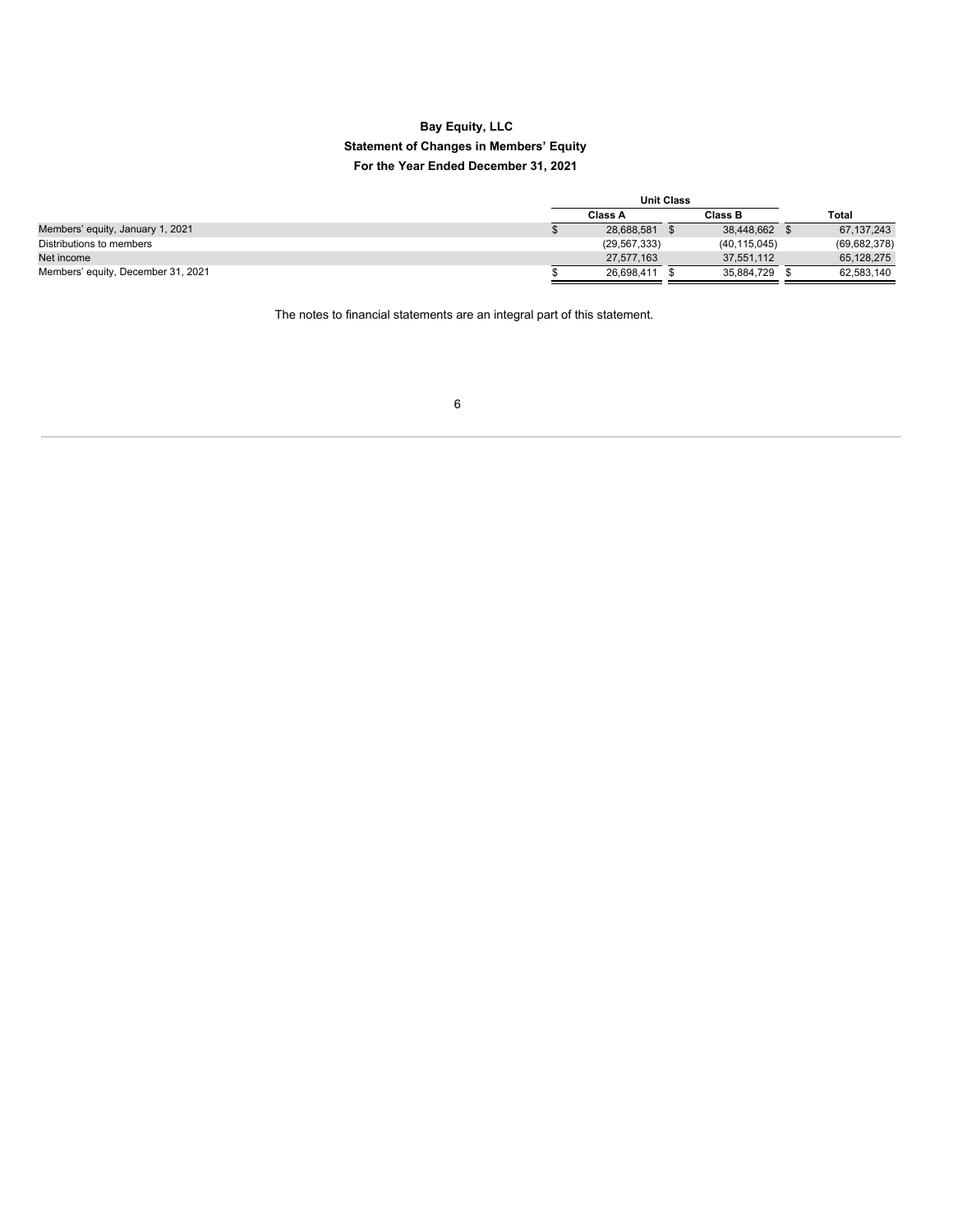## **Bay Equity, LLC**

## **Statement of Cash Flows**

## **For the Year Ended December 31, 2021**

|                                                                                   |    | <b>Year Ended</b><br><b>December 31, 2021</b> |  |
|-----------------------------------------------------------------------------------|----|-----------------------------------------------|--|
| Cash flows from operating activities                                              |    |                                               |  |
| Net income                                                                        | \$ | 65,128,275                                    |  |
| Adjustments to reconcile net income to net cash provided by operating activities: |    |                                               |  |
| Provision for loan losses                                                         |    | 1,419,868                                     |  |
| Gain on sale of mortgage loans                                                    |    | (131, 951, 854)                               |  |
| Depreciation                                                                      |    | 617,571                                       |  |
| Loss on disposal of property and equipment                                        |    | 5,249                                         |  |
| (Increase) decrease in assets:                                                    |    |                                               |  |
| Accounts receivable                                                               |    | (475, 840)                                    |  |
| Proceeds from sale and principal payments on mortgage loans held for sale         |    | 8,729,659,597                                 |  |
| Originations and purchases of mortgage loans held for sale                        |    | (8,301,697,632)                               |  |
| Derivative assets                                                                 |    | 398,814                                       |  |
| Prepaid expenses                                                                  |    | (658, 955)                                    |  |
| Mortgage servicing rights                                                         |    | (7, 273, 714)                                 |  |
| Deposits                                                                          |    | 10,460                                        |  |
| Increase (decrease) in liabilities:                                               |    |                                               |  |
| Accounts payable                                                                  |    | (10, 234, 592)                                |  |
| Escrow payable                                                                    |    | (1, 129, 282)                                 |  |
| Accrued payroll expenses                                                          |    | (5,031,314)                                   |  |
| Derivative liabilities                                                            |    | (3,718,028)                                   |  |
| Reserve for loan losses                                                           |    | (714, 838)                                    |  |
| Net cash used in operating activities                                             |    | 334, 353, 785                                 |  |
| Cash flows from investing activities                                              |    |                                               |  |
| Purchase of property and equipment                                                |    | (718, 558)                                    |  |
| Net cash used in investing activities                                             |    | (718, 558)                                    |  |
| Cash flows from financing activities                                              |    |                                               |  |
| Distributions to members                                                          |    | (69, 682, 378)                                |  |
| Principal payment of note payable                                                 |    | (72, 782)                                     |  |
| Net payments on warehouse lines of credit                                         |    | (278, 263, 406)                               |  |
| Net cash provided by financing activities                                         |    | (348, 018, 566)                               |  |
| Net decrease in cash and cash equivalents, restricted cash and escrow cash        |    | (14, 383, 339)                                |  |
| Cash and cash equivalents, restricted cash and escrow cash at beginning of year   |    | 60,468,750                                    |  |
| Cash and cash equivalents, restricted cash and escrow cash at end of year         | \$ | 46,085,411                                    |  |
| Supplemental disclosure of cash flow information                                  |    |                                               |  |
| Cash paid for interest                                                            | \$ | 14,024,682                                    |  |
| Cash paid for taxes                                                               |    | 780.857                                       |  |

<span id="page-11-0"></span>The notes to financial statements are an integral part of this statement.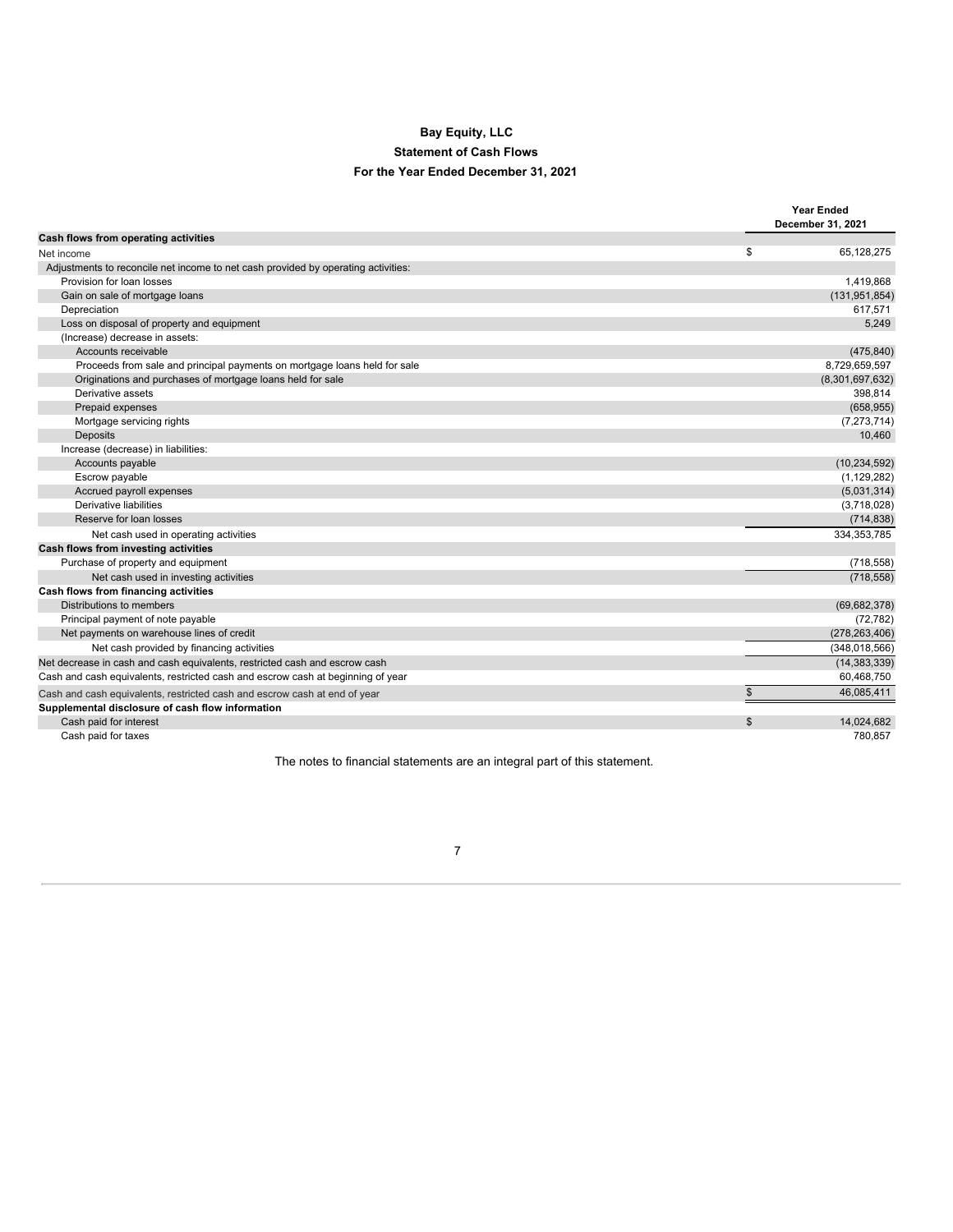#### **Bay Equity, LLC Notes to Financial Statements**

#### **Note 1. Nature of organization**

Bay Equity, LLC (the Company) was formed in the State of California on June 12, 2007, for the purpose of originating real estate mortgages for sale to government-sponsored enterprises (GSE) or third-party investors in the secondary market.

The Company is approved as a Title II, non-supervised direct endorsement mortgagee with the United States Department of Housing and Urban Development (HUD). In addition, the Company is an approved issuer with the Government National Mortgage Association (GNMA), as well as an approved seller and servicer with the Federal National Mortgage Association (FNMA) and Federal Home Loan Mortgage Corporation (FHLMC).

The Company is regulated by the Department of Business Oversight under the California Residential Mortgage Lending Act and various respective agencies in states in which it is approved to operate. The Company operates retail branches in Alabama, Arizona, California, Colorado, Connecticut, Florida, Georgia, Hawaii, Idaho, Illinois, Indiana, Kansas, Kentucky, Massachusetts, Minnesota, Missouri, Montana, North Carolina, New Hampshire, Nevada, New Mexico, Oklahoma, Oregon, South Carolina, South Dakota, Tennessee, Texas, Utah, Washington, Wisconsin and Wyoming.

#### **Note 2. Summary of Significant Accounting Policies**

#### **Accounting estimates**

When preparing financial statements in conformity with U.S. generally accepted accounting principles (GAAP), management must make estimates based on future events that affect the reported amounts of assets and liabilities, the disclosure of contingent assets and liabilities as of the date of the financial statements, and revenues and expenses during the reporting period. Actual results could differ from those estimates.

#### **Cash and cash equivalents**

The Company considers all demand deposits, money market funds, and cash on hand, as well as highly liquid investments, purchased with a maturity of three months or less to be cash equivalents. The Company maintains its cash balances at various financial institutions where its accounts are insured by the Federal Deposit Insurance Corporation. At December 31, 2021, cash balances exceeded the federally insured limits. However, this at risk amount is subject to fluctuation on a daily basis. The Company has not experienced any losses in such accounts and believes that it is not exposed to any significant risk with respect to such deposits.

#### **Restricted cash**

The Company maintains certain cash balances that are restricted for a specific purpose and require third party approval prior to the release of the cash.

#### **Allowance for uncollectible receivables**

Revenues are generally received from borrowers and wholesale investors within twenty to thirty days of funding. Realized loan losses are charged to expense as incurred. Based on the timing of loan funding and historical loan losses, management believes no allowance for uncollectible receivables is necessary.

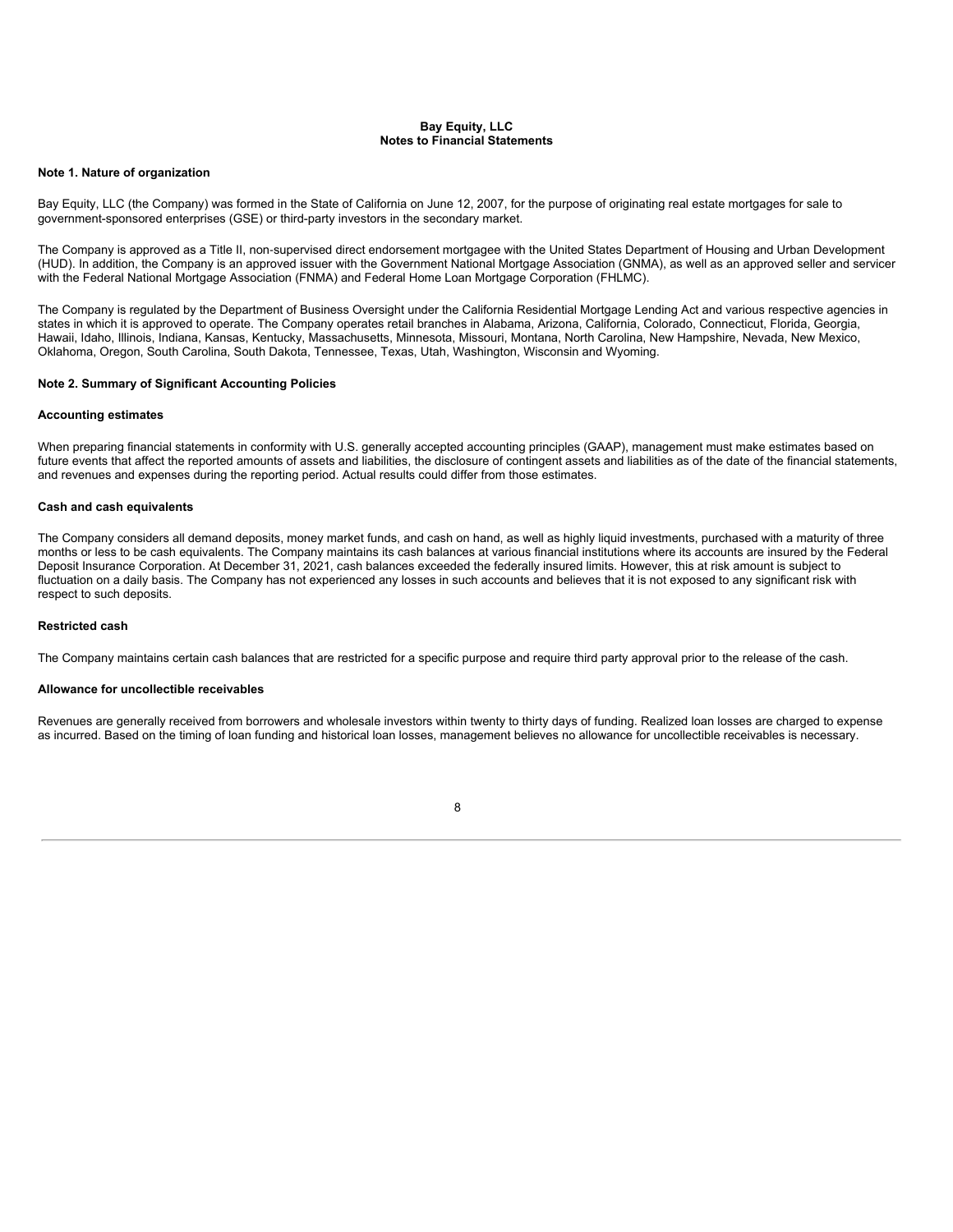#### **Mortgage loans held for sale**

Mortgage loans held for sale are carried at fair value under the fair value option with changes in fair value recorded in gain on sale of mortgage loans on the statement of income. The fair value of mortgage loans held for sale committed to investors is calculated using observable market information such as the investor purchase commitment, assignment of trade (AOT) or other mandatory delivery commitment prices. The Company bases loans committed to Agency investors based on the Agency's quoted Mortgage Backed Security (MBS) prices. The fair value of mortgage loans held for sale not committed to investors is based on quoted best execution secondary market prices. If no such quoted price exists, the fair value is determined using quoted prices for a similar asset or assets, such as MBS prices, adjusted for the specific attributes of that loan, which would be used by other market participants. Mortgage loans held for sale not calculated using observable market information is based on third party broker quotations, the underlying collateral adjusted for a valuation allowance, or market bid pricing.

#### **Mortgage servicing rights**

FASB ASC 860‐50, *Transfers and Servicing*, requires that Mortgage Servicing Rights (MSRs) initially be recorded at fair value at the time the underlying loans are sold. To determine the fair value of the MSR created, the Company uses a valuation model that calculates the net present value of future cash flows. The valuation model incorporates assumptions that market participants would use in estimating future net servicing revenue, including the estimated discount rate, the cost of servicing, objective portfolio characteristics, contractual service fees, ancillary income and late fees, float value, and default rates. MSRs are not actively traded in open markets; accordingly, considerable judgment is required to estimate their fair value, and changes in these estimates could materially change the estimated fair value. The Company receives a base servicing fee monthly on the outstanding principal balances of the loans, which is collected from investors.

After initially recording the MSRs at the discounted present value expected to be realized from performing specified mortgage servicing activities for others as MSRs, the Company has elected to subsequently report its MSRs at fair value, during which time the Company is exposed to fair value risk related to changes in the fair value of the Company's MSRs. As interest rates decrease, mortgage refinancing activity may increase, resulting in faster prepayment speeds of the loans underlying the MSRs, which results in a reduction of the MSRs' fair value. Conversely, as mortgage interest rates rise, prepayment speeds are usually slower and the value of the MSR asset generally increases. Changes in fair value are recorded in gain on sale of mortgage loans on the statement of income in the period in which changes in fair value occur. The Company obtains a valuation from an independent third party on a monthly basis to support the reasonableness of the fair value estimate generated by the Company's internal model. MSRs are also evaluated at the end of each reporting period to determine that capitalized amounts are not in excess of their estimated fair value. Estimates of remaining loan lives and prepayment speeds are incorporated into the model. These inputs can, and generally do, change from period to period as market conditions change. Changes in these estimates could materially change the estimated fair value.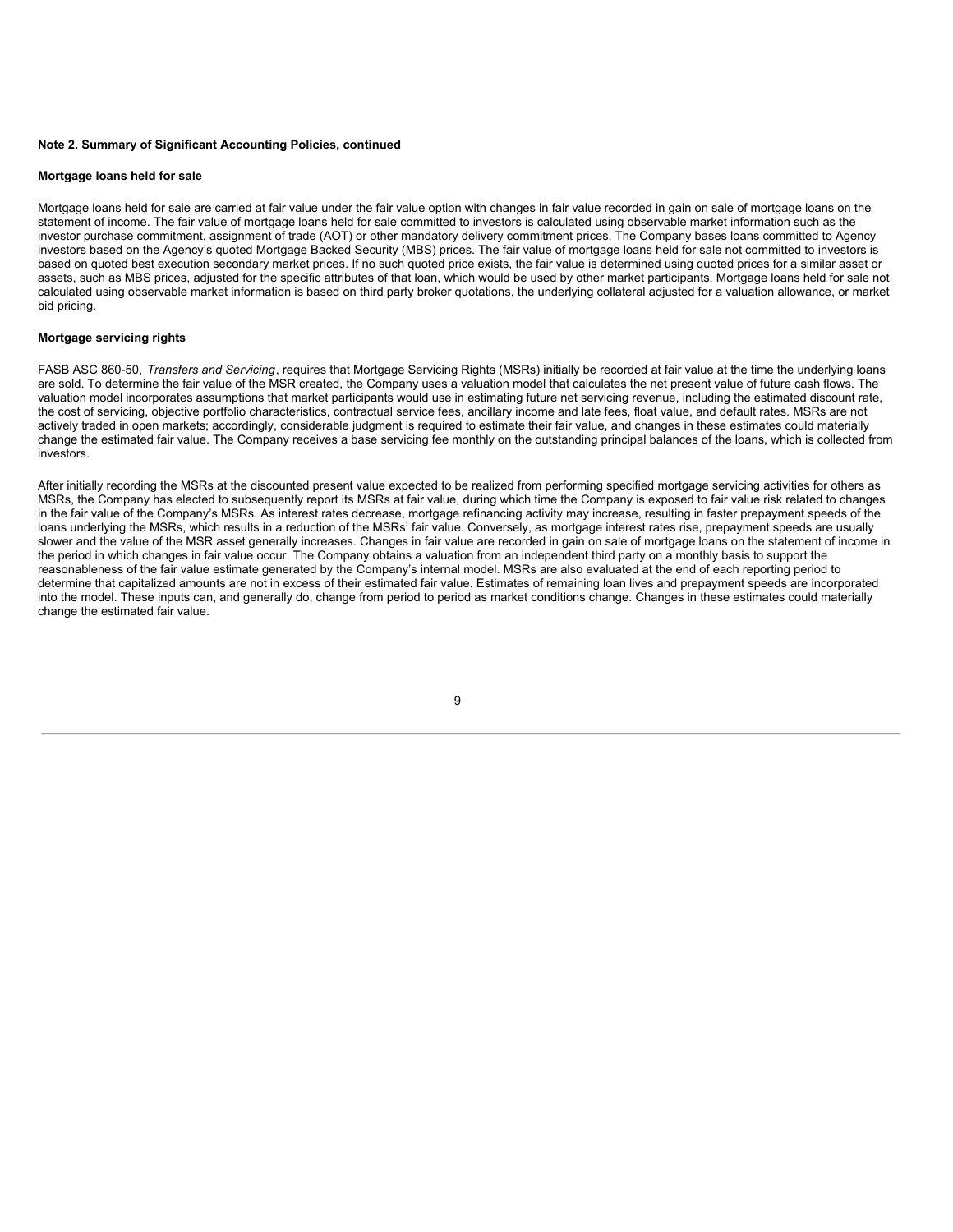#### **Revenue recognition**

FASB ASC 606, *Revenue from Contracts with Customers* (ASC 606), establishes principles for reporting information about the nature, amount, timing and uncertainty of revenue and cash flows arising from the entity's contracts to provide goods or services to customers. The core principle requires an entity to recognize revenue to depict the transfer of goods or services to customers in an amount that reflects the consideration that it expects to be entitled to receive in exchange for those goods or services recognized as performance obligations are satisfied. The majority of the Company's revenue generating transactions are not subject to ASC 606, including revenue generated from financial instruments, such as the Company's loans and derivatives, as well as revenue related to the Company's mortgage servicing activities, as these activities are subject to other GAAP discussed elsewhere within the Company's disclosures.

#### **Sale of mortgage loans**

Gains and losses from the sale of mortgage loans held for sale are recognized based upon the difference between the sales proceeds and carrying value of the related loans upon sale and are recorded in gain on sale of mortgage loans on the statement of income. Sales proceeds reflect the cash received from investors through the sale of the loan and servicing release premium. If the related mortgage servicing right (MSR) is retained, the MSR addition is recorded in gain on sale of mortgage loans held on the statement of income. Gain on sale of mortgage loans held also includes the unrealized gains and losses associated with the changes in the fair value of mortgage loans and the realized and unrealized gains and losses from derivative instruments.

Mortgage loans held for sale are considered sold when the Company surrenders control over the financial assets. Control is considered to have been surrendered when the transferred assets have been isolated from the Company, beyond the reach of the Company and their creditors; the purchaser obtains the right (free of conditions that constrain it from taking advantage of that right) to pledge or exchange the transferred assets; and the Company does not maintain effective control over the transferred assets through either an agreement that both entitles and obligates the Company to repurchase or redeem the transferred assets before their maturity or the ability to unilaterally cause the holder to return specific assets. The Company typically considers the above criteria to have been met upon acceptance and receipt of sales proceeds from the purchaser.

#### **Loan origination fees and expenses**

Loan origination fees represent revenue earned from originating mortgage loans. Loan origination fees generally represent a flat per-loan fee amount based on a percentage of the original principal loan balance and are recognized as revenue at the time the mortgage loans are funded. Loan origination expenses are charged to operations as incurred.

#### **Interest income**

Interest income on mortgage loans held for sale is recognized for the period from loan funding to sale based upon the principal balance outstanding and contractual interest rates. Revenue recognition is discontinued when loans become 90 days delinquent, or when, in management's opinion, the recovery of principal and interest becomes doubtful and the mortgage loans held for sale are put on nonaccrual status.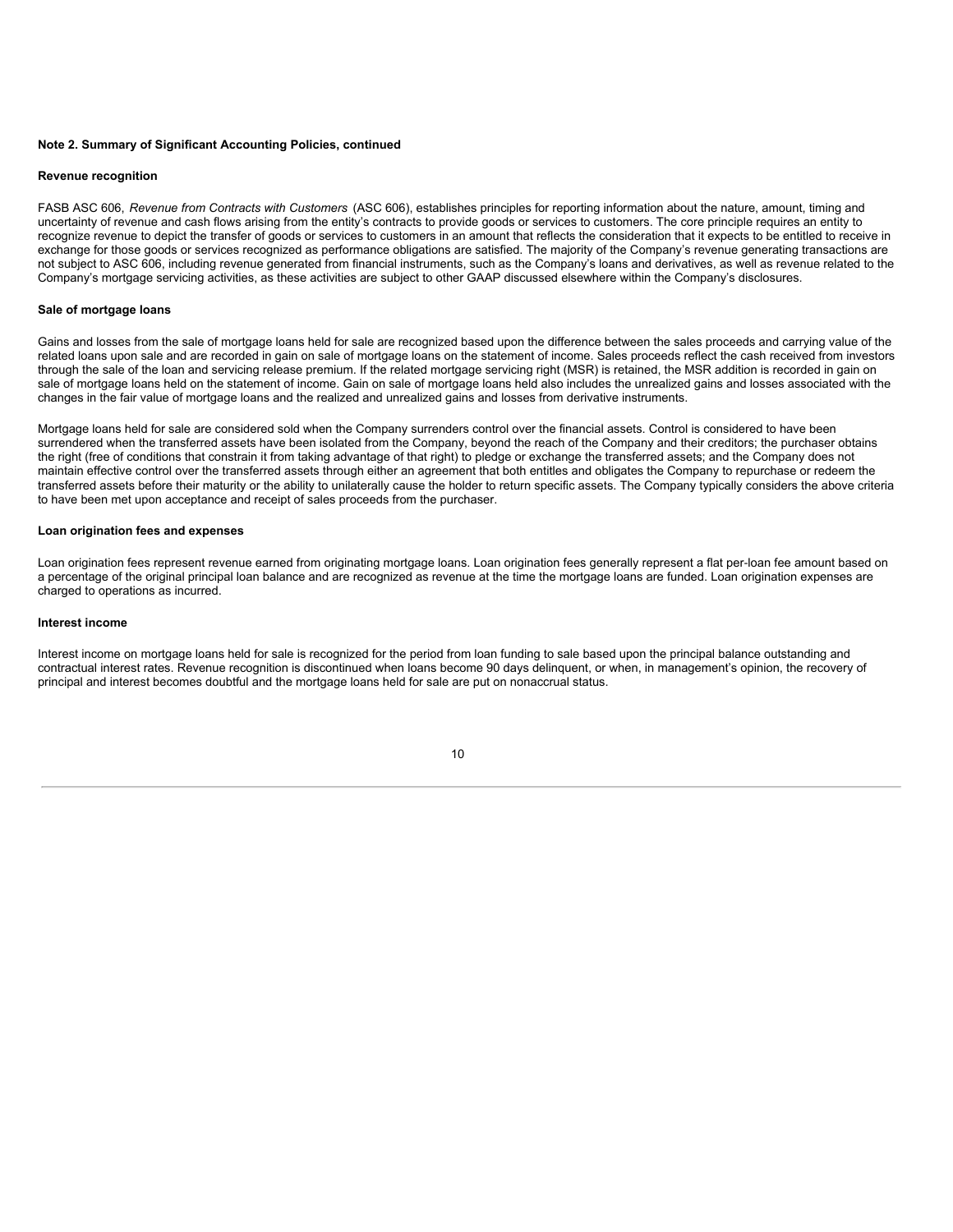#### **Servicing fee income**

Loan servicing fees includes contractually specified servicing fees, late charges, prepayment penalties, and other ancillary charges net of amounts paid to the sub-servicer. Servicing encompasses, among other activities, the following processes: billing, collection of payments, movement of cash to the payment clearing accounts, investor reporting, customer service, recovery of delinquent payments, instituting foreclosure, and liquidation of the underlying collateral. The Company recognizes servicing and ancillary fees as they are earned, which is generally upon collection of payments from the borrower.

#### **Sale of mortgage servicing rights**

A transfer of servicing rights related to loans previously sold qualifies as a sale at the date on which title passes, if substantially all risks and rewards of ownership have irrevocably passed to the transferee and any protection provisions retained by the transferor are minor and can be reasonably estimated. In addition, if a sale is recognized and only minor protection provisions exist, a liability should be accrued for the estimated obligation associated with those provisions.

#### **Advertising**

Advertising is expensed as incurred. Advertising expenses for the year ended December 31, 2021 on the accompanying statement of income is \$6,829,755.

#### **Derivative instruments**

The Company enters into commitments to originate loans whereby the interest rate on the loan is determined prior to funding (interest rate lock commitments). Rate lock commitments on mortgage loans that are intended to be sold are considered to be derivatives. Accordingly, such commitments, along with any related fees from potential borrowers, are recorded at fair value in derivative assets or liabilities, with changes in fair value recorded in the statement of income in gain on sale of mortgage loans. Fair value is based upon changes in the fair value of the underlying mortgages, estimated to be realizable upon sale into the secondary market. Fair value estimates also take into account loan commitments not expected to be exercised by customers for whatever reason, commonly referred to as fall out.

The Company manages the interest rate risk associated with its outstanding interest rate lock commitments and loans held for sale by entering into derivative loan instruments such as forward loan sales commitments, mandatory delivery commitments, options and futures contracts, whereby the Company maintains the right to deliver residential loans to investors in the future at a specified yield. Fair value is based on the estimated amounts that the Company would receive or pay to terminate the commitment at the reporting date. The Company takes into account various factors and strategies in determining the portion of the mortgage pipeline it wants to economically hedge. Management expects the derivatives will experience changes in fair value opposite to changes in the fair value of the derivative loan commitments and loans held for sale, thereby reducing earnings volatility.

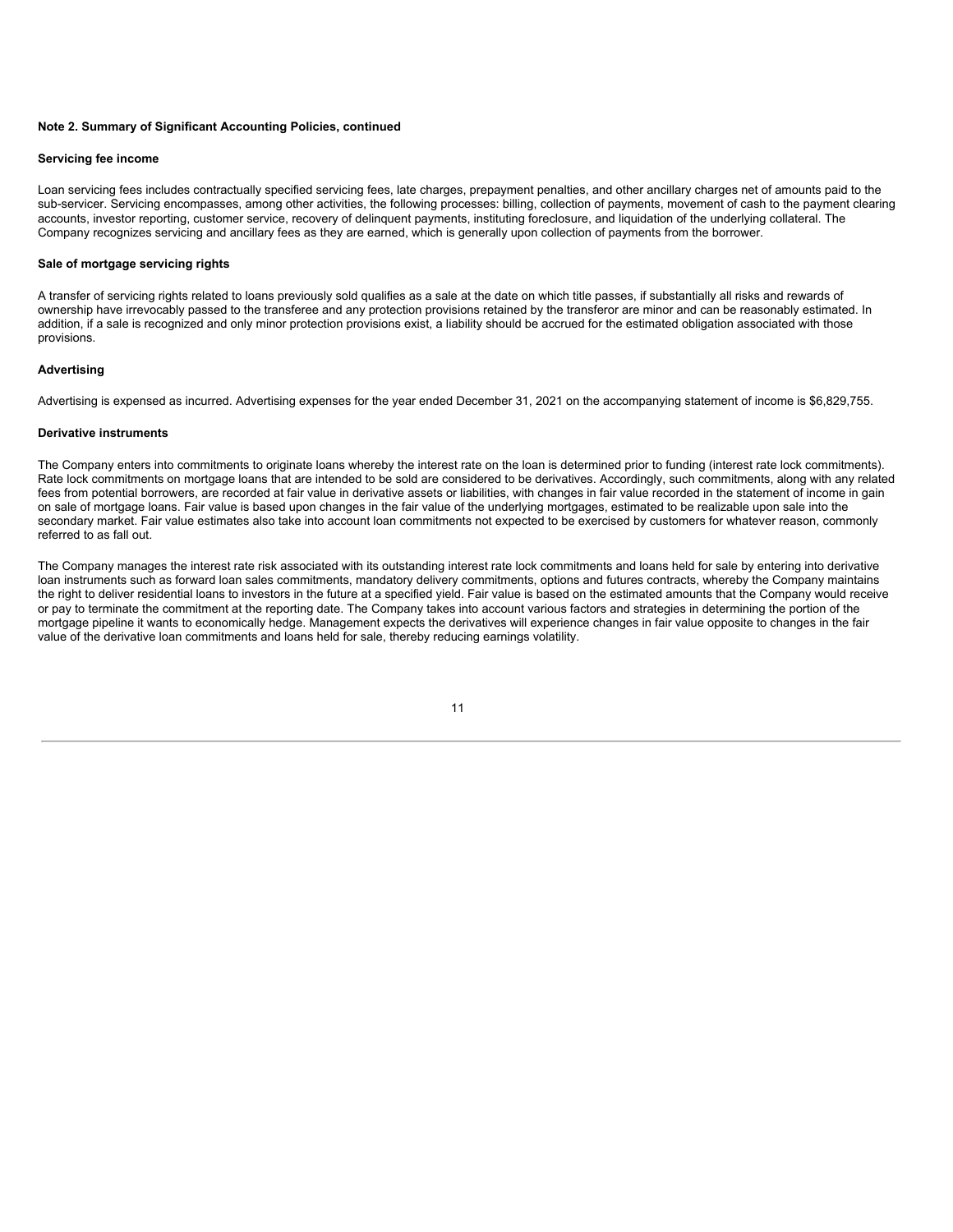#### **Property and equipment**

Property and equipment are stated at cost. Depreciation of property and equipment is calculated using a straight-line method over the estimated useful life of each asset, which is generally three to five years.

#### **Long-lived assets**

The Company reviews long-lived assets, including property and equipment, for impairment whenever events or changes in circumstances indicate that the carrying value of an asset may not be recoverable. Recoverability is evaluated by comparing the carrying value of the asset to the undiscounted future cash flows expected to be generated by the asset. If the carrying value of an asset exceeds its estimated future cash flows, an impairment loss is recognized for the amount by which the carrying value of the asset exceeds the fair value of the asset. The Company did not identify any long-lived assets as being impaired during the year ended December 31, 2021.

#### **Income and other taxes**

The Company is a limited liability company that reports income as a partnership for federal income tax purposes. Accordingly, income taxes are the responsibility of the Company's members. The Company incurs various states and local fees and taxes.

The Company is required to recognize, measure, classify, and disclose in the financial statements uncertain tax positions taken or expected to be taken in the Company's tax return. Management has determined that the Company does not have any uncertain tax positions and associated unrecognized benefits that materially impact the financial statements or related disclosures. Since tax matters are subject to some degree of uncertainty, there can be no assurance that the Company's tax returns will not be challenged by the taxing authorities and that the Company or its members will not be subject to additional tax, penalties, and interest as a result of such challenge. Various taxing authorities, including the IRS, may audit the Company. Generally, the Company's tax returns remain open for Federal income tax examination for 3 years from the date of filing and for state franchise tax examination for 4 years from the date of filing.

#### **Application of new accounting standard**

During the year ended December 31, 2020, the Company adopted ASU No. 2016‐18, Statement of Cash Flows (Topic 230) – Restricted Cash (ASU 2016‐18). ASU 2016‐18 requires that a statement of cash flows explain the change during the reporting period in the total of cash, cash equivalents, and amounts generally described as restricted cash or restricted cash equivalents. Therefore, amounts generally described as restricted cash and restricted cash equivalents should be included with cash and cash equivalents when reconciling the beginning-of-period and end-of period total amounts shown on the statements of cash flows. Accordingly, the Company retrospectively changed the presentation of its statements of cash flows to conform to the requirements of ASU 2016-18.

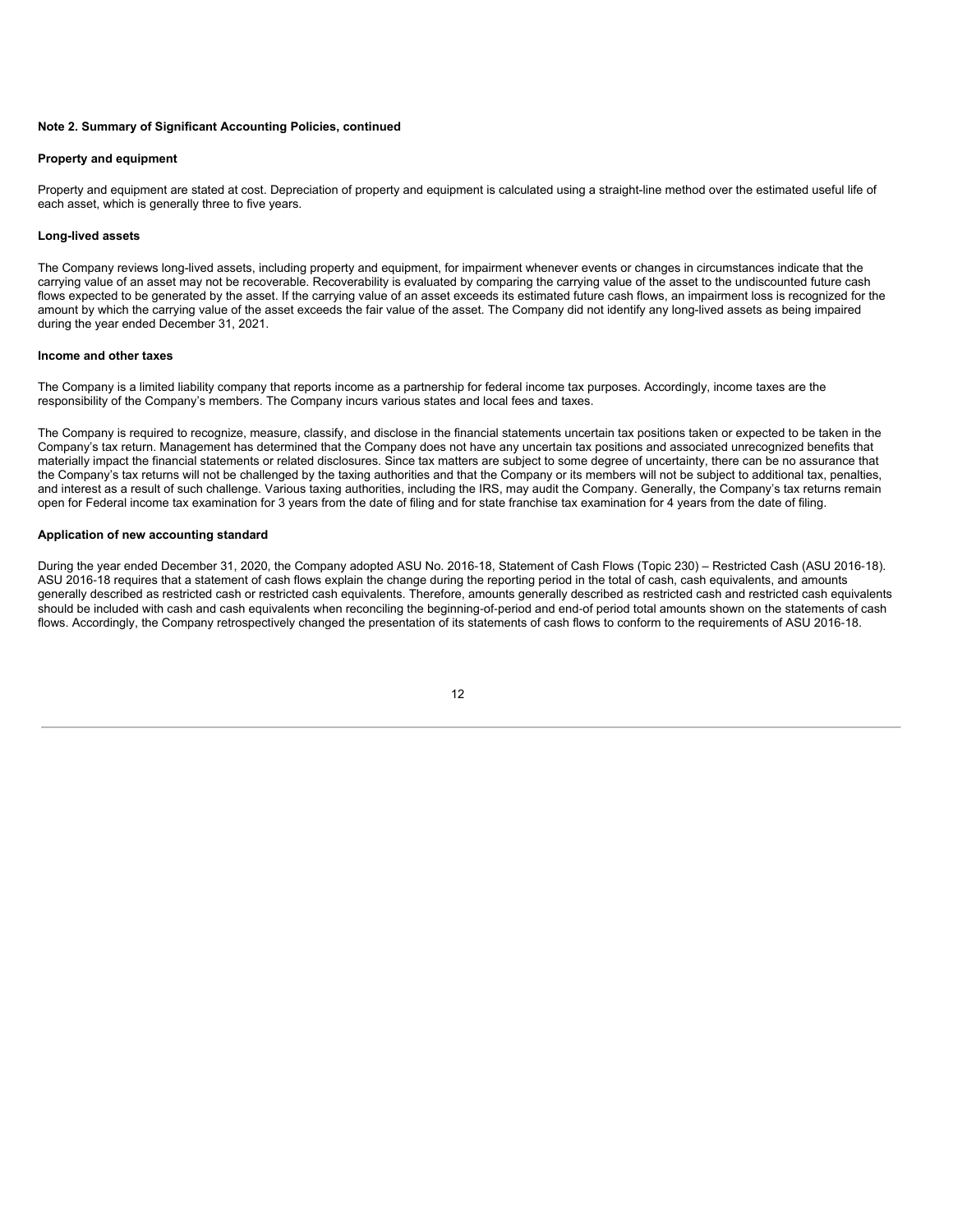#### **Risks and uncertainties**

In the normal course of business, companies in the mortgage banking industry encounter certain economic and regulatory risks. Economic risks include interest rate risk and credit risk. The Company is subject to interest rate risk to the extent that in a rising interest rate environment, the Company may experience a decrease in loan production, as well as decreases in the value of mortgage loans held for sale not committed to investors and commitments to originate loans, which may negatively impact the Company's operations. Credit risk is the risk of default that may result from the borrowers' inability or unwillingness to make contractually required payments during the period in which loans are being held for sale or serviced by the Company.

The Company sells loans to investors without recourse. As such, the investors have assumed the risk of loss or default by the borrower. However, the Company is usually required by these investors to make certain standard representations and warranties relating to credit information, loan documentation and collateral. To the extent that the Company does not comply with such representations, or there are early payment defaults, the Company may be required to repurchase the loans or indemnify these investors for any losses from borrower defaults. In addition, if loans pay‐off within a specified time frame, the Company may be required to refund a portion of the sales proceeds to the investors.

The Company's business requires substantial cash to support its operating activities. As a result, the Company is dependent on its warehouse lines of credit, and other financing facilities in order to finance its continued operations. If the Company's principal lenders decided to terminate or not to renew any of these financing facilities with the Company, the loss of borrowing capacity could have a material adverse impact on the Company's financial statements unless the Company found a suitable alternative source.

#### **Loan loss reserve**

Loans sold to investors by the Company that met investor and agency underwriting guidelines at the time of sale may be subject to repurchase in the event of specific default by the borrower or subsequent discovery that underwriting standards were not met. The Company may, upon mutual agreement, indemnify the investor against future losses on such loans. The Company has established a reserve for potential losses related to these representations and warranties. In assessing the adequacy of the reserve, management evaluates various factors including actual write-offs during the period, historical loss experience, known delinquent and other problem loans, and economic trends and conditions in the industry. Actual losses incurred are reflected as write offs against the loan loss reserve.

#### **Note 3. Mortgage loans held for sale**

Mortgage loans held for sale are as follows at December 31, 2021:

| Mortgages held for sale            | 114.499 |
|------------------------------------|---------|
| Fair value adiustment              | 569.845 |
| Total mortgage loans held for sale | 344     |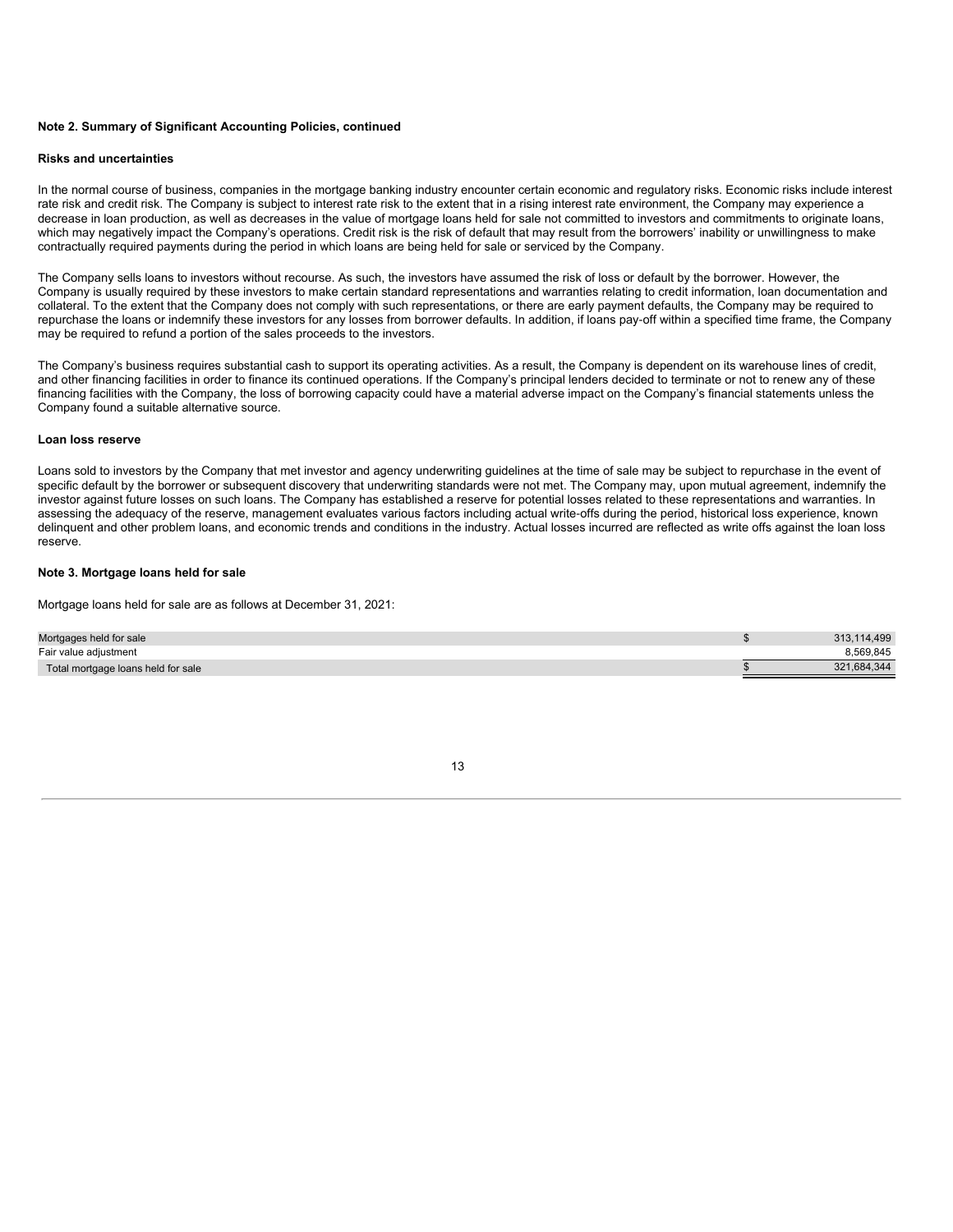#### **Note 4. Derivative Instruments**

The Company enters into interest rate lock commitments (IRLCs) to originate residential mortgage loans held for sale, at specified interest rates and within a specific period of time (generally between 30 and 90 days), with customers who have applied for a loan and meet certain credit and underwriting criteria. These IRLCs meet the definition of a derivative and are reflected on the balance sheets at fair value with changes in fair value recognized in gain on sale of mortgage loans on the statement of income. Unrealized gains and losses on the IRLCs, reflected as derivative assets and derivative liabilities, respectively, are measured based on the fair value of the underlying mortgage loan, quoted agency mortgage backed security (MBS) prices, estimates of the fair value of the MSRs and the probability that the mortgage loan will fund within the terms of the IRLC, net of commission expense and broker fees. The fair value of the forward loan sales commitment and mandatory delivery commitments being used to hedge the IRLCs and mortgage loans held for sale not committed to investors are based on quoted agency MBS prices.

The key unobservable inputs used in determining the fair value of IRLCs are as follows for the year ended December 31, 2021:

| Pull through rate        | 93.00          |
|--------------------------|----------------|
| t to originate<br>Averac | $\sim$<br>2.55 |

The following summarizes derivative instruments at December 31, 2021:

|                                      | <b>Fair Value</b> | <b>Notional Amount</b> |    |
|--------------------------------------|-------------------|------------------------|----|
| Interest rate lock commitment - gain | 3.236.109         | 357.193.080            | (a |
| Forward delivery contract - gain     | 118.883           | 377,931,369            |    |
| Total                                | .354.992          |                        |    |

#### (a) Net of pull through

The Company has exposure to credit loss in the event of contractual non-performance by its trading counterparties in derivative instruments that the Company uses in its rate risk management activities. The Company manages this credit risk by selecting only counterparties that the Company believes to be financially strong, spreading the risk among multiple counterparties, by placing contractual limits on the amount of unsecured credit extended to any single counterparty and by entering into netting agreements with counterparties, as appropriate.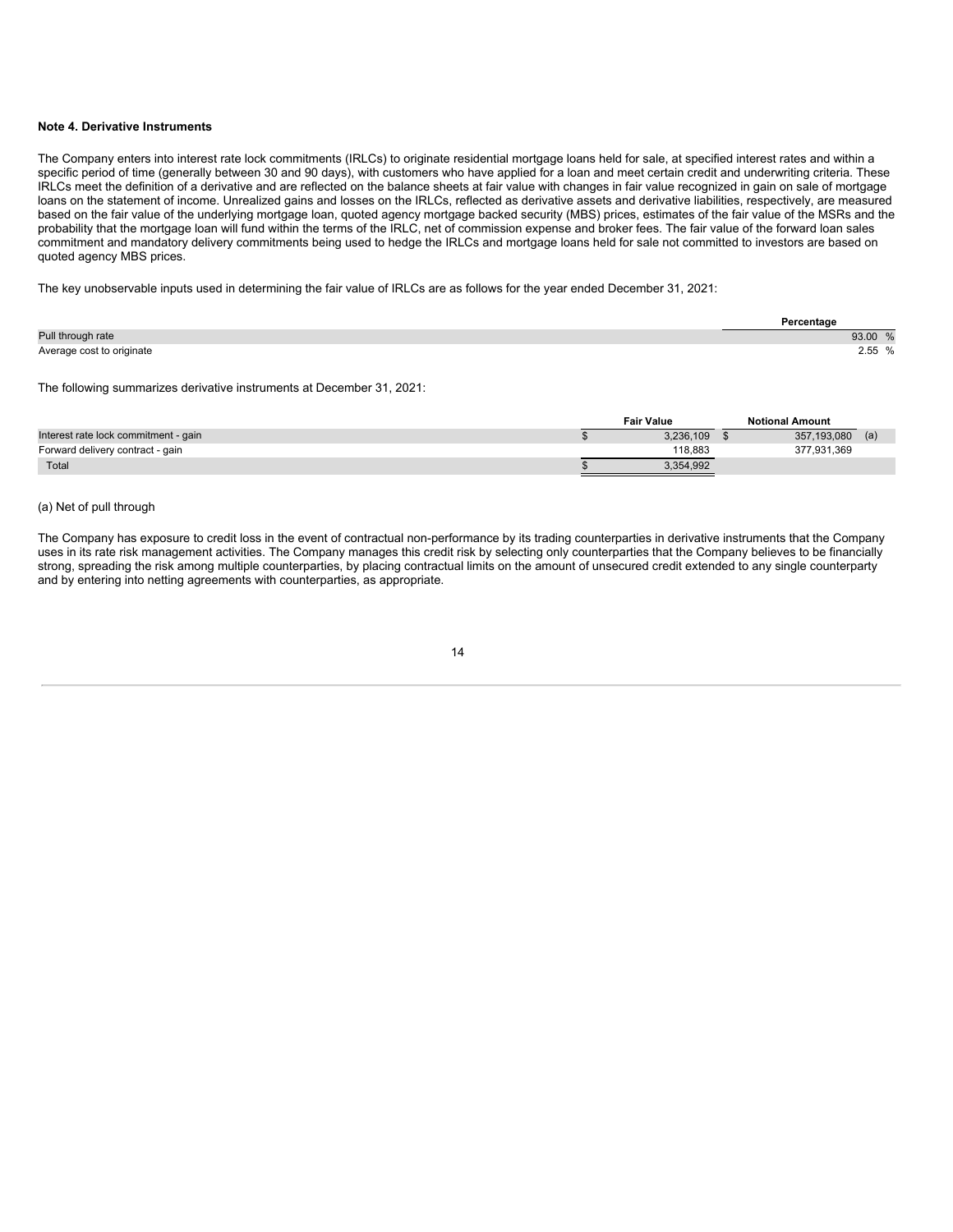#### **Note 5. Accounts Receivable**

The following summarizes accounts receivable at December 31, 2021:

| Receivables from investors     | 8,312,498  |
|--------------------------------|------------|
| Receivable from borrowers      | 478,085    |
| Receivable from broker dealers | 29,708     |
| Receivable from sub-servicer   | 3,355,172  |
| Other receivables              | 131.936    |
| Total accounts receivable      | 12.307.399 |

The receivable from investors represents amounts due on the sale of loans and advanced on behalf of borrowers on housing finance agency and GSE loans. The receivable from borrowers represents interest due from borrowers and amounts advanced on behalf of the borrowers for the payment of taxes and insurance. The receivable from broker dealers represents either monies advanced or monies due from the settlement of hedging securities. The receivable from sub-servicer represents amounts advanced on behalf of borrowers for the payment of taxes and insurance and amounts due for mortgage servicing income. Other receivables include amounts due from employee advances and revenue on brokered loans. The Company reports these receivables at fair value. Receivables are short term in nature and generally settled shortly after the sale of loans, and therefore the carrying amount approximates fair value. No allowance for uncollectible receivables has been established at December 31, 2021, as management has determined that all amounts are fully collectible.

#### **Note 6. Mortgage servicing rights**

The following summarizes the activity of MSRs for the year ended December 31, 2021:

|                                                  | <b>Loan Count</b> | <b>UPB</b>      |
|--------------------------------------------------|-------------------|-----------------|
| Servicing Portfolio UPB at beginning of year     | $8,108$ \$        | 2,608,645,432   |
| Additions obtained from sale of financial assets | 3.526             | 1,209,707,219   |
| Decrease, including sales and loan payoffs       | (3, 139)          | (1,031,466,511) |
| Other Changes (Principal reductions)             |                   | (98, 135, 578)  |
| Servicing Portfolio UPB at end of year           | 8.495             | 2,688,750,561   |
|                                                  |                   |                 |
| Balance at beginning of year                     |                   | 20,384,661      |
| Additions obtained from sale of financial assets |                   | 11.945.340      |
| Decrease, including sales and loan payoffs       |                   | (9,501,252)     |
| Unrealized gain/loss                             |                   | 4,829,626       |
| Balance at end of year                           |                   | 27,658,375      |

At December 31, 2021, the unpaid principal balance of mortgage loans serviced approximated \$2,688,750,561. Conforming conventional loans serviced by the Company are sold to FNMA and FHLMC on a non‐recourse basis, whereby foreclosure losses are generally the responsibility of FNMA and FHLMC, and not the Company. The government loans serviced by the Company are secured through GNMA, whereby the Company is insured against loss by FHA or partially guaranteed against loss by the Veterans Administration.

The fair value of capitalized MSRs at December 31, 2021 was approximately \$27,658,375.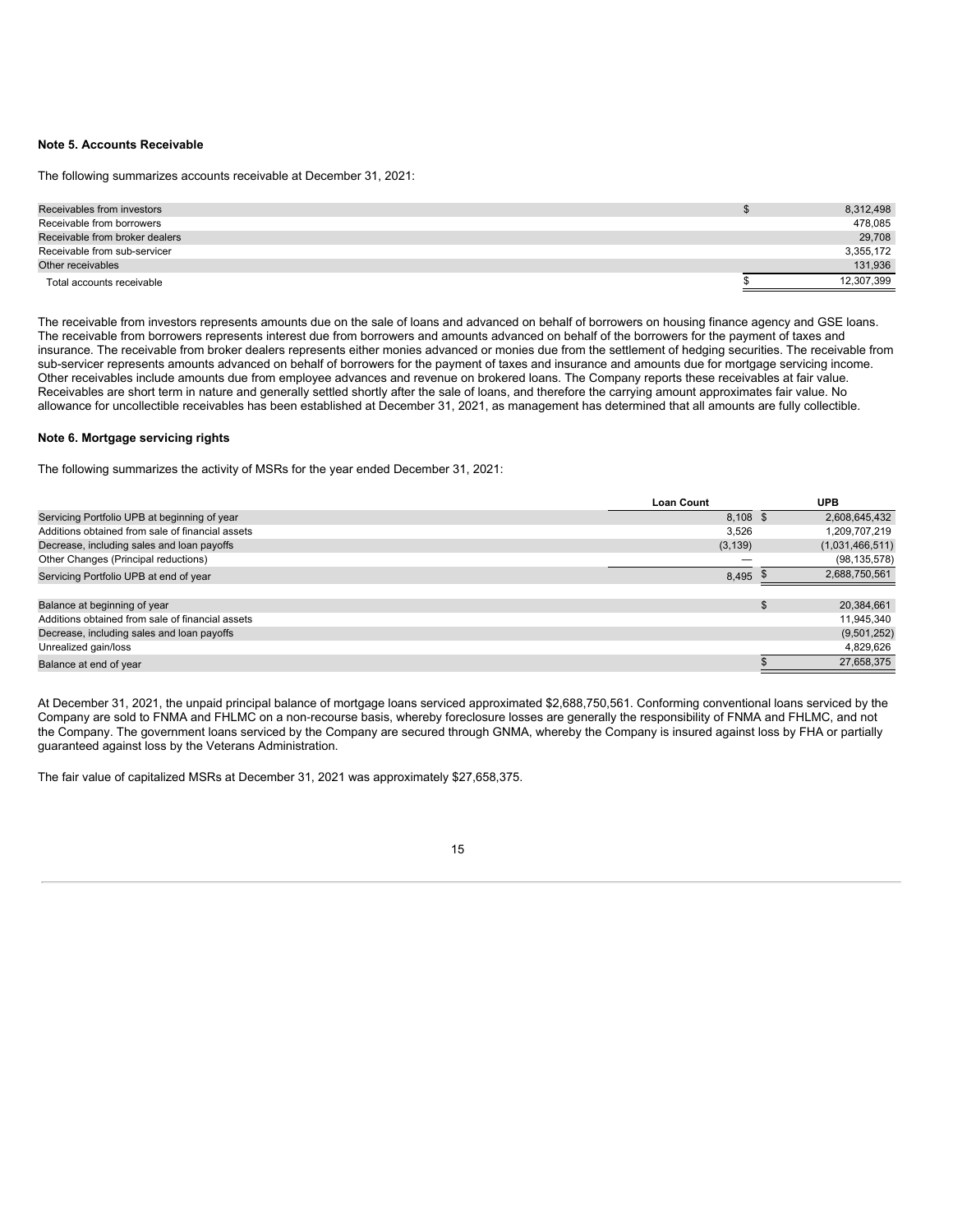#### **Note 7. Warehouse lines of credit**

Mortgage loans held for sale are pledged as collateral for bank warehouse credit lines and purchase participation facilities. At December 31, 2021, the Company had \$760,000,000 of these facility line borrowings available that are payable subject to terms customary under mortgage warehousing line of credit agreements.

|                                 | Facilitv Limit   | )utstanding |
|---------------------------------|------------------|-------------|
| Warehouse credit facilities     | 5.000.000<br>535 | .844.200    |
| Purchase participation facility | 225,000,000      | 99,448,303  |

Under the terms of these credit lines, the Company is required to maintain various financial and other covenants. These financial covenants include, but are not limited to, maintaining (i) a minimum tangible net worth, (ii) a minimum liquidity, (iii) a minimum current ratio, (iv) a maximum ratio of total liabilities to net worth, (v) a maximum leverage ratio and (vi) pre-tax net income requirements.

Interest rates and fees charged are based on the LIBOR cost of funds index plus margins ranging from 2.10% to 3.00% and various per file charges ranging from \$65 to \$250.

#### **Note 8. Members' equity**

The Company has authorized and issued two classes of ownership units as of December 31, 2021 as follows:

|                      | <b>Units Authorized</b> | Units Issued & Outstanding |
|----------------------|-------------------------|----------------------------|
| <b>Class A Units</b> | 3.250.000               | 2,958,335                  |
| Class B Units        | 8.300.000               | 4,046,523                  |
| Class D Units        | 1.000.000               |                            |
|                      | 15.550.000              | 7,004,858                  |
|                      |                         |                            |

Holders of Class A and B units are entitled to one vote for each unit held. Class A , B and D holders have pro-rata distribution rights in proportion to each holder's positive capital account balance.

The Company is authorized to issue 1,868,867 compensatory class B units for future performance incentives for officers, managers, agents, or consultants. As of December 31, 2021, the Company had issued 1,865,708 compensatory units. Total distributions paid to class A unit holders in 2021 was \$29,567,333. Total distributions paid to class B unit holders in 2021 was \$40,115,045.

Class D unit members receive a preferred return of 8% per annum and are not entitled to voting privileges. After the class D unit preferred return, Class A, B, and D holders have pro-rata distribution rights in proportion to each holder's positive capital account balance until the class D capital is returned in full. Class D units may be redeemed by the holders after one month subject to the Board of Managers approval. If the redemption is not approved by the Company and the unit holding period is 1 year or more, the units may be converted to Class B units, at the option of the holder, at a fixed conversion ratio of 2 for 1. Class D units may be redeemed by the Company at any time, with a 10-day notice provided to the holders, at the issue price of \$1.50 per unit. There were no outstanding class D units at December 31, 2021.

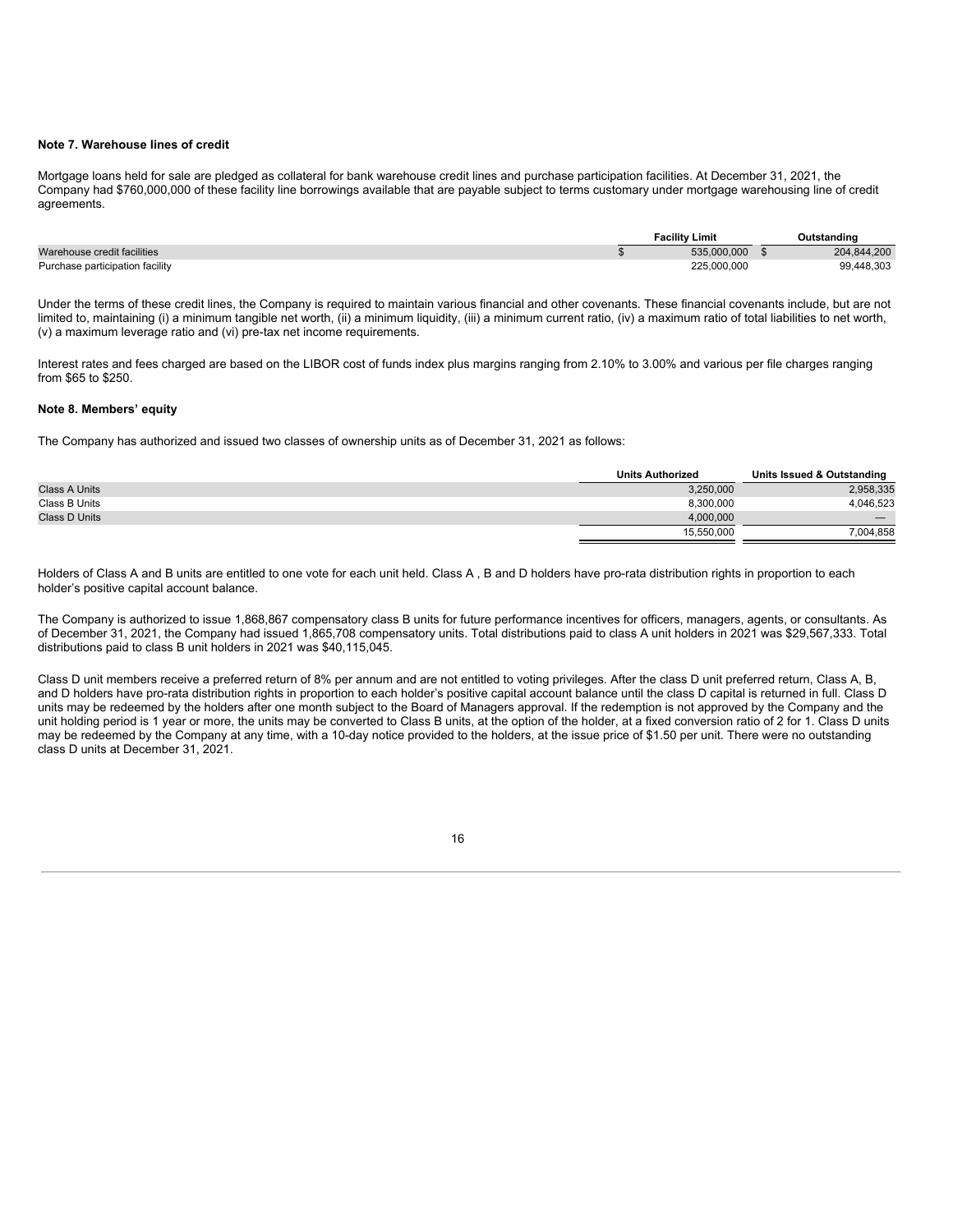#### <span id="page-21-0"></span>**Note 8. Members' equity, continued**

On December 31, 2021, the members of the Company contributed all of their membership interest to BE Holdco, LLC in exchange for all of membership interests of BE Holdco, LLC.

#### **Note 9. Escrow Accounts**

Cash assets held in escrow on behalf of borrowers and investors (escrow liability) are maintained in custodial accounts by a federally insured bank. At December 31, 2021, the escrow liability and cash held in demand deposit accounts was \$798,252 and \$830,914, respectively.

#### **Note 10. Employee benefit plan**

The Company has a qualified 401(k) Plan (the "Plan"), effective January 1, 2010, to provide retirement and incidental benefits for its employees. Full-time employees and part-time employees of the Company are eligible to participate in the Plan after 90 days of employment following their date of hire. The Company may make contributions to the Plan in an amount which is determined annually by the Board of Managers of the Company at the end of each Plan year. The Company has the right under the Plan to amend or terminate the Plan. Company contributions were \$0 in 2021.

#### **Note 11. Commitments and contingencies**

#### **Loan loss reserve**

The Company's revenues are derived primarily from the origination and sale of mortgage loans secured by residential real estate throughout the United States. The Company utilizes a combination of warehouse lines of credit, other liabilities and equity to fund the mortgage loans it originates. The Company records the mortgage loans it funds at fair value.

The Company sells loans it originates both servicing retained and servicing released. Under a servicing released sale, the Company sells the rights to future principal and interest from the loan as well as the rights to future loan servicing income. Further, on a servicing release sale, the risk of loss or default by the borrower is generally transferred to the investor. However, the Company is required by these investors to make certain representations relating to credit information, loan documentation and collateral. These representations and warranties may extend through the contractual life of the mortgage loan.

Subsequent to the sale, if deficiencies in the loan are discovered, the Company may be obligated to repurchase the respective mortgage loan or indemnify the investors for any losses from borrower defaults, if such deficiency or defect cannot be cured within the specified period following discovery. In the case of early payoffs and early defaults on certain loans, the Company may be required to repay all, or a portion of, the premium initially paid by the investor. The estimated obligation associated with early payoffs and early defaults is calculated based on historical loss experience by type of loan.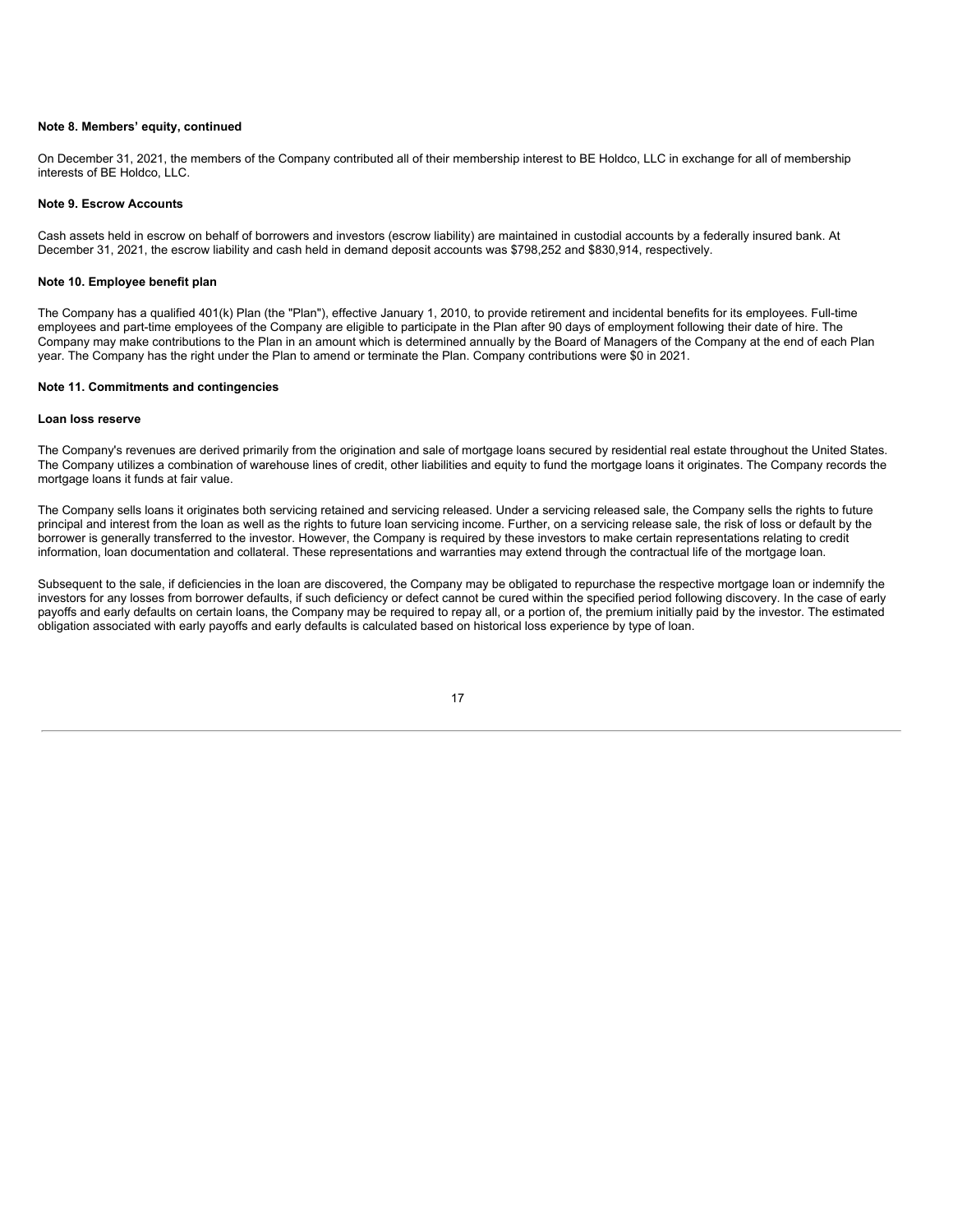#### **Note 11. Commitments and contingencies, continued**

#### **Loan loss reserve, continued**

The obligation for losses related to the representations and warranties and other provisions discussed above is initially recorded at its estimated fair value, which includes a projection of expected future losses as well as a market based premium. On servicing release loans, the Company does not maintain nor have access to the current balances and loan performance data with respect to the individual loans previously sold to investors. Accordingly, the Company is unable to determine, with precision, its maximum exposure under its representations and warranties. However, the Company utilizes the original loan balance (before it was sold to an investor), historical and projected loss frequency and loss severity ratios by loan segment, claims history (adjusted for recent trends in claims experience) as well as analyses of loss claims in process to estimate its exposure to losses on loans previously sold.

Accordingly, subsequent adjustments to the obligation, if any, are not made based on changes in the fair value of the obligation, which might include an estimated change in losses that may be expected in the future, but are made once further losses are estimated to be both probable and estimable.

As of December 31, 2021, the Company estimated the future losses due to representation and warranty issues to be \$8,235,151 based on the methodology described above. Given current general industry trends in mortgage loans, the impact of the health pandemic and housing prices, market expectations around losses related to the Company's obligations could vary significantly from the estimated obligation recorded as of the balance sheet date above.

The activity in the loan loss reserve for mortgage loans held for sale is as follows for the year ended December 31, 2021:

| Balance at the beginning of the year | 7,530,121  |
|--------------------------------------|------------|
| Provision for loan losses            | l.419.868  |
| Charges to Reserve                   | (714, 838) |
| Balance at the end of the year       | 8.235.151  |

Because of the uncertainty in the various estimates underlying the loan loss reserve, there is a range of losses in excess of the recorded loan loss reserve that is reasonably possible. The estimate of the range of possible loss for representations and warranties does not represent a probable loss and is based on current available information, significant judgment, and a number of assumptions that are subject to change.

#### **Regulatory contingencies**

The Company is subject to periodic audits and examinations, both formal and informal in nature, from various federal and state agencies, including those made as part of regulatory oversight of mortgage origination, servicing and financing activities. Such audits and examinations could result in additional actions, penalties or fines by state or federal governmental bodies, regulators or the courts.

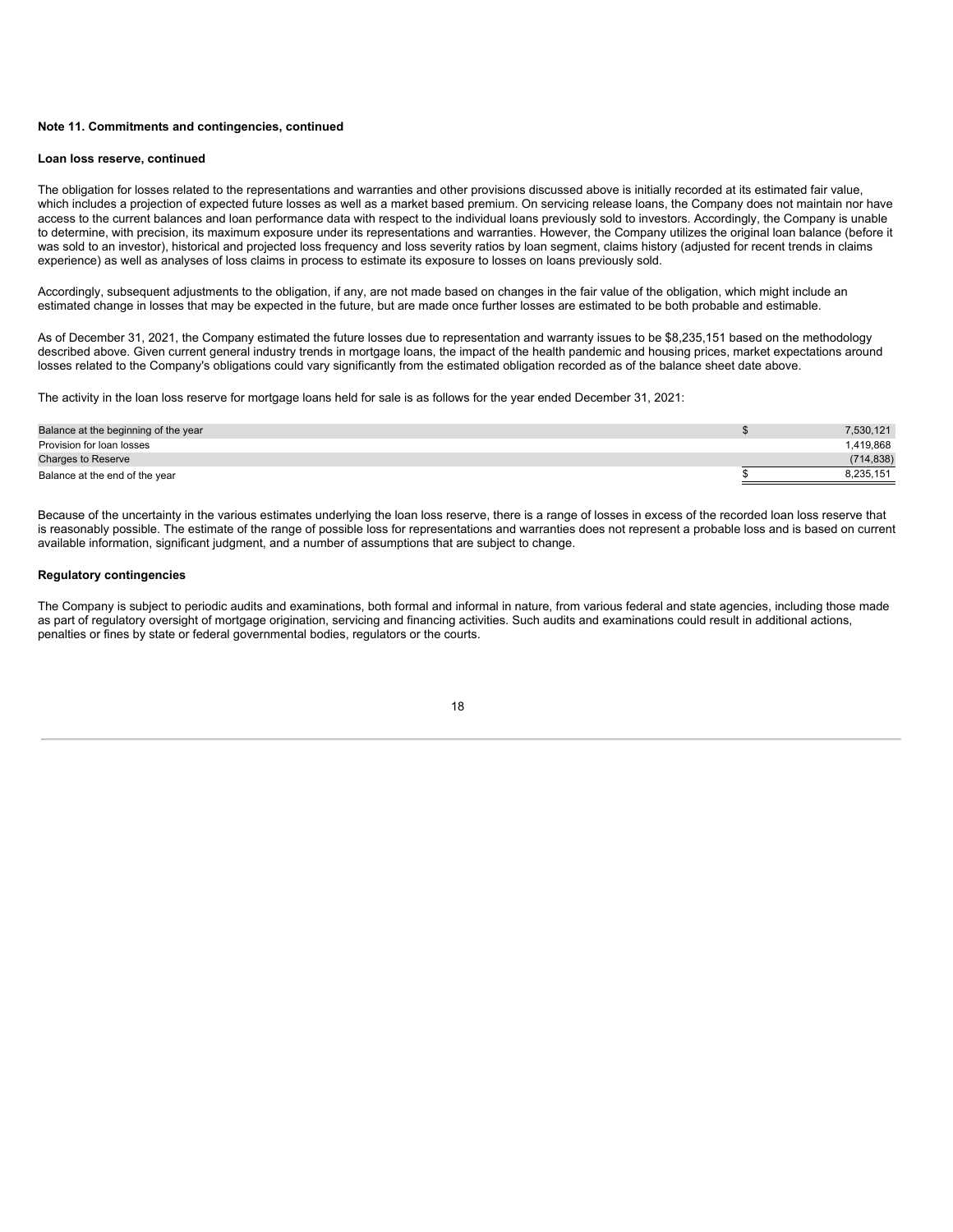#### **Note 11. Commitments and contingencies, continued**

#### **Commitments to extend credit**

The Company enters into IRLCs with borrowers who have applied for residential mortgage loans and have met certain credit and underwriting criteria. These commitments expose the Company to market risk if interest rates change and the underlying loan is not economically hedged or committed to an investor. The Company is also exposed to credit loss if the loan is originated and not sold to an investor and the mortgagor does not perform. The collateral upon extension of credit typically consists of a first deed of trust in the mortgagor's residential property. Commitments to originate loans do not necessarily reflect future cash requirements as some commitments are expected to expire without being drawn upon.

#### **Operating leases**

The Company leases office space and equipment under various operating lease arrangements expiring through February 2026. The Company subleased certain office spaces to third parties during the year ended December 31, 2021. Total sublease income, included in occupancy expense was approximately \$540,000.

Total rent expense under all operating leases amounted to \$5,341,779 for the year ended December 31, 2021, and is included in occupancy expense on the accompanying statement of income.

Future minimum rental payments under long-term operating leases are as follows:

| Years ending December 31, |           |
|---------------------------|-----------|
| 2022                      | 5,717,718 |
| 2023                      | 1,666,027 |
| 2024                      | 315,955   |
| 2025                      | 140,296   |
| Thereafter                | 64,624    |
|                           | .904.620  |

#### **Litigation and regulatory**

From time to time, the Company is routinely and currently involved in a number of legal proceedings, including, but not limited to, judicial, arbitration, regulatory and governmental proceedings related to matters that arise in connection with the conduct of the Company's business. The Company seeks to resolve all legal proceedings and other matters in the manner management believes is in the best interest of the Company and contests liability, allegations of wrongdoing and, where applicable, the amount of damages or scope of any penalties or other relief sought as appropriate in each pending matter.

Based on current knowledge, and after consultation with counsel, management believes that the current legal accrued liability within accounts payable and accrued expenses, is appropriate, and the amount of any incremental liability arising from these matters is not expected to have a material adverse effect on the financial condition of the Company.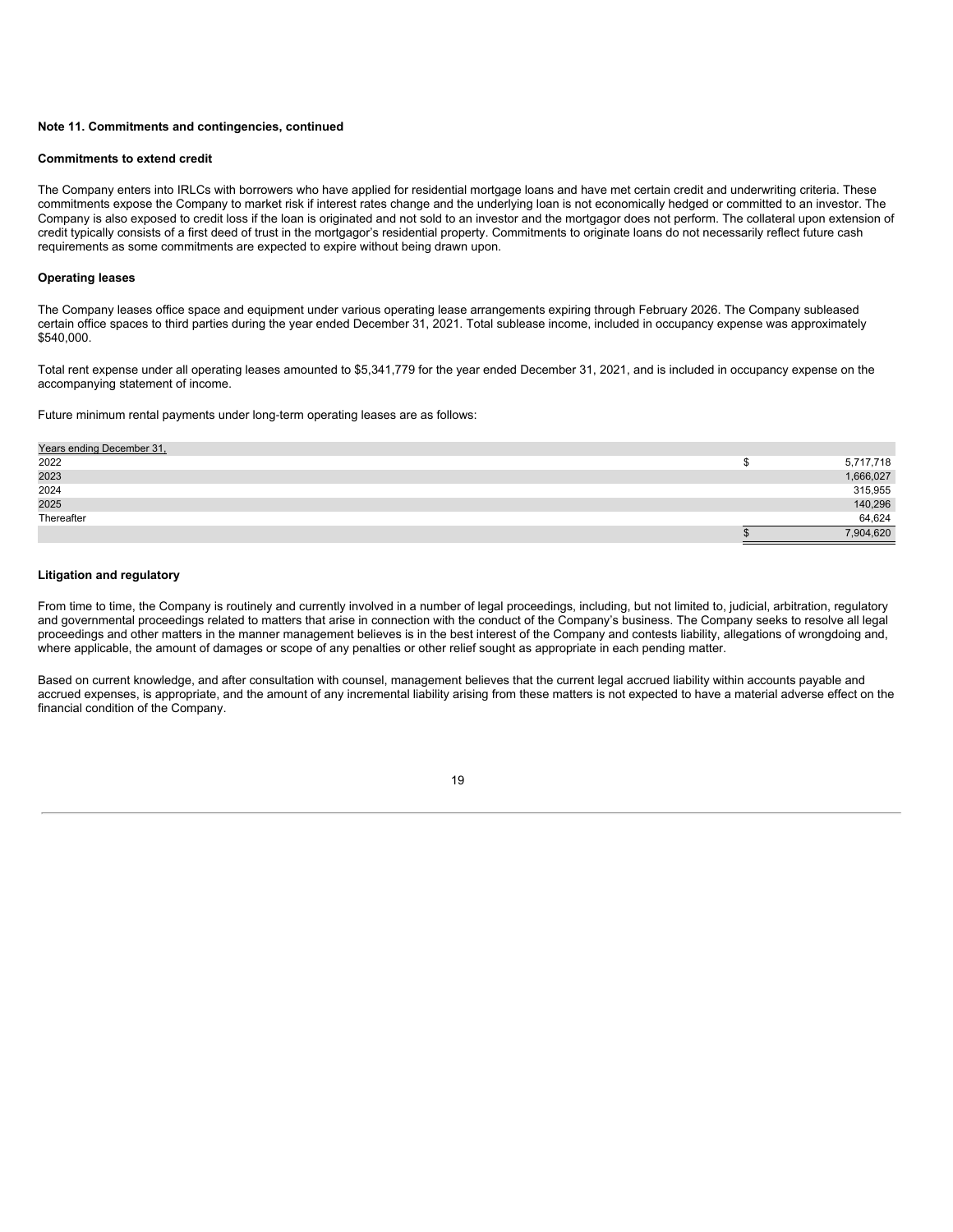#### **Note 11. Commitments and contingencies, continued**

In accordance with the regulatory requirements of HUD, governing non-supervised, direct endorsement mortgagees, the Company is required to maintain a minimum net worth (as defined by HUD Title II requirements). As of December 31, 2021, the Company had adjusted net worth of \$60,692,394 and liquid assets of \$42,944,205.

In accordance with the regulatory and enhanced requirements of GNMA, governing issuers of GNMA securities, the Company is required to maintain a net worth (as defined by GNMA) of \$2,620,378. At December 31, 2021, the Company exceeded the regulatory net worth requirement by \$58,072,016.

#### **Note 12. Fair value measurements**

FASB ASC 820, *Fair Value Measurements and Disclosures*, (ASC 820) defines fair value as the price that would be received upon sale of an asset or paid upon transfer of a liability in an orderly transaction between market participants at the measurement date and in the principal or most advantageous market for that asset or liability. The fair value should be calculated based on assumptions that market participants would use in pricing the asset or liability, not assumptions specific to the entity.

ASC 820 specifies a hierarchy of valuation techniques based upon whether the inputs to those valuation techniques reflect assumptions other market participants would use based upon the market data obtained from independent sources (observable inputs). In accordance with ASC 820, the following summarizes the fair value hierarchy:

Level 1 Inputs – Unadjusted quoted market prices for identical assets and liabilities in an active market that the Company has the ability to access.

Level 2 Inputs – Inputs other than the quoted market prices in active markets that are observable either directly or indirectly.

Level 3 Inputs – Inputs based on prices or valuation techniques that are unobservable and significant to the overall fair value measurements.

ASC 820 requires the use of observable market data, when available, in making fair value measurements. When inputs used to measure fair value fall within different levels of the hierarchy, the level within which the fair value measurement is categorized is based on the lowest level input that is significant to the fair value measurements. Valuation techniques used need to maximize the use of observable inputs and minimize the use of unobservable inputs.

While the Company believes its valuation methods are appropriate and consistent with those used by other market participants, the use of different methods or assumptions to estimate the fair value of certain financial statement items could result in a different estimate of fair value at the reporting date. The significant unobservable inputs used in the fair value measurement may result in significantly different fair value measurements if any of those inputs were to change in isolation. Generally, a change in the assumptions used in the fair value measurement would be accompanied by a directionally opposite change in other assumptions. Those estimated values may differ significantly from the values that would have been used had a readily available market for such items existed, or had such items been liquidated, and those differences could be material to the financial statements.

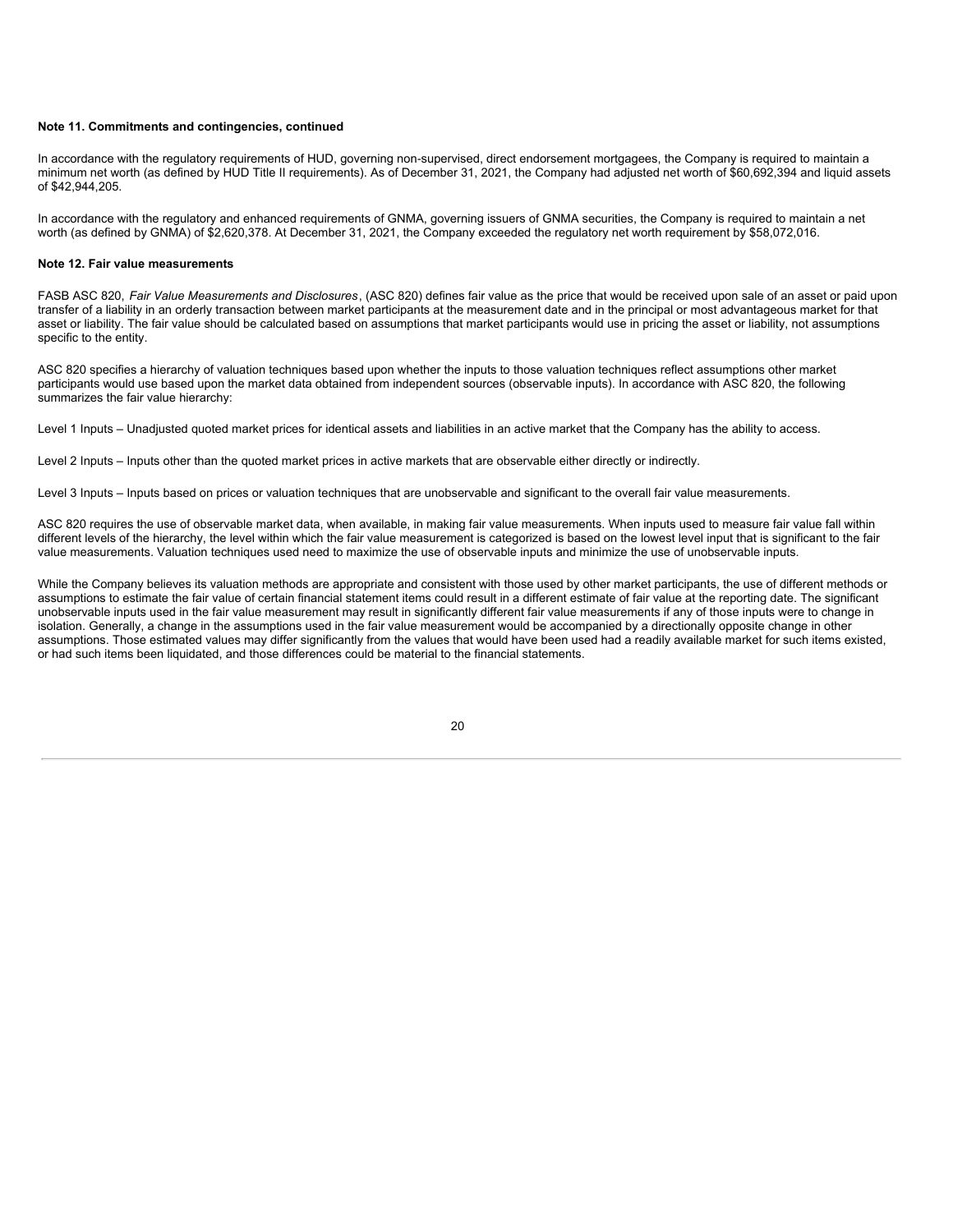#### **Note 12. Fair value measurements, continued**

The following is a description of the valuation methodologies used for assets and liabilities measured at fair value. There have been no changes in the methodologies used at December 31, 2021.

*Mortgage loans held for sale* – The fair value of mortgage loans held for sale based on Level 2 inputs is determined, when possible, using either quoted secondary-market prices or investor purchase commitments. If no such quoted price exists, the fair value of a loan is determined using quoted prices for a similar asset or assets, adjusted for the specific attributes of that loan, which would be used by other market participants.

*Derivative instruments* – The fair value of IRLCs is derived by valuation models incorporating market pricing for instruments with similar characteristics, commonly referred to as best execution pricing, or investor commitment prices for best effort IRLCs. The valuation models used to value the IRLCs have unobservable inputs, such as an estimate of the fair value of the servicing rights expected to be recorded upon sale of the loans, estimated costs to originate the loans, and the pull through rate, and are therefore classified as Level 3 within the fair value hierarchy.

The fair value of forward sale commitments is based on unobservable market pricing for similar instruments and are therefore classified as Level 3 within the fair value hierarchy.

Mortgage servicing rights – The fair value of MSRs is difficult to determine because MSRs are not actively traded in observable stand‐alone markets. Management uses a discounted cash flow approach to estimate the fair value of MSRs. This approach consists of projecting servicing cash flows discounted at a rate that management believes market participants would use in their determinations of fair value. The key assumptions used in the estimation of the fair value of MSRs include prepayment speeds, discount rates, default rates, cost to service, contractual servicing fees, escrow earnings and ancillary income. The fair value of MSRs is based on unobservable market pricing for similar instruments and are therefore classified as Level 3 within the fair value hierarchy.

#### **Assets and liabilities measured at fair value**

The following are the major categories of assets and liabilities measured at fair value on a recurring basis as of December 31, 2021:

| Description                  | Level 1 |                                 | Level 2     | Level 3    | Total       |
|------------------------------|---------|---------------------------------|-------------|------------|-------------|
| Mortgage loans held for sale |         | $\hspace{0.1mm}-\hspace{0.1mm}$ | 321.684.344 |            | 321.684.344 |
| Derivative assets            |         | $\overline{\phantom{m}}$        |             | 3.354.992  | 3.354.992   |
| Mortgage servicing rights    |         | $\overline{\phantom{a}}$        | _           | 27,658,375 | 27,658,375  |
|                              |         | $\overline{\phantom{m}}$        | 321.684.344 | 31.013.367 | 352.697.711 |

#### **Note 13. Concentrations**

The Company sold approximately 45% of its originated loans to two investors during the year. Management believes no risk is present under these arrangements due to an active market of investors available to purchase mortgage loans.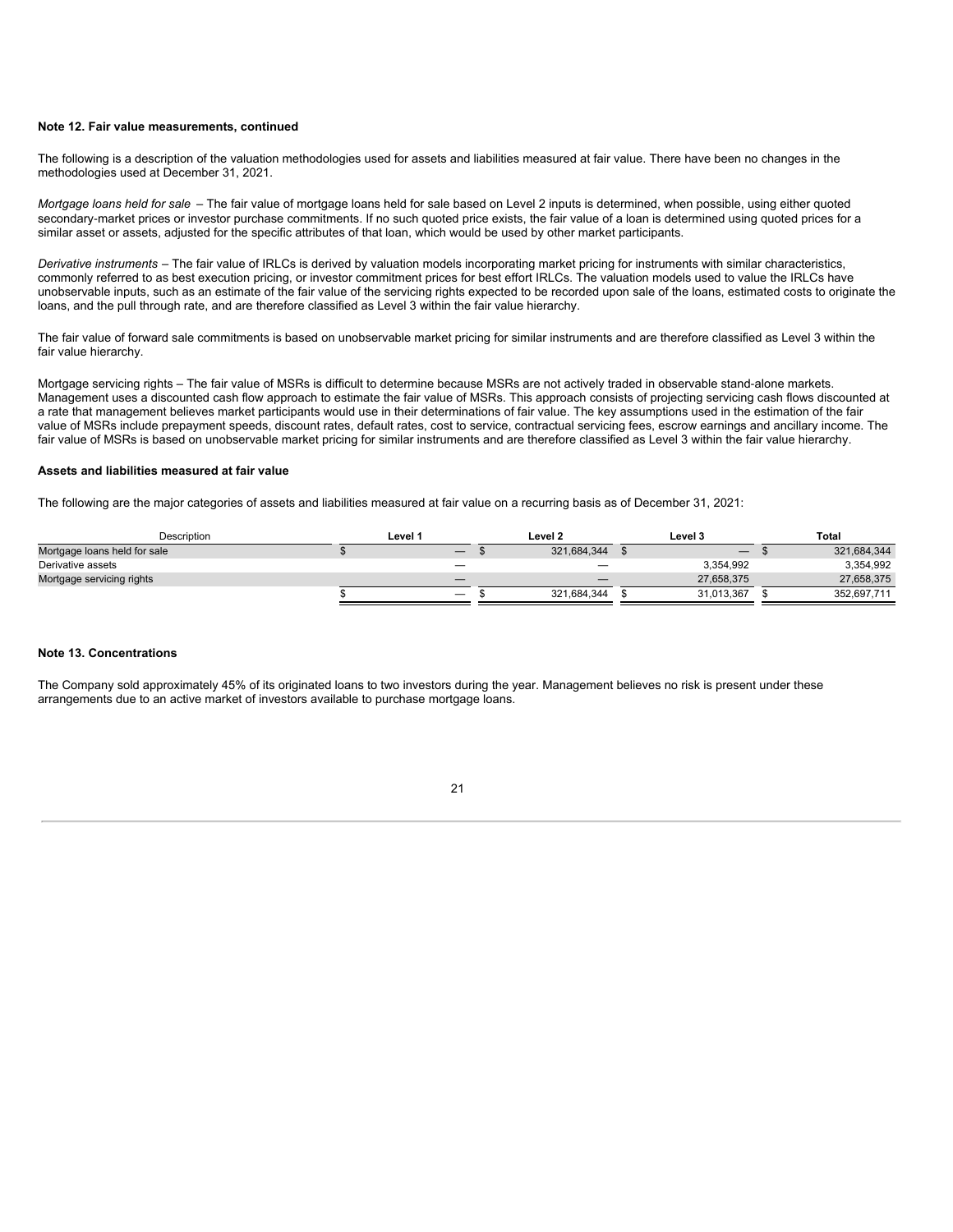#### **Note 14. Report on compliance with servicing standards for mortgage bankers**

The Company utilizes a third-party servicing entity to perform all servicing functions (sub-servicing) on its portfolio of loans for which it retains servicing rights. Accordingly, the Company obtained the servicing· entity's Report on Compliance with Servicing Standards for Mortgage Bankers certifying that the Servicing Entity complied with the minimum servicing standards identified in the Mortgage Bankers Association of America's "Uniform Single Attestation Program for Mortgage Bankers (USAP)" as of and for the year ended December 31, 2021.

#### **Note 15. Subsequent events**

On January 11, 2022, Redfin, a public entity, entered into a merger agreement with BE Holdco, LLC. Under the terms of the merger agreement, the purchase price is estimated to be \$135 million, which represents a \$72.50 million premium over the Company's estimated tangible book value as of December 31, 2021. The final purchase price will be determined by the same premium over the tangible book value as of the closing date, subject to certain transaction related adjustments. Two-thirds of the purchase price will be paid in cash and one-third will be paid in Redfin stock. The transaction is scheduled to close in April 2022.

<span id="page-26-0"></span>The Company has evaluated subsequent events through March 22, 2022, the date which the financial statements were available to be issued.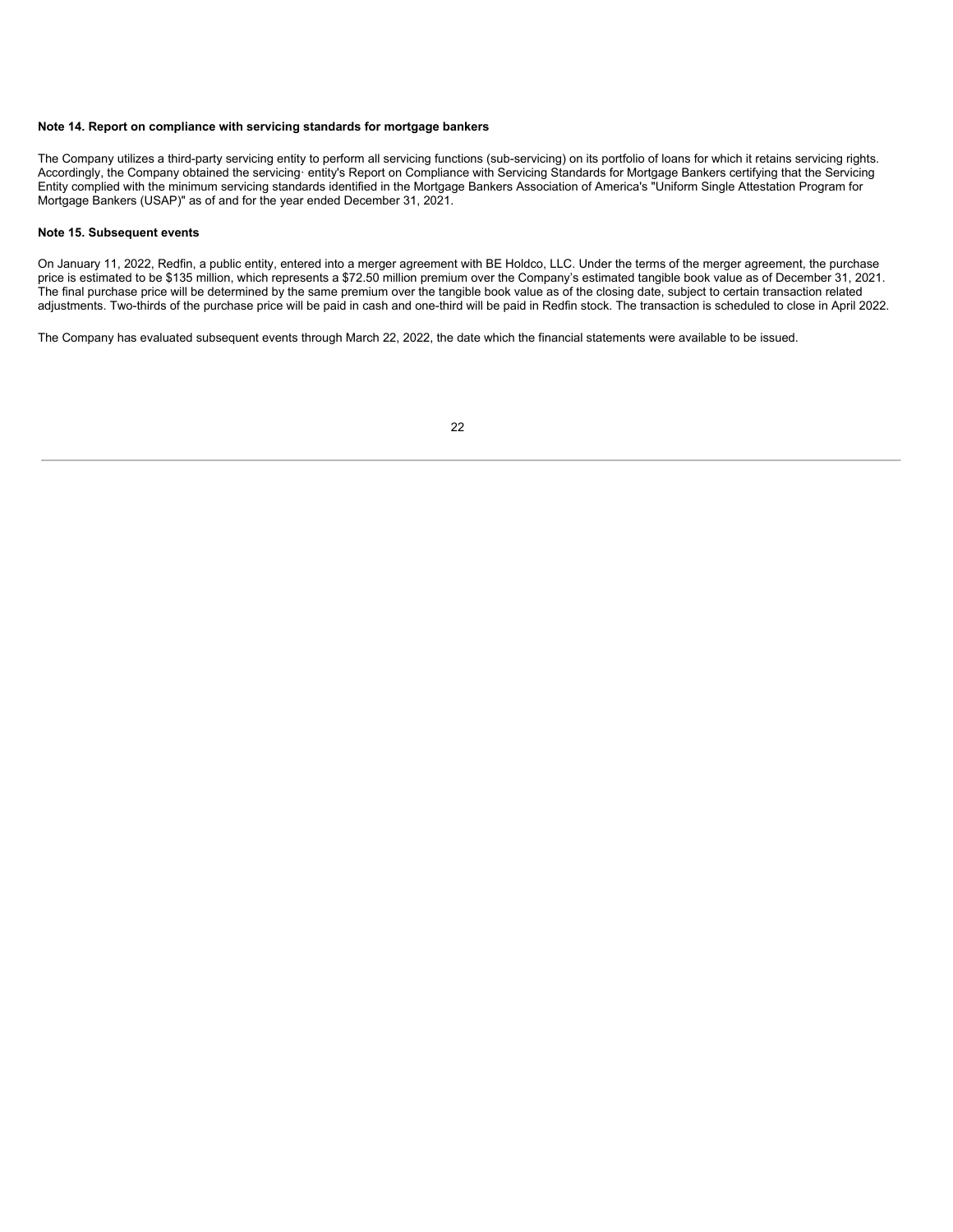#### **Bay Equity, LLC Supplementary Information**

#### **Computation of Adjusted Net Worth to Determine Compliance with HUD Net Worth Requirements December 31, 2021**

<span id="page-27-1"></span><span id="page-27-0"></span>

| FHA servicing portfolio at end of fiscal year under audit                                                                                                                                | \$<br>34,393,736 |
|------------------------------------------------------------------------------------------------------------------------------------------------------------------------------------------|------------------|
| FHA originations - FHA-insured Title II loan originations during the fiscal year                                                                                                         | 938,462,597      |
| FHA purchases - FHA-insured Title II third-party originator purchases during the fiscal year                                                                                             |                  |
| Total FHA loan activity                                                                                                                                                                  | 972,856,333      |
| FHA-insured Title II loan originations retained at the fiscal year end                                                                                                                   | 34,566,863       |
| FHA-insured Title II third-party originator purchases retained at the end of fiscal year                                                                                                 |                  |
| Adjustments                                                                                                                                                                              | 34,566,863       |
| Total adjusted FHA loan activity                                                                                                                                                         | 938,289,470      |
| Minimum net worth required                                                                                                                                                               | 1,000,000        |
| Additional net worth required (If adjusted FHA loan activity is greater than \$25 million, then subtract \$25 million from adjusted FHA loan activity and multiply<br>the results by 1%) | 9,132,895        |
| Total net worth required                                                                                                                                                                 | 2,500,000        |
| Members' equity per balance sheet                                                                                                                                                        | 62,583,140       |
| Less: unacceptable assets                                                                                                                                                                | (1,890,746)      |
| Adjusted net worth for HUD purposes                                                                                                                                                      | 60,692,394       |
| Less: minimum net worth required                                                                                                                                                         | 2,500,000        |
| Adjusted net worth above minimum net worth required                                                                                                                                      | 58,192,394       |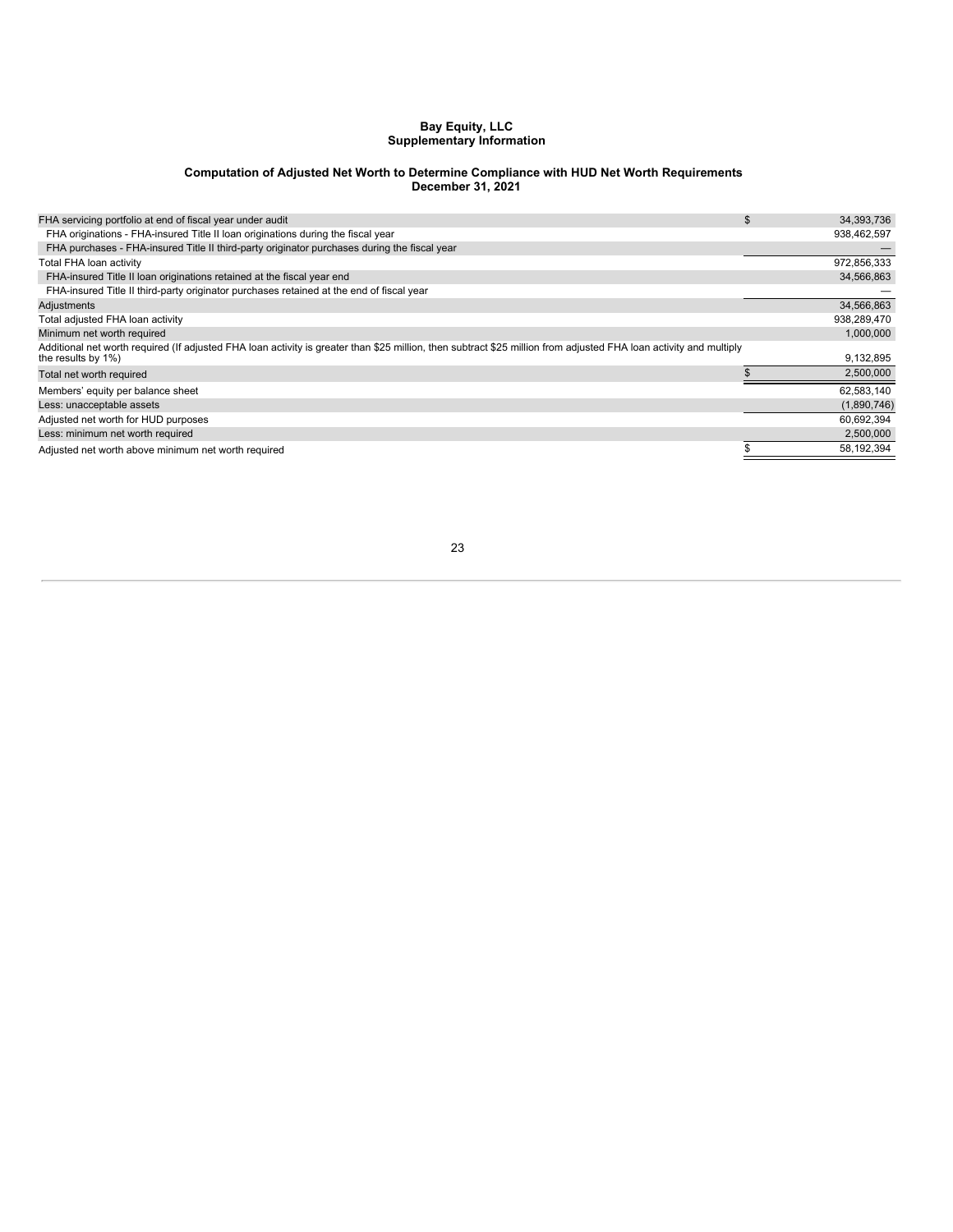#### **Computation of Capital Requirements Pursuant to GNMA Requirements December 31, 2021**

## **A. Capital requirement for depository institutions:**

| Tier 1 capital                         | — |                           |
|----------------------------------------|---|---------------------------|
| Total capital                          |   |                           |
|                                        |   |                           |
| Risk-based assets                      |   |                           |
| <b>Total assets</b>                    |   |                           |
|                                        |   |                           |
| Tier 1 capital-total assets            |   |                           |
| Tier 1 capital-risk-based assets       |   |                           |
| Total capital-risk-based assets        |   |                           |
|                                        |   |                           |
|                                        |   | <b>Meets requirement?</b> |
|                                        |   | (yes-no)                  |
|                                        |   |                           |
| 5% of tier 1 capital-total assets      |   |                           |
| 6% of tier 1 capital-risk-based assets |   |                           |
| 10% of total capital-risk-based assets |   |                           |

#### **B. Capital requirement for nondepository institutions:**

<span id="page-28-0"></span>

| Total adjusted net worth | 60,692,394  |                           |
|--------------------------|-------------|---------------------------|
| Total assets             | 414,425,470 |                           |
|                          |             | <b>Meets requirement?</b> |
|                          |             | $(yes-no)$                |
|                          |             |                           |
| Total assets             | 15 %        | Yes                       |
|                          |             |                           |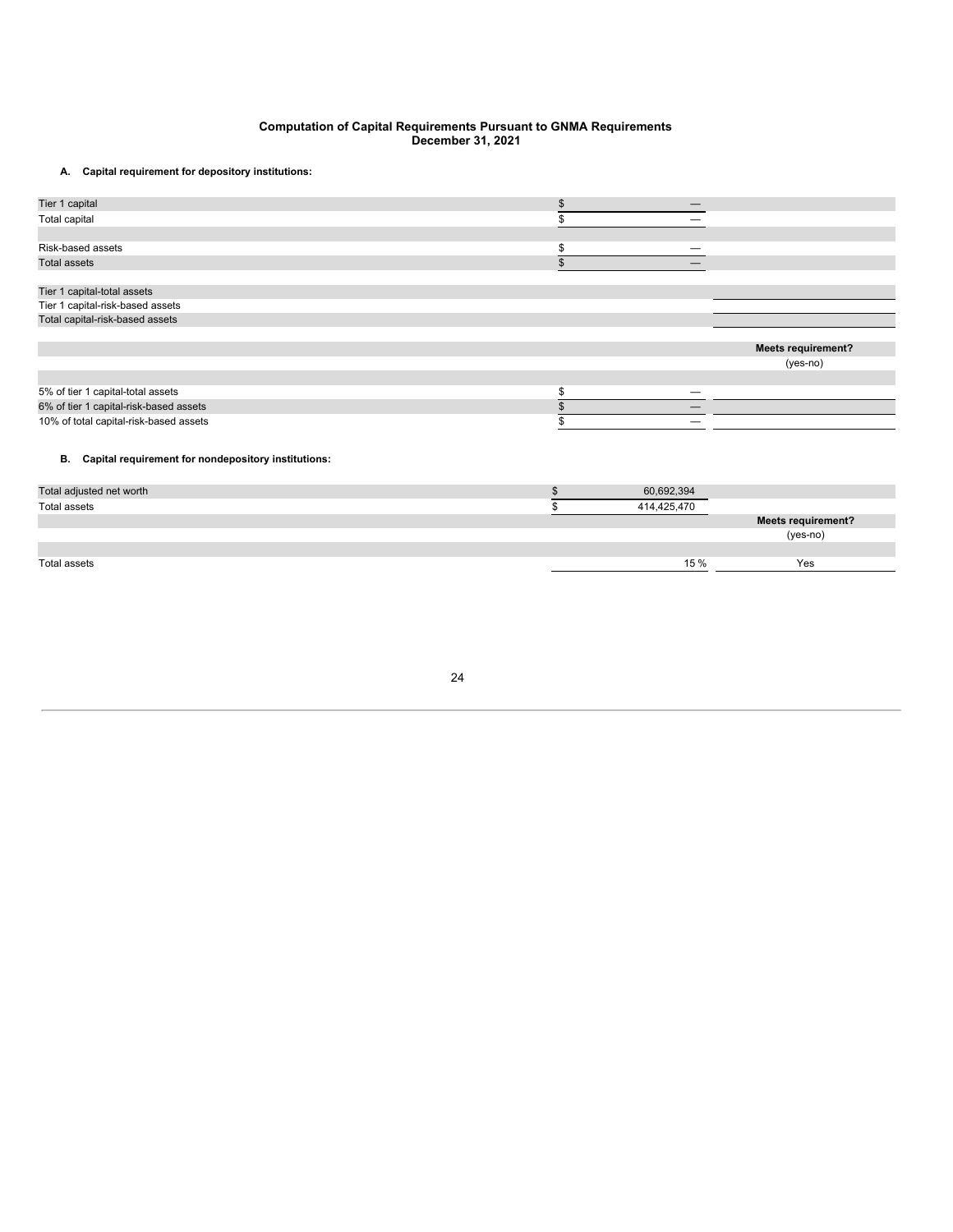#### **Computation of Adjusted Net Worth Pursuant to GNMA Requirements December 31, 2021**

<span id="page-29-0"></span>

| A. Adjusted net worth calculation:                                              |                 |                                  |                         |                   |                         |             |
|---------------------------------------------------------------------------------|-----------------|----------------------------------|-------------------------|-------------------|-------------------------|-------------|
| Members' equity per statement of financial condition at end of reporting period |                 |                                  |                         |                   | \$                      | 62,583,140  |
| Less:                                                                           |                 |                                  |                         |                   |                         |             |
| Itemized unacceptable assets                                                    |                 |                                  |                         |                   |                         |             |
| 1. Transportation equipment                                                     |                 |                                  | \$                      | 122,877           |                         |             |
| 2. Prepaid expenses                                                             |                 |                                  | \$                      | 1,767,869         |                         |             |
| 3.                                                                              |                 |                                  | $\sqrt[6]{\frac{1}{2}}$ | $\qquad \qquad -$ |                         |             |
| Total unacceptable assets                                                       |                 |                                  |                         |                   | \$                      | 1,890,746   |
| Adjusted net worth                                                              |                 |                                  |                         |                   | \$                      | 60,692,394  |
| B. Required net worth calculation:                                              |                 |                                  |                         |                   |                         |             |
| Unpaid principal balance (UPB) of securities outstanding                        |                 |                                  |                         |                   |                         |             |
|                                                                                 | UPB in \$       |                                  | # of pools              |                   |                         |             |
| Single family                                                                   | \$              | 34,393,736                       |                         | 26                |                         |             |
| Multifamily                                                                     | \$              |                                  |                         |                   |                         |             |
| <b>HMBS</b>                                                                     | \$              |                                  |                         |                   |                         |             |
| MH                                                                              |                 |                                  |                         |                   |                         |             |
|                                                                                 | \$              |                                  |                         |                   |                         |             |
|                                                                                 |                 |                                  |                         |                   |                         |             |
|                                                                                 |                 |                                  |                         | Total UPB \$      |                         | 34,393,736  |
| Plus:                                                                           |                 |                                  |                         |                   |                         |             |
|                                                                                 |                 |                                  |                         |                   |                         |             |
| Outstanding balance of available commitment authority and pools funded          |                 |                                  |                         |                   |                         |             |
| Single family                                                                   | \$              | 122,981,776                      |                         |                   |                         |             |
| Multifamily                                                                     | \$              |                                  |                         |                   |                         |             |
| <b>HMBS</b>                                                                     | \$              | $\overbrace{\phantom{12322111}}$ |                         |                   |                         |             |
| MH                                                                              | $\overline{\$}$ |                                  |                         |                   |                         |             |
|                                                                                 |                 |                                  |                         | Total \$          |                         | 122,981,776 |
|                                                                                 |                 |                                  |                         |                   |                         |             |
| Total outstanding portfolio, commitment authority, and pools funded             |                 |                                  |                         |                   | \$                      | 157,375,512 |
| Required net worth                                                              |                 |                                  |                         |                   | $\overline{\mathbb{S}}$ | 3,050,814   |
| C. Excess (deficit) net worth:                                                  |                 |                                  |                         |                   | \$                      | 57,641,580  |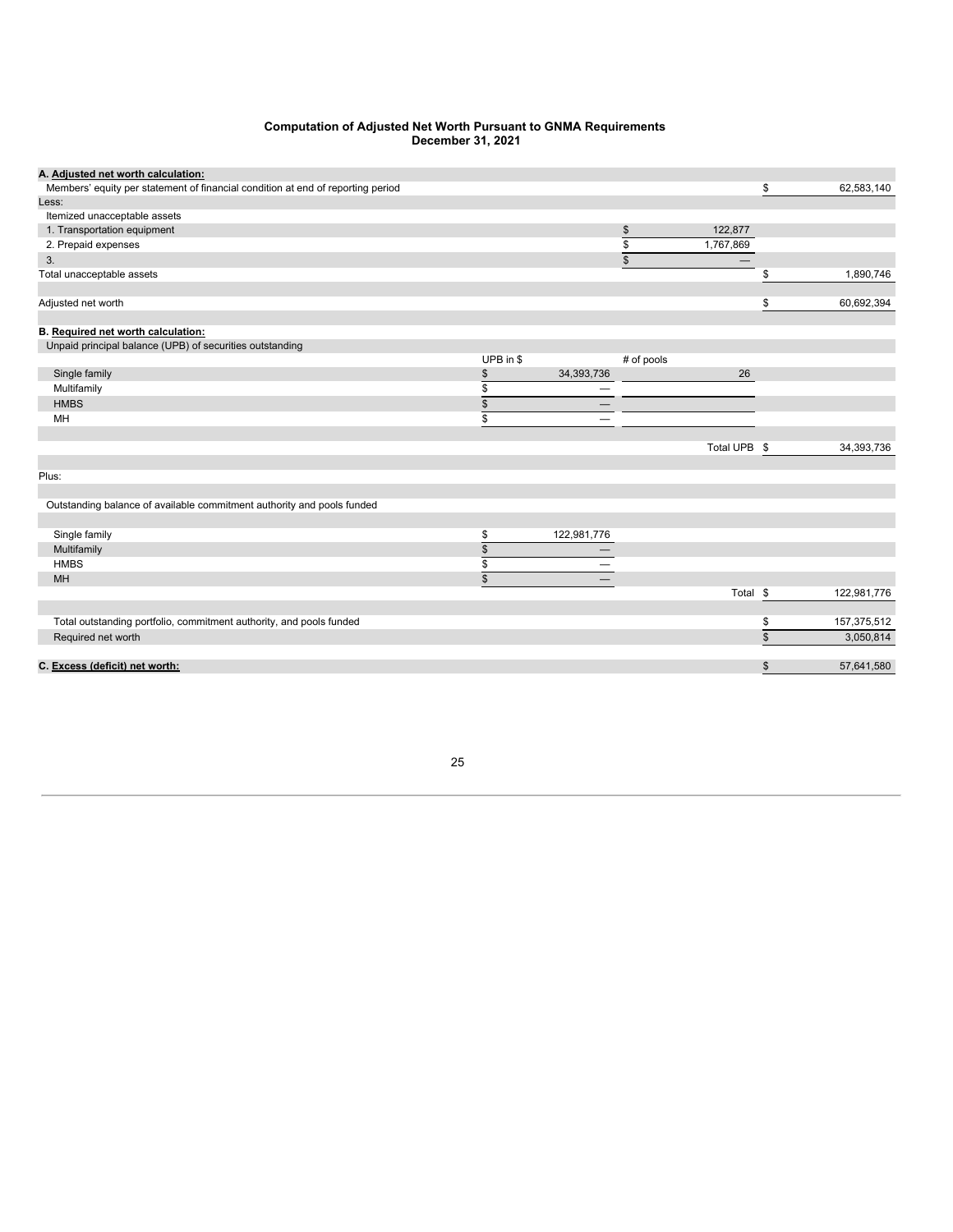#### **Computation of Liquid Assets Requirement Pursuant to GNMA Requirements December 31, 2021**

<span id="page-30-0"></span>

| A. Liquid asset calculation:                                             |                |                          |               |                           |                           |
|--------------------------------------------------------------------------|----------------|--------------------------|---------------|---------------------------|---------------------------|
| Required net worth                                                       |                |                          | \$            | 2,620,378                 |                           |
|                                                                          |                |                          |               |                           |                           |
| Acceptable liquid assets                                                 |                |                          |               |                           |                           |
| 1. Cash in banks                                                         | \$             | 42,944,205               |               |                           |                           |
| 2.                                                                       | \$             | $\overline{\phantom{0}}$ |               |                           |                           |
| 3.                                                                       |                |                          |               |                           |                           |
| 4.                                                                       |                |                          |               |                           |                           |
| 5.                                                                       |                |                          |               |                           |                           |
| 6.                                                                       | \$             |                          |               |                           |                           |
|                                                                          |                |                          |               |                           |                           |
| Total liquid assets                                                      |                |                          | \$            | 42,944,205                |                           |
|                                                                          |                |                          |               |                           |                           |
| <b>B. Required liquid asset:</b>                                         |                |                          |               |                           |                           |
|                                                                          |                |                          |               | <b>Meets requirement?</b> |                           |
| Single-family issuer liquidity requirement                               |                |                          |               | $(yes-no)$                |                           |
| (Greater of \$1,000,000 or .10% of outstanding single-family securities) | $\mathfrak{s}$ | 1,000,000                |               | Yes                       |                           |
|                                                                          |                |                          |               |                           |                           |
|                                                                          |                |                          |               | <b>Meets requirement?</b> |                           |
| All other issuer types liquidity requirement                             |                |                          |               | $(yes-no)$                |                           |
| (Total liquid assets-required net worth)                                 |                |                          |               |                           |                           |
|                                                                          |                |                          |               |                           |                           |
| Multiple program participation                                           |                |                          |               |                           |                           |
| Liquid assets                                                            |                | Required                 |               | Actual                    |                           |
| Single family                                                            | \$             | $\overline{\phantom{0}}$ | $\frac{3}{2}$ | $\hspace{0.05cm}$         |                           |
| Multifamily                                                              | \$             | $\qquad \qquad$          | \$            |                           |                           |
| <b>HMBS</b>                                                              | \$             | —                        | \$            |                           | <b>Meets requirement?</b> |
| MH                                                                       |                | —                        | \$            |                           | (yes-no)                  |
| <b>Total</b>                                                             | \$             | $\qquad \qquad -$        | \$            |                           |                           |
|                                                                          |                |                          |               |                           |                           |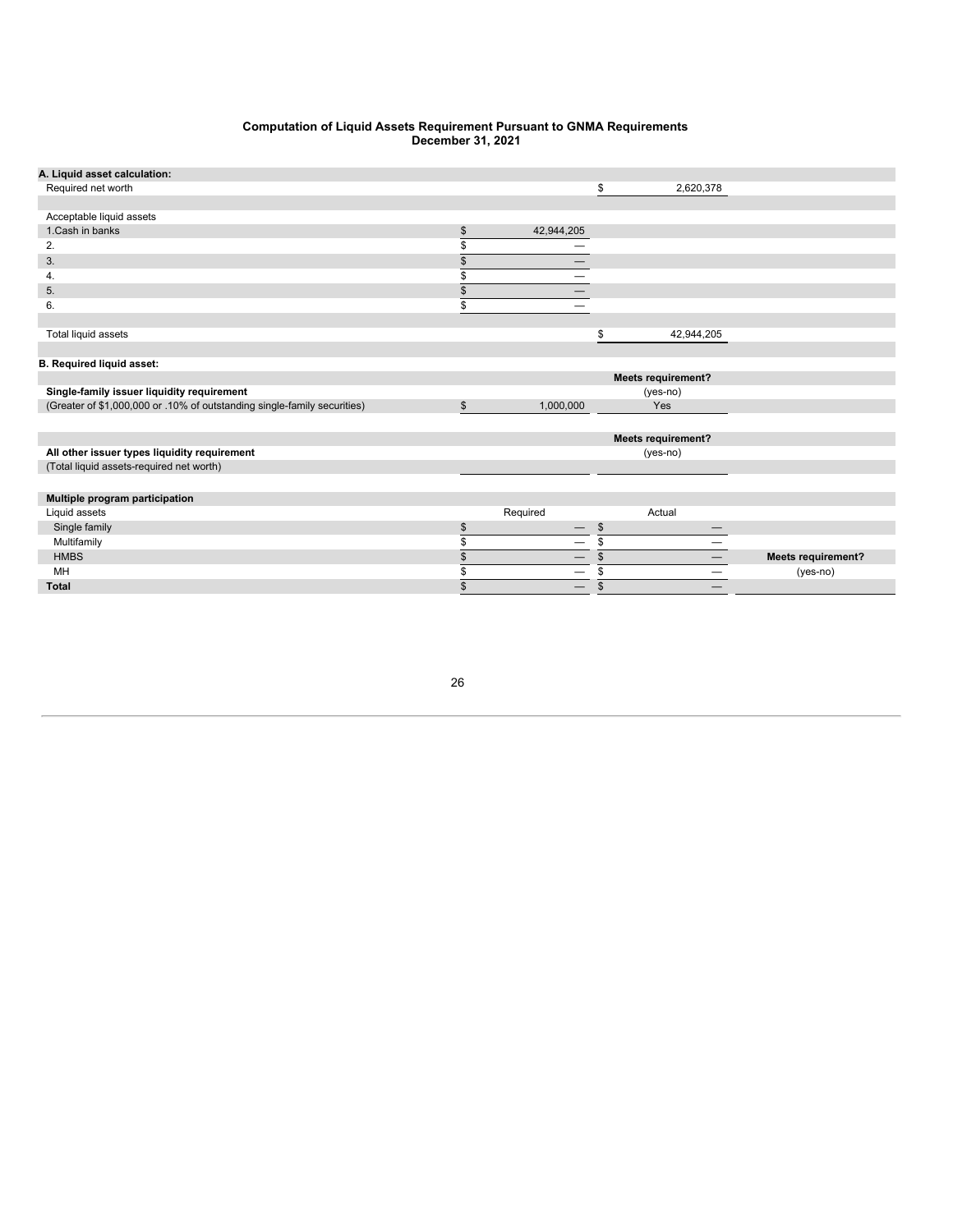#### **Computation of Insurance Requirement Pursuant to GNMA Requirements December 31, 2021**

<span id="page-31-0"></span>

| A. Identification of affiliated Ginnie Mae Issuers:                             |                                                           |               |               |
|---------------------------------------------------------------------------------|-----------------------------------------------------------|---------------|---------------|
| Affiliated Ginnie Mae issuers:                                                  | None                                                      |               |               |
|                                                                                 | (Issuer name and Ginnie Mae issuer identification number) |               |               |
|                                                                                 |                                                           |               |               |
| Affiliated issuers on same insurance policies:                                  | None                                                      |               |               |
|                                                                                 | (Issuer name and Ginnie Mae issuer identification number) |               |               |
| B. Required insurance calculation:                                              |                                                           |               |               |
| Servicing Portfolio:                                                            |                                                           |               |               |
| Ginnie Mae                                                                      |                                                           | \$            | 63,757,760    |
| <b>Fannie Mae</b>                                                               |                                                           |               | 1,237,550,541 |
| Freddie Mac                                                                     |                                                           |               | 1,387,442,260 |
| Conventional (other)                                                            |                                                           |               |               |
| Remaining principal balance of total servicing portfolio                        |                                                           |               | 2,688,750,561 |
| Required fidelity bond coverage                                                 |                                                           |               | 3,635,938     |
| Required mortgage servicing errors and omissions coverage                       |                                                           |               | 3,635,938     |
| C. Verification of insurance coverage:                                          |                                                           |               |               |
|                                                                                 |                                                           |               |               |
| Fidelity bond coverage at end of reporting period                               |                                                           | \$            | 10,000,000    |
| Mortgage servicing errors and omissions coverage at the end of reporting period |                                                           | $\mathcal{L}$ | 10,000,000    |
| D. Excess (deficit) insurance coverage:                                         |                                                           |               |               |
| Fidelity bond coverage                                                          |                                                           | \$            | 6,364,062     |
| Required mortgage servicing errors and omissions coverage                       |                                                           | \$            | 6,364,062     |
|                                                                                 |                                                           |               |               |
| E. Policies contain the required elements                                       |                                                           |               |               |
| Fidelity bond coverage                                                          |                                                           | Yes           |               |
| Mortgage servicing errors and omissions coverage                                |                                                           | Yes           |               |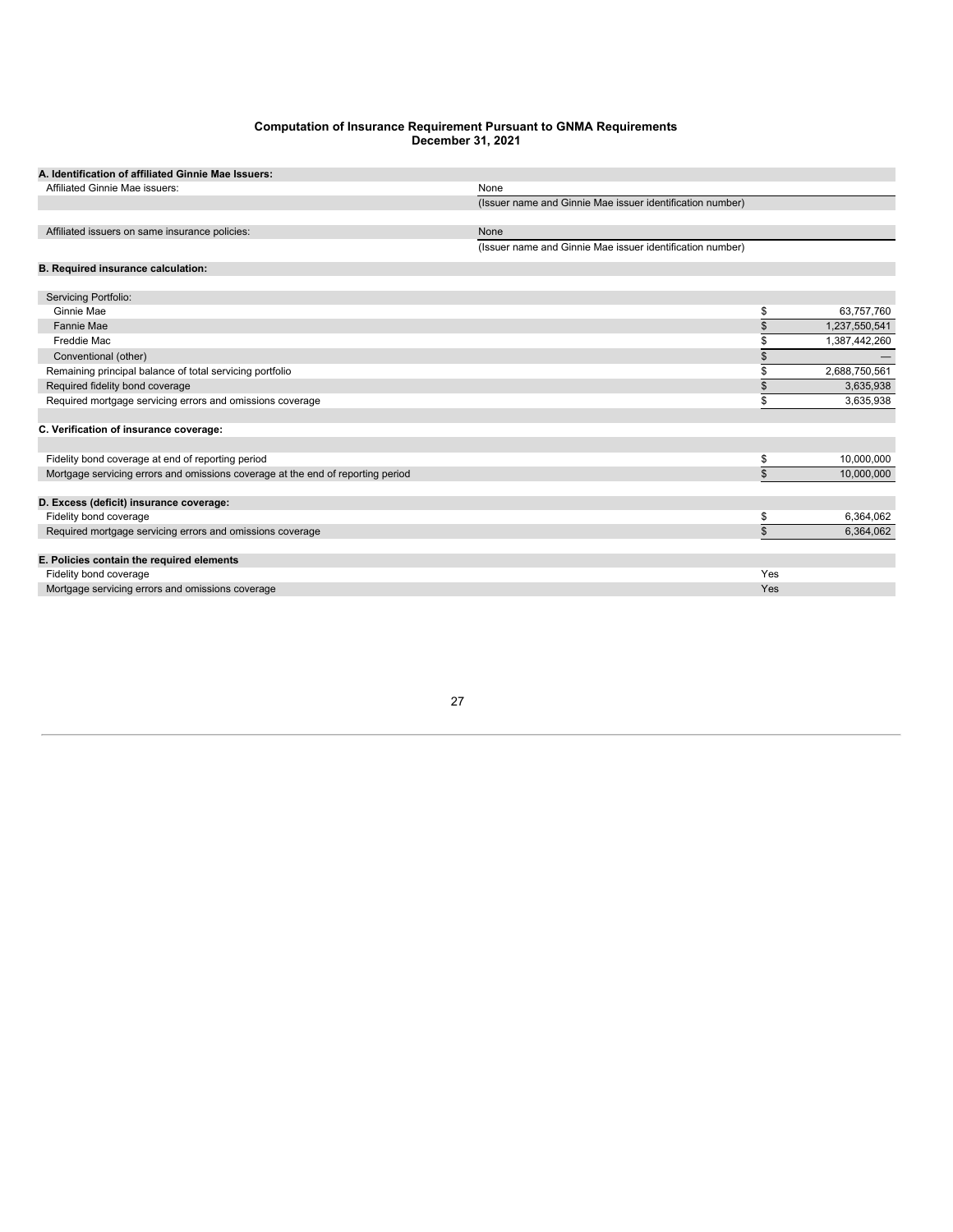#### **FHA Lender Recertification - Financial Data Template As of and For the Year Ended December 31, 2021**

| <b>Balance Sheet - Assets</b> |  |
|-------------------------------|--|
|-------------------------------|--|

| Parance Check Roocco |                                                 |            |
|----------------------|-------------------------------------------------|------------|
| Line Item#           | Title                                           | Value      |
| 100                  | Cash and Cash Equivalents                       | 42,944,205 |
| 101                  | <b>Escrow Deposit Cash</b>                      | 830,914    |
| 102                  | Restricted Cash / Compensating Balances         | 2,310,292  |
| 103                  | <b>Trading Account Securities</b>               |            |
| 104                  | Net Mortgage Servicing Rights                   | 27,658,375 |
| 105                  | Other Real Estate Owned at Net Realizable Value |            |
| 106                  | Loans Held for Investment                       |            |

#### **Balance Sheet - Unacceptable Assets**

| Line Item# | <b>Title</b>                                                       | Value     |
|------------|--------------------------------------------------------------------|-----------|
| 200        | <b>Pledged Assets</b>                                              |           |
| 201        | Assets Due from an Officer, Stockholder, or Related Entity         |           |
| 202        | Personal Interest Investment                                       |           |
| 203        | Investment in Related Entity, Greater than Equity as Adjusted      |           |
| 204        | Intangible Assets, Net of Amortization                             |           |
| 205        | Value of Servicing Contract in Accordance with ASC 948 and ASC 860 |           |
| 206        | Assets not Readily Marketable                                      |           |
| 207        | Marketable Security in Excess of Cost or Market                    |           |
| 208        | Amount in Excess of Foreclosure Value                              |           |
| 209        | Assets used for Personal Enjoyment                                 |           |
| 210        | Other Unacceptable Assets                                          | 122,877   |
| 211        | Contributed Property in Excess of Appraised Value                  |           |
| 212        | <b>Real Property</b>                                               |           |
| 213        | <b>Prepaid Expenses</b>                                            | 1,767,869 |
| 214        | Deferred Tax Asset                                                 |           |
| 215        | <b>Total Unacceptable Assets</b>                                   | 1,890,746 |

#### **Balance Sheet - Liability**

| Line Item $\vec{r}$ | Title                         | Value |
|---------------------|-------------------------------|-------|
| 300<br>.            | Pavable<br>0.050110<br>ה טעשו | 70٤   |

#### **Statement of Operations and Equity - Revenue**

| Line Item # | Title                                                                                                           | Value       |
|-------------|-----------------------------------------------------------------------------------------------------------------|-------------|
| 400         | Gross Interest Income                                                                                           | 14,004,610  |
| 401         | Net Marketing Gain (Loss) on Loans and MBS sold with servicing retained                                         | 24,719,344  |
| 402         | Net Marketing Gain (Loss) on Loans and MBS sold with servicing released including the Servicing Release Premium | 103,063,188 |
| 403         | Net Gain (Loss) on Sales of Servicing Rights                                                                    | 57,783      |
| 404         | Net Gain (Loss) from Servicing Valuations                                                                       | 4,111,539   |
| 405         | Net Gain (Loss) on Sale of Securities                                                                           |             |
| 406         | Net Gain (Loss) on Sale of OREO                                                                                 |             |
| 407         | <b>Retail Origination Fees</b>                                                                                  | 171,521,937 |
| 408         | Net Loan Administration Income                                                                                  | 6,478,406   |
| 409         | Correspondent and Broker Fee Income                                                                             | 4,734,765   |
| 410         | Other Retail Origination Income                                                                                 | 35,113,830  |
| 411         | Other Income (Loss) Related to Mortgage Lending Activities                                                      |             |
| 412         | Other Income (Loss) Not Related to Mortgage Lending Activities                                                  |             |
| 413         | <b>Total Revenue</b>                                                                                            | 363,805,402 |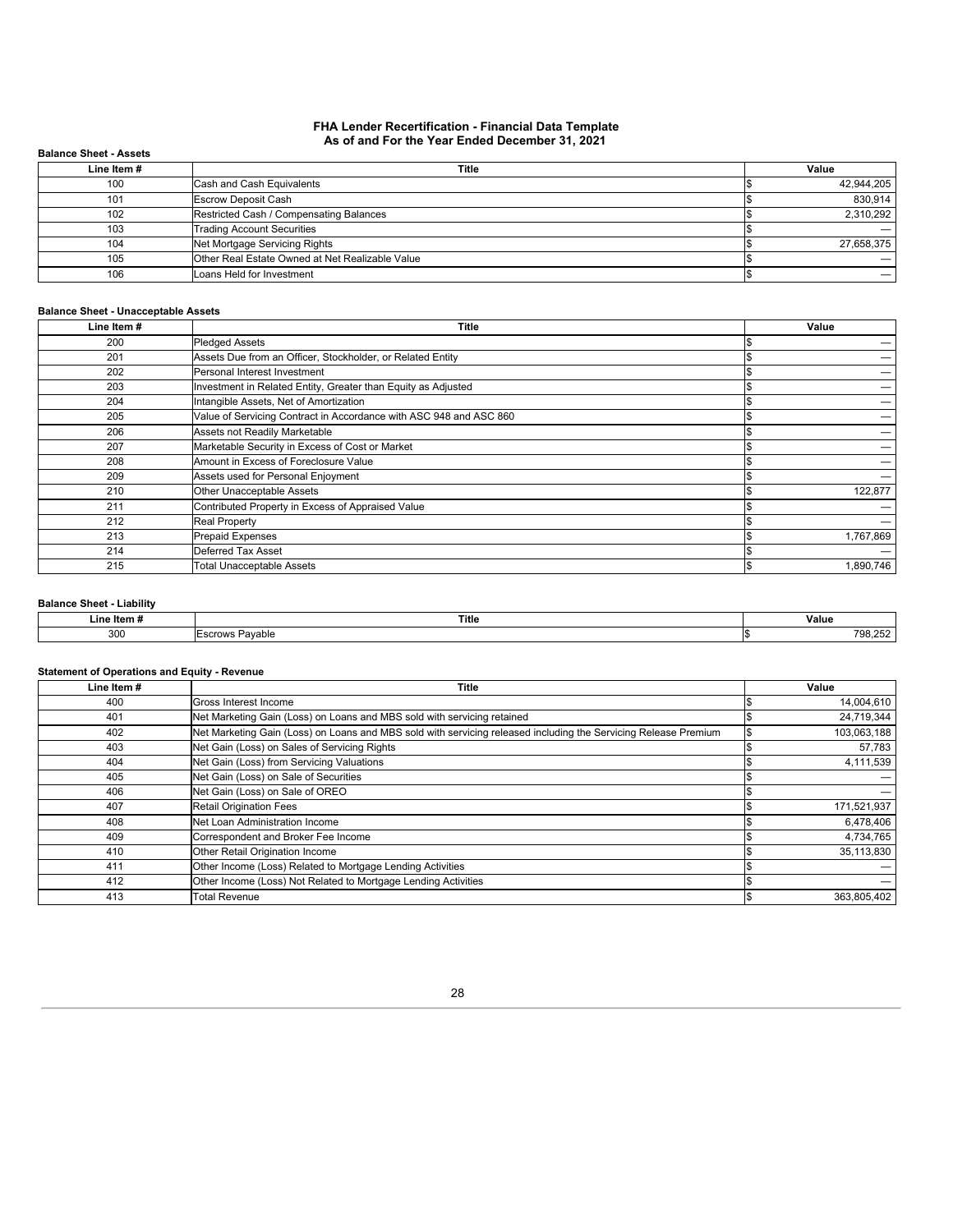## **Statement of Equity**

| Line Item # | Title                                         | Value          |
|-------------|-----------------------------------------------|----------------|
| 500         | Balance at Beginning of the Year, as Reported | 67,137,243     |
| 501         | <b>Prior Period Adjustments</b>               |                |
| 502         | Balance at Beginning of the Year, Restated    | 67,137,243     |
| 503         | Net Income                                    | 65,128,275     |
| 504         | Dividend / Distribution                       | (69, 682, 378) |
| 505         | Contributions - from Cash Flow Statement      |                |
| 506         | Contributions - non-cash                      |                |
| 507         | <b>Other Equity</b>                           |                |
| 508         | <b>Ending Balance</b>                         | 62,583,140     |

#### **Net Worth**

| Line Item # | <b>Title</b>                                           | Value       |
|-------------|--------------------------------------------------------|-------------|
| 600         | <b>FHA Servicing Portfolio</b>                         | 34,393,736  |
| 601         | <b>FHA Originations</b>                                | 938,462,597 |
| 602         | <b>FHA Purchases</b>                                   |             |
| 603         | Subtotal - FHA Loan Activity                           | 972,856,333 |
| 604         | FHA Origination Servicing Retained                     | 34,566,863  |
| 605         | FHA Purchase Servicing Retained                        |             |
| 606         | Subtotal - Servicing Retained Adjustments              | 34,566,863  |
| 607         | Total Adjusted FHA Loan Activity                       | 938,289,470 |
| 608         | Net Worth Required Baseline                            | 1,000,000   |
| 609         | Additional Net Worth Required                          | 9,132,895   |
| 610         | Total Minimum Net Worth Required                       | 2,500,000   |
| 611         | Stockholder Equity - Ending Balance                    | 62,583,140  |
| 612         | <b>Total Unacceptable Assets</b>                       | 1,890,746   |
| 613         | Adjusted Net Worth                                     | 60,692,394  |
| 614         | Adjusted Net Worth Above/Below Required Minimum Amount | 58,192,394  |

### **Liquidity**

<span id="page-33-0"></span>

| Line Item # | Title                                     | Value      |
|-------------|-------------------------------------------|------------|
| 700         | Cash and Cash Equivalents                 | 42.944.205 |
| 701         | <b>Trading Account Securities</b>         |            |
| 702         | Total of Liquid Assets per HUD Guidelines | 42.944.205 |
| 703         | Liquid Assets Required                    | 500.000    |
| 704         | Liquid Assets Above/Below Required Amount | 42,444,205 |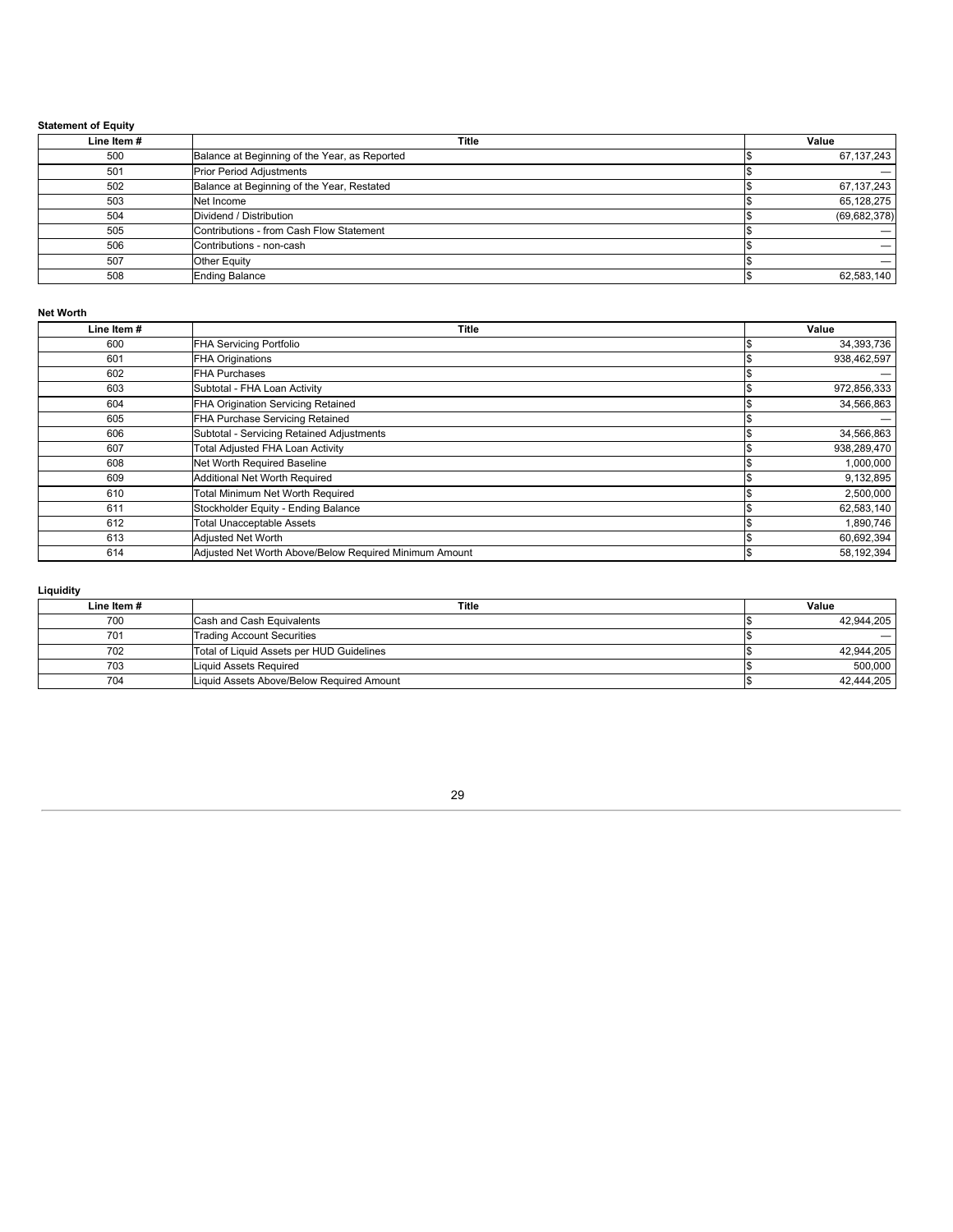

#### **INDEPENDENT AUDITOR'S REPORT ON COMPLIANCE FOR EACH MAJOR HUD PROGRAM AND REPORT ON INTERNAL CONTROL OVER COMPLIANCE REQUIRED BY THE CONSOLIDATED AUDIT GUIDE FOR AUDITS OF HUD PROGRAMS**

#### **INDEPENDENT AUDITOR'S REPORT**

To the Board of Members of Bay Equity, LLC Concord, CA

#### **Report on Compliance for Each Major Program**

#### *Opinion on Each Major Program*

We have audited Bay Equity, LLC's (the Company) compliance with the compliance requirements described in the Consolidated Audit Guide for Audits of HUD Programs (Audit Guide) that could have a direct and material effect on each of the Company's major U.S. Department of Housing and Urban Development (HUD) programs for the year ended December 31, 2021. The Company's major HUD programs and the related direct and material compliance requirements are as follows:

| <b>NAME of MAJOR PROGRAM</b> | Direct and Material Compliance Requirements                                                                                                                                                                                                                                                                                                                            |
|------------------------------|------------------------------------------------------------------------------------------------------------------------------------------------------------------------------------------------------------------------------------------------------------------------------------------------------------------------------------------------------------------------|
| <b>All Lenders Title II</b>  | Quality Control Plan, Branch Office Requirements, Loan Origination, Loan<br>Servicing, Federal Financial and Activity Reports, Lender Annual Recertification,<br>Adjusted Net Worth, Liquidity and Licensing, Loan Settlement, Escrow Accounts,<br>Kickbacks                                                                                                           |
| <b>GNMA</b>                  | Federal financial reports, eligibility to issue mortgage-back securities, review of<br>custodial documents, issuer's administration of pooled mortgages, review of<br>monthly accounting reports and quarterly submissions, securities marketing and<br>trading practices, adjusted net worth, institution-wide capital requirements and<br>liquid assets requirements |

In our opinion, the Company complied, in all material respects, with the compliance requirements referred to above that could have a direct and material effect on each of its major HUD programs for the year ended December 31, 2021.

**800.221.2509** | Flower Mound | 4880 Long Prairie Road, Suite 100 | Flower Mound, TX 75028 | **p** 972.221.2500 | **f** 972.436.887 **khaaccountants.com** |Denton | 2717 Wind River Lane, Suite 130 | Denton, TX 76210 |**p** 940.591.9300 | **f** 940.591.9334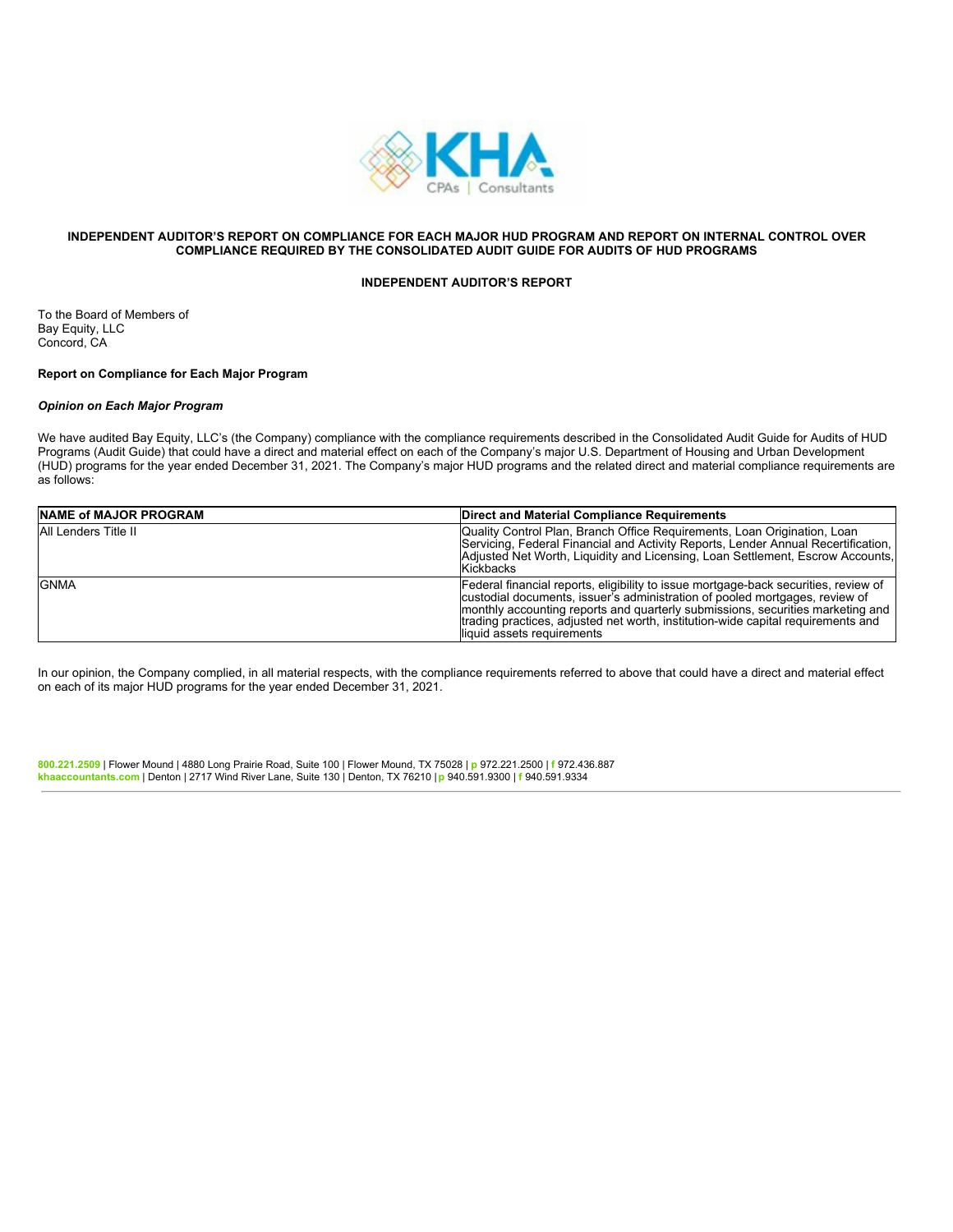#### *Basis for Opinion on Each Major Program*

We conducted our audit of compliance in accordance with auditing standards generally accepted in the United States of America (GAAS); the standards applicable to financial audits contained in Government Auditing Standards, issued by the Comptroller General of the United States; and the Audit Guide. Our responsibilities under those standards and the Audit Guide are further described in the Auditor's Responsibilities for the Audit of Compliance section of our report.

We are required to be independent of the Company and to meet our other ethical responsibilities, in accordance with relevant ethical requirements relating to our audit. We believe that our audit evidence provides a reasonable basis for our opinion on compliance for each major HUD program. Our audit does not provide a legal determination of the Company's compliance with the compliance requirements referred to above.

#### *Responsibilities of Management for Compliance*

Management is responsible for compliance with the requirements referred to above and for the design, implementation, and maintenance of effective internal control over compliance with the requirements of laws, regulations, rules, and provisions of contracts or grant agreements applicable to the Company's HUD programs.

#### *Auditor's Responsibilities for the Audit of Compliance*

Our objectives are to obtain reasonable assurance about whether material noncompliance with the compliance requirements referred to above occurred, whether due to fraud or error, and express an opinion on the Company's compliance based on our audit. Reasonable assurance is a high level of assurance but is not absolute assurance and therefore is not a guarantee that an audit conducted in accordance with GAAS, Government Auditing Standards, and the Audit Guide will always detect material noncompliance when it exists. The risk of not detecting material noncompliance resulting from fraud is higher than for that resulting from error, as fraud may involve collusion, forgery, intentional omissions, misrepresentations, or the override of internal control. Noncompliance with the compliance requirements referred to above is considered material if there is a substantial likelihood that, individually or in the aggregate, it would influence the judgment made by a reasonable user of the report on compliance about the Company's compliance with the requirements of each major HUD program as a whole.

In performing an audit in accordance with GAAS, Government Auditing Standards, and the Audit Guide, we:

- Exercise professional judgment and maintain professional skepticism throughout the audit.
- Identify and assess the risks of material noncompliance, whether due to fraud or error, and design and perform audit procedures responsive to those risks. Such procedures include examining, on a test basis, evidence regarding the Company's compliance with the compliance requirements referred to above and performing such other procedures as we considered necessary in the circumstances.
- Obtain an understanding of the Company's internal control over compliance relevant to the audit in order to design audit procedures that are appropriate in the circumstances and to test and report on internal control over compliance in accordance with the Audit Guide, but not for the purpose of expressing an opinion on the effectiveness of the Company's internal control over compliance. Accordingly, no such opinion is expressed.

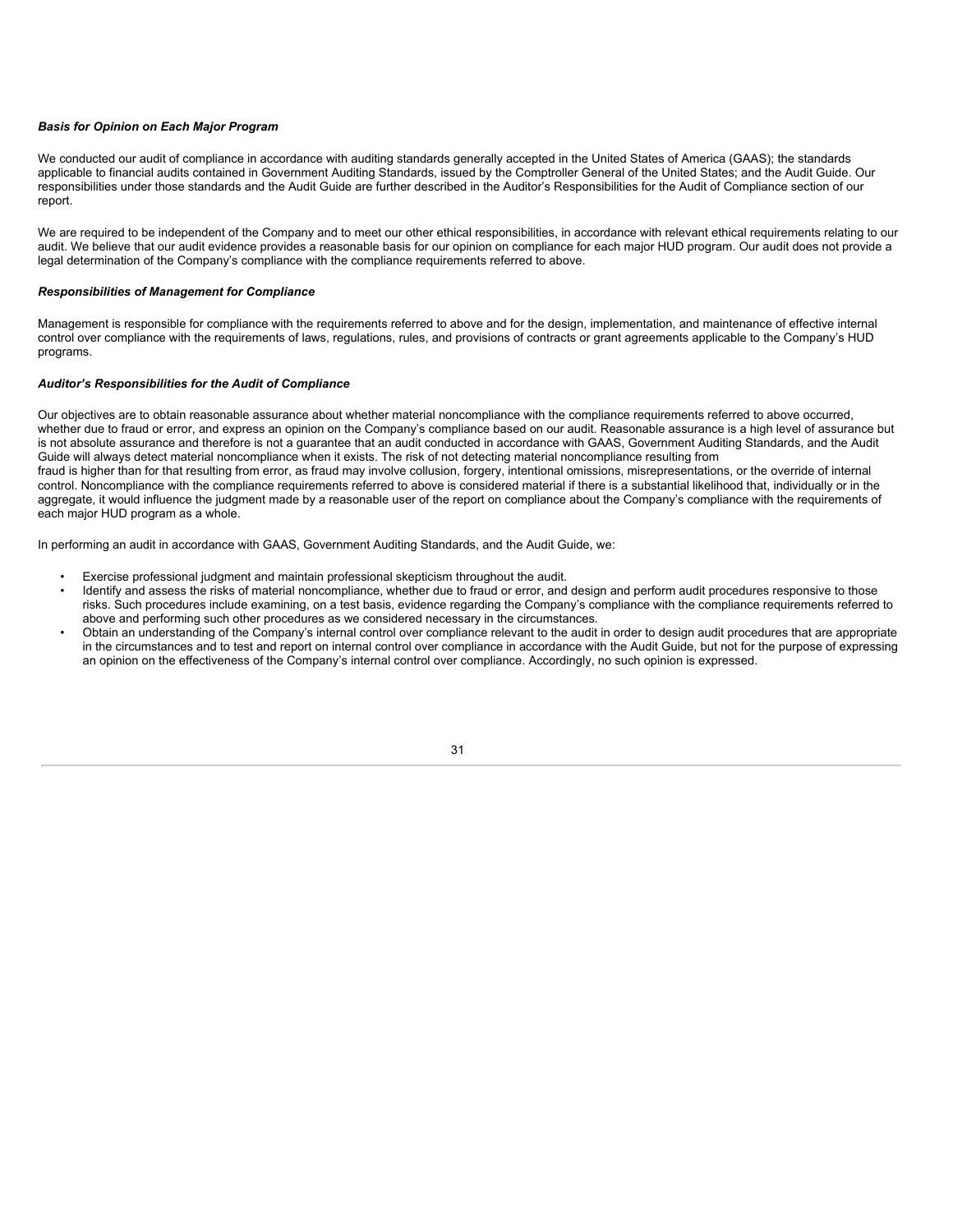We are required to communicate with those charged with governance regarding, among other matters, the planned scope and timing of the audit and any significant deficiencies and material weaknesses in internal control over compliance that we identified during the audit.

#### **Report on Internal Control Over Compliance**

A deficiency in internal control over compliance exists when the design or operation of a control over compliance does not allow management or employees, in the normal course of performing their assigned functions, to prevent, or detect and correct, noncompliance with the compliance requirements of a HUD program on a timely basis. A material weakness in internal control over compliance is a deficiency, or a combination of deficiencies, in internal control over compliance, such that there is a reasonable possibility that material noncompliance with a compliance requirement of a HUD program will not be prevented, or detected and corrected, on a timely basis. A significant deficiency in internal control over compliance is a deficiency, or a combination of deficiencies, in internal control over compliance with a compliance requirement of a HUD program that is less severe than a material weakness in internal control over compliance, yet important enough to merit attention by those charged with governance.

Our consideration of internal control over compliance was for the limited purpose described in the Auditor's Responsibilities for the Audit of Compliance section and was not designed to identify all deficiencies in internal control over compliance that might be material weaknesses or significant deficiencies. We did not identify any deficiencies in internal control over compliance that we consider to be material weaknesses, as defined above. However, material weaknesses or significant deficiencies in internal control over compliance may exist that were not identified.

Our audit was not designed for the purpose of expressing an opinion on the effectiveness of internal control over compliance. Accordingly, no such opinion is expressed.

The purpose of this report on internal control over compliance is solely to describe the scope of our testing of internal control over compliance and the results of that testing based on the requirements of the Audit Guide. Accordingly, this report is not suitable for any other purpose.

KAA accountants, PUC

<span id="page-36-0"></span>Flower Mound, Texas March 22, 2022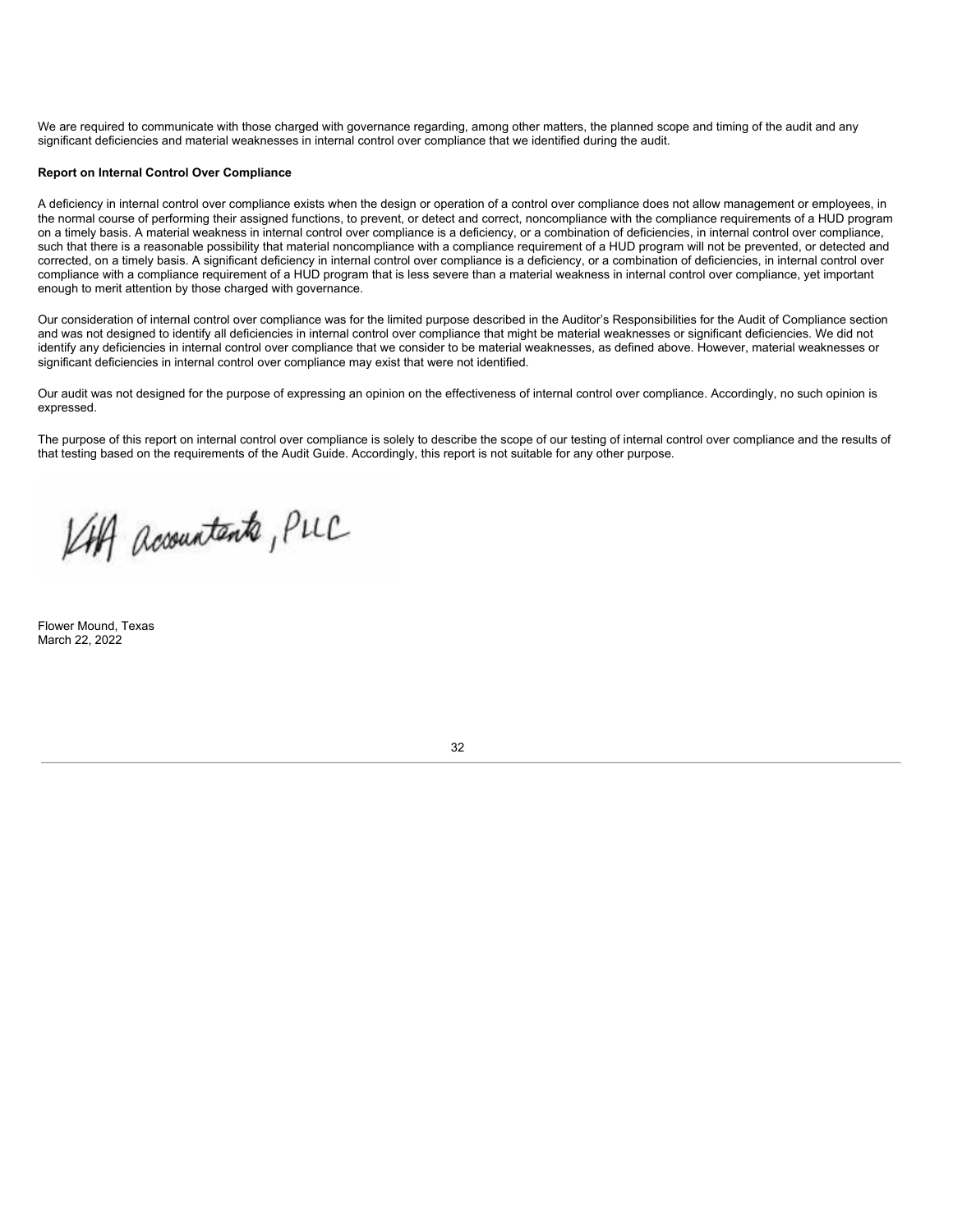

#### REPORT ON INTERNAL CONTROL OVER FINANCIAL REPORTING AND ON COMPLIANCE AND OTHER MATTERS BASED ON AN AUDIT OF **FINANCIAL STATEMENTS PERFORMED IN ACCORDANCE WITH** *GOVERNMENT AUDITING STANDARDS*

#### **INDEPENDENT AUDITOR'S REPORT**

To the Board of Members Bay Equity, LLC Concord, California

We have audited, in accordance with auditing standards generally accepted in the United States of America and the standards applicable to financial audits contained in Government Auditing Standards, issued by the Comptroller General of the United States, the financial statements of Bay Equity, LLC (the Company), which comprise the balance sheet as of December 31, 2021, and the related statements of income, changes in members' equity, and cash flows for the year then ended and the related notes to the financial statements, and have issued our report thereon dated March 22, 2022.

#### **Report on Internal Control over Financial Reporting**

In planning and performing our audit of the financial statements, we considered the Company's internal control over financial reporting (internal control) as a basis for designing audit procedures that are appropriate in the circumstances for the purpose of expressing our opinion on the financial statements, but not for the purpose of expressing an opinion on the effectiveness of the Company's internal control. Accordingly, we do not express an opinion on the effectiveness of the Company's internal control.

A *deficiency in internal control* exists when the design or operation of a control does not allow management or employees, in the normal course of performing their assigned functions, to prevent, or detect and correct, misstatements on a timely basis. A material weakness is a deficiency, or a combination of deficiencies, in internal control such that there is a reasonable possibility that a material misstatement of the entity's financial statements will not be prevented, or detected and corrected, on a timely basis. A significant deficiency is a deficiency, or a combination of deficiencies, in internal control that is less severe than a material weakness, yet important enough to merit attention by those charged with governance.

Our consideration of internal control was for the limited purpose described in the first paragraph of this section and was not designed to identify all deficiencies in internal control that might be material weaknesses or significant deficiencies. Given these limitations, during our audit we did not identify any deficiencies in internal control that we consider to be material weaknesses. However, material weaknesses may exist that have not been identified.

**800.221.2509** | Flower Mound | 4880 Long Prairie Road, Suite 100 | Flower Mound, TX 75028 | **p** 972.221.2500 | **f** 972.436.887 **khaaccountants.com** |Denton | 2717 Wind River Lane, Suite 130 | Denton, TX 76210 |**p** 940.591.9300 | **f** 940.591.9334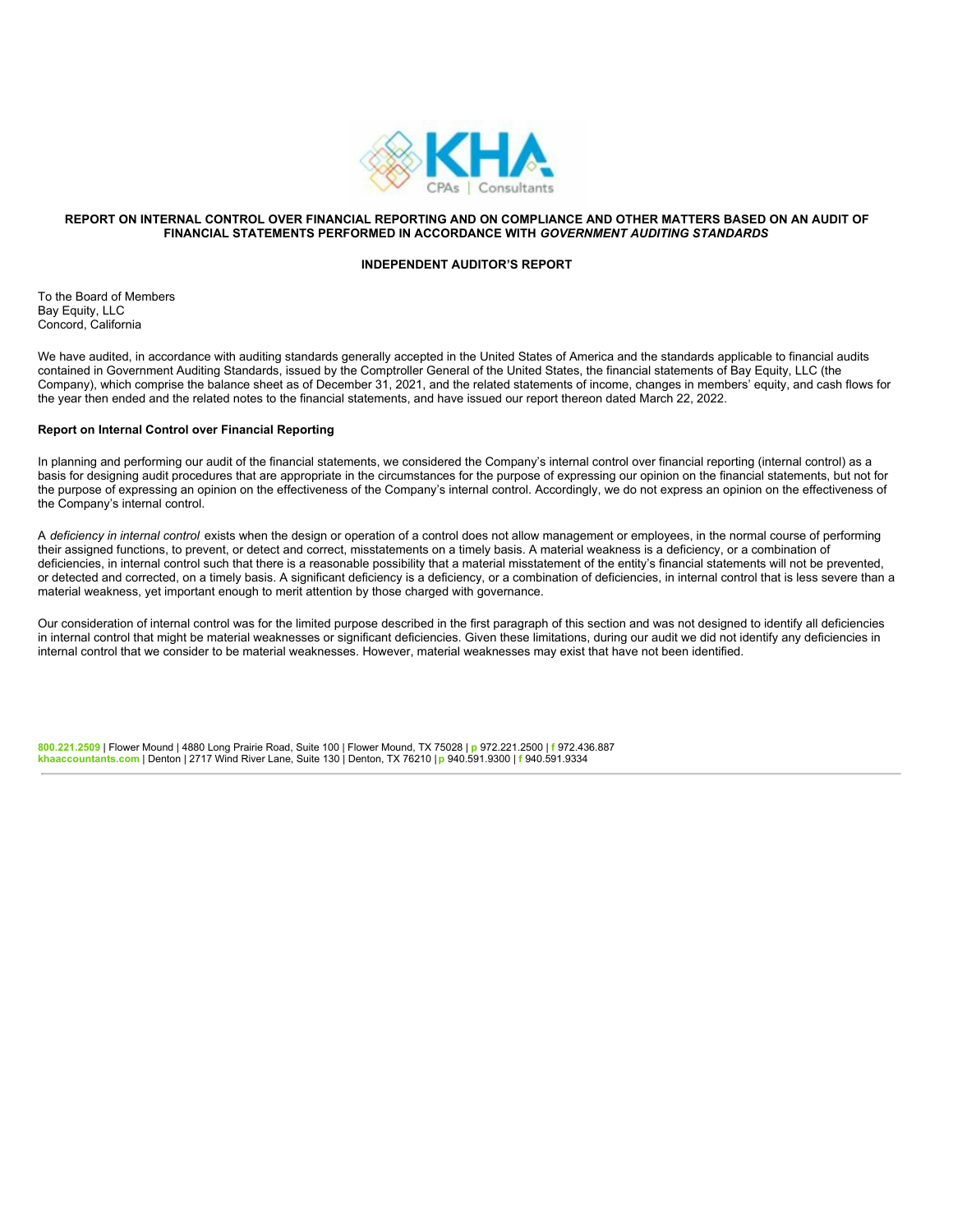#### **Report on Compliance and Other Matters**

As part of obtaining reasonable assurance about whether the Company's financial statements are free from material misstatement, we performed tests of its compliance with certain provisions of laws, regulations, contracts and grant agreements, noncompliance with which could have a direct and material effect on the determination of financial statement amounts. However, providing an opinion on compliance with those provisions was not an objective of our audit and, accordingly, we do not express such an opinion. The results of our tests disclosed no instances of noncompliance or other matters that are required to be reported under Government Auditing Standards.

#### **Purpose of This Report**

The purpose of this report is solely to describe the scope of our testing of internal control and compliance and the results of that testing, and not to provide an opinion on the effectiveness of the entity's internal control or on compliance. This report is an integral part of an audit performed in accordance with Government Auditing Standards in considering the entity's internal control and compliance. Accordingly, this communication is not suitable for any other purpose.

KAA accountants, PUC

Flower Mound, Texas March 22, 2022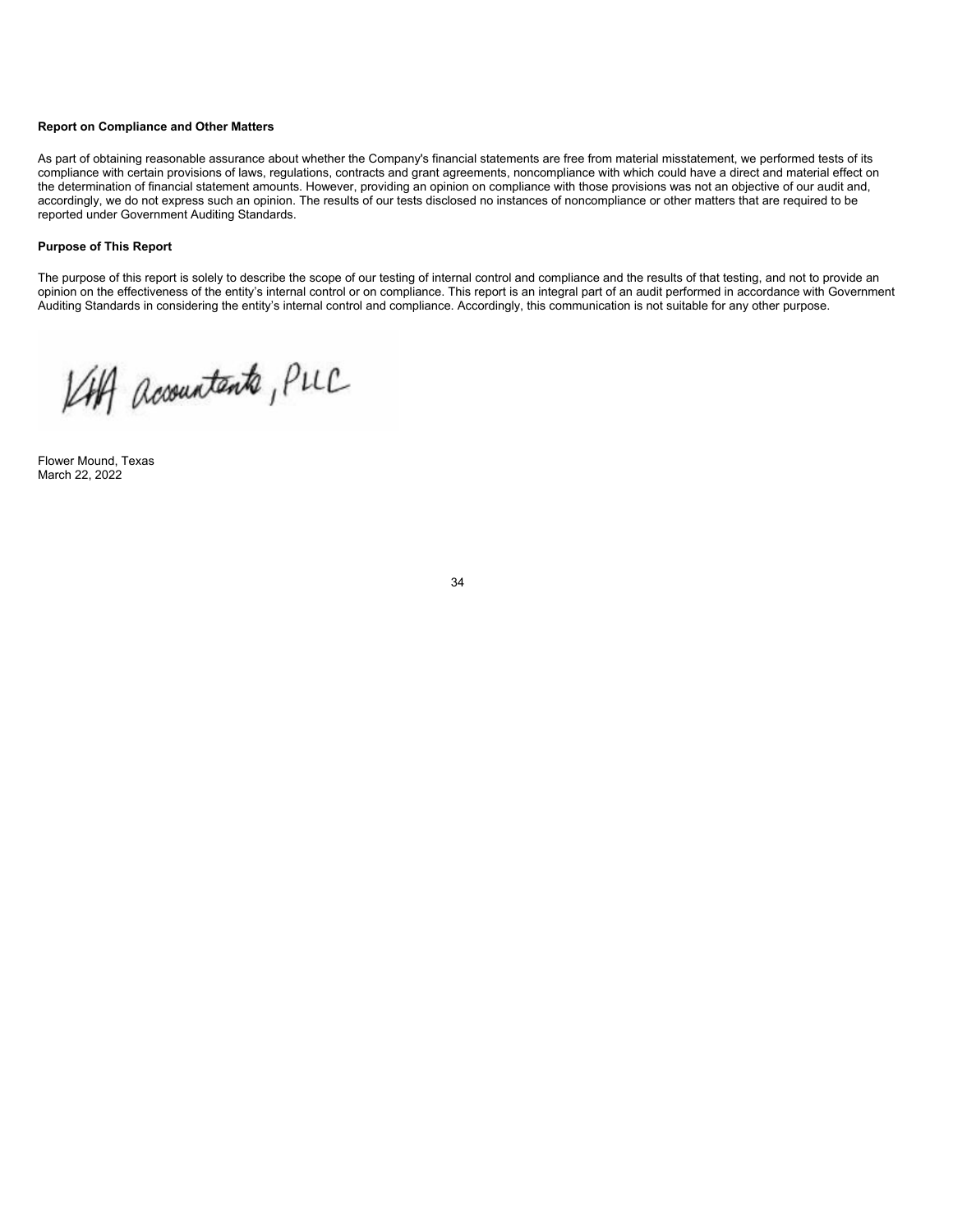#### **REDFIN CORPORATION UNAUDITED PRO FORMA COMBINED FINANCIAL INFORMATION**

**INDEX**

<span id="page-39-0"></span>

|                                                                                                   | Page |
|---------------------------------------------------------------------------------------------------|------|
| Unaudited Pro Forma Combined Financial Information                                                |      |
| Unaudited Pro Forma Combined Balance Sheet as of December 31, 2021                                |      |
| Unaudited Pro Forma Combined Statement of Comprehensive Loss for the vear ended December 31, 2021 |      |
| Notes to the Unaudited Pro Forma Combined Financial Information                                   |      |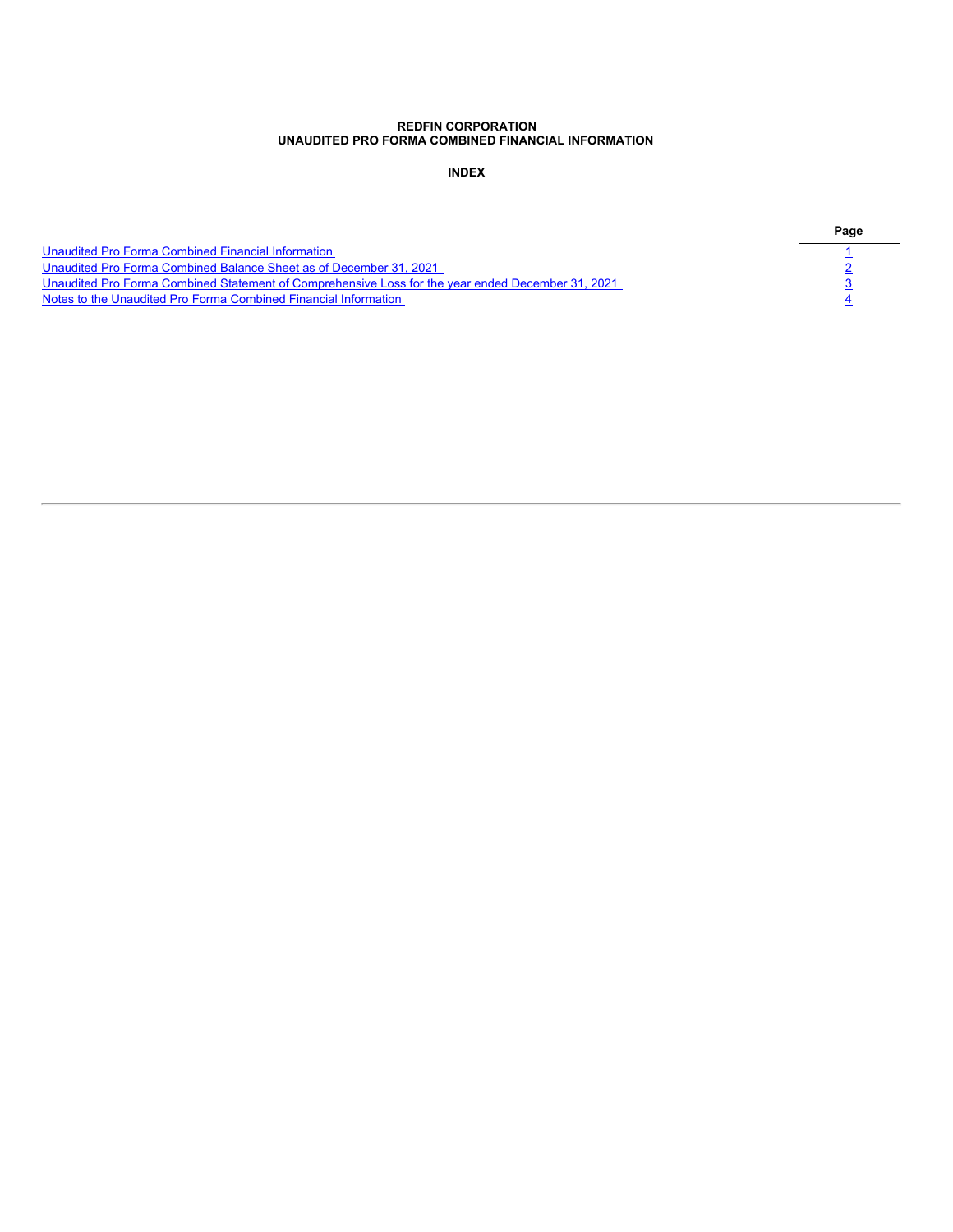#### **Unaudited Pro Forma Combined Financial Information (in thousands)**

On April 1, 2022, we acquired all of the equity interests of Bay Equity LLC ("Bay Equity"), and Bay Equity became one of our wholly owned subsidiaries (the "Acquisition"). We acquired Bay Equity to expand our mortgage business.

The purchase price for the Acquisition is estimated to be \$137,818, which represents a \$72,500 premium over Bay Equity's tangible book value as of February 28, 2022. The final purchase price, which will be determined by the end of third quarter of 2022, will be subject to adjustment based on the tangible book value of Bay Equity as of April 1, 2022, as well as certain other transaction-related adjustments.

We made the Acquisition pursuant to a merger agreement, dated as of January 10, 2022 (the "Merger Agreement"), among Redfin Corporation, Ruby Merger Sub LLC, one of our wholly owned subsidiaries ("Merger Sub"), BE Holdco, LLC, which held all of the equity interests of Bay Equity ("BE Holdco"), and Brett McGovern, as representative of the members of BE Holdco. Pursuant to the Merger Agreement, Merger Sub merged with and into BE Holdco, and BE Holdco continued as the surviving entity and became a wholly owned subsidiary of Redfin Corporation.

Our unaudited pro forma combined financial information is presented for informational purposes only and is not intended to represent or be indicative of the results of operations that would have been achieved if the Acquisition had been completed on an earlier date, and should not be taken as representative of our future consolidated results of operations or financial condition. Preparation of our unaudited pro forma combined financial information for all periods presented required management to make certain judgments and estimates to determine the transaction accounting adjustments such as purchase accounting adjustments, which include, among others, amortization charges from acquired intangible assets. The transaction accounting adjustments are based on the information currently available and the assumptions and estimates underlying the transaction accounting adjustments are described in the accompanying notes. Actual results may differ from the assumptions used to present the accompanying unaudited pro forma combined financial information. The unaudited pro forma combined financial information also reflects reclassification adjustments to certain financial statement captions included in Bay Equity's historical consolidated financial statements to align with the corresponding financial statement captions included in our historical presentation. The reclassifications had no impact on the historical results of operations, net (loss) income, total assets, total liabilities, or total stockholders' equity reported by us or Bay Equity.

<span id="page-40-0"></span>Our unaudited pro forma combined financial information should be read in conjunction with our historical consolidated financial statements and notes thereto and other financial information included in our annual report on Form 10-K for the year ended December 31, 2021, and the audited consolidated financial statements of Bay Equity as of and for the period ended December 31, 2021 (included in exhibit 99.1).

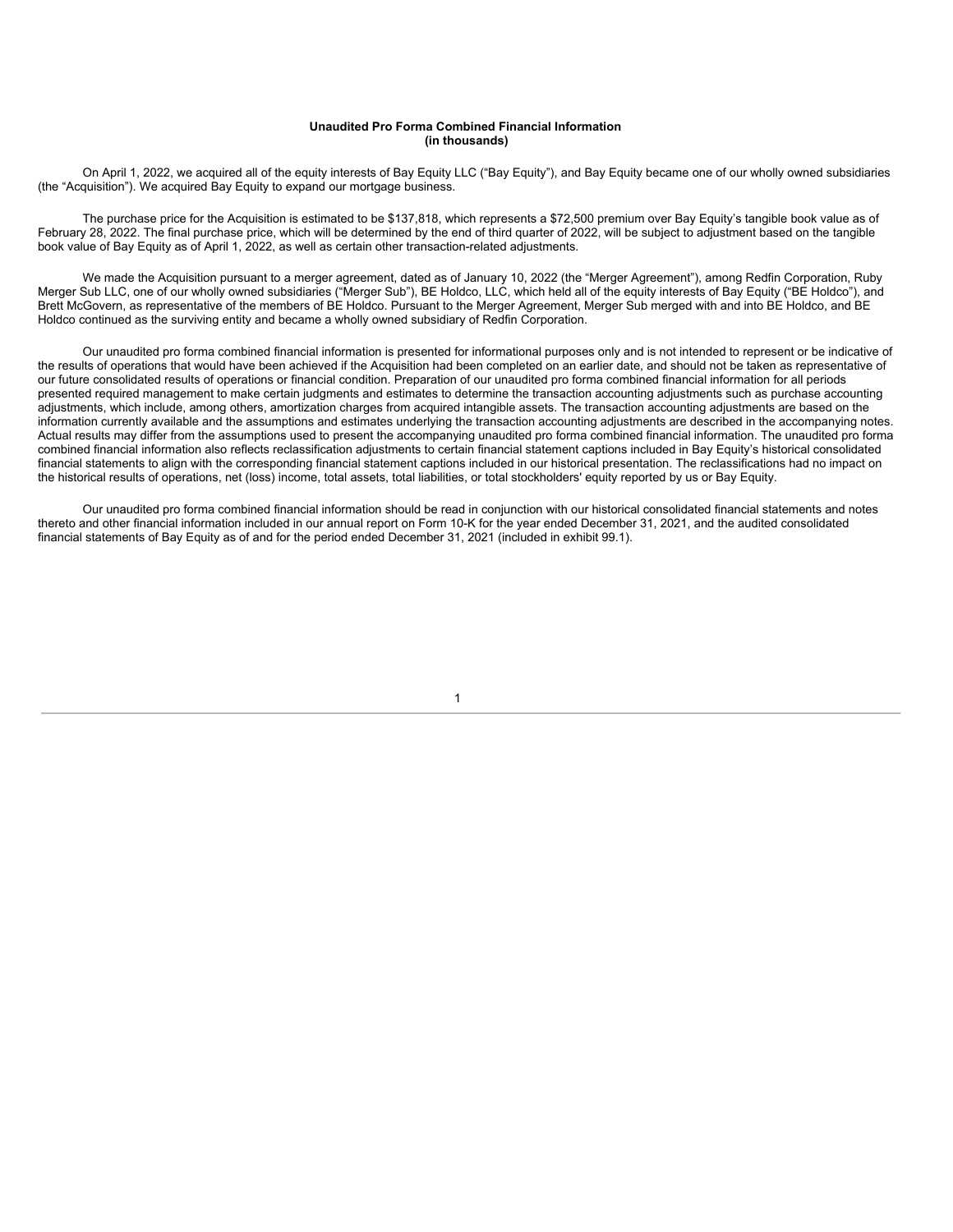#### **Unaudited Pro Forma Combined Balance Sheet As of December 31, 2021 (in thousands)**

|                                                                                                                                               | <b>Historical</b><br>Redfin<br><b>Bay Equity</b> |                          | <b>Transaction Accounting</b>    | Reclassification              |                 |
|-----------------------------------------------------------------------------------------------------------------------------------------------|--------------------------------------------------|--------------------------|----------------------------------|-------------------------------|-----------------|
|                                                                                                                                               |                                                  |                          | <b>Adjustments</b>               | <b>Adjustments</b>            | Pro Forma       |
|                                                                                                                                               |                                                  | December 31, 2021        | (Note 3)                         | (Note 4)                      | Combined        |
| <b>Assets</b>                                                                                                                                 |                                                  |                          |                                  |                               |                 |
| <b>Current assets</b>                                                                                                                         |                                                  |                          |                                  |                               |                 |
| Cash and cash equivalents                                                                                                                     | $\mathbb{S}$<br>591,003                          | 42.944<br>-\$            | $\mathbb{S}$<br>$(137, 818)$ (a) | \$                            | \$<br>496.129   |
| Restricted cash                                                                                                                               | 127,278                                          | 2,310                    |                                  |                               | 129,588         |
| Short-term investments                                                                                                                        | 33,737                                           |                          |                                  |                               | 33,737          |
| Escrow cash                                                                                                                                   |                                                  | 831                      | $(831)$ (b)                      |                               |                 |
| Accounts receivable, net                                                                                                                      | 69,594                                           | 12,307                   |                                  | $(1, 433)$ (j)                | 80.468          |
| Inventory                                                                                                                                     | 358,221                                          | $\overline{\phantom{0}}$ |                                  | $\overline{\phantom{0}}$      | 358,221         |
| Loans held for sale                                                                                                                           | 35,759                                           | 321,684                  |                                  |                               | 357,443         |
| Mortgage servicing rights                                                                                                                     | $\overline{\phantom{0}}$                         | 27,658                   |                                  |                               | 27,658          |
| Prepaid expenses                                                                                                                              | 22,948                                           | 1.768                    |                                  |                               | 24,716          |
| Other current assets                                                                                                                          | 7,524                                            |                          | 718 (c)                          | 4,788                         | (i)<br>13,030   |
| Derivative assets                                                                                                                             |                                                  | 3,355                    |                                  | $(3,355)$ (i)                 |                 |
| Total current assets                                                                                                                          | 1.246.064                                        | 412.857                  | (137, 931)                       |                               | 1,520,990       |
| Property and equipment, net                                                                                                                   | 58,671                                           | 1,312                    |                                  |                               | 59,983          |
| Right-of-use assets, net                                                                                                                      | 54,200                                           |                          | $6,579$ (d)                      |                               | 60,779          |
| Long-term investments                                                                                                                         | 54,828                                           |                          |                                  |                               | 54,828          |
| Intangible assets, net                                                                                                                        | 185,929                                          |                          | 14,510 (e)                       |                               | 200,439         |
| Goodwill                                                                                                                                      | 409,382                                          |                          | 60,758 (e)                       | $\overline{\phantom{0}}$      | 470,140         |
| Other assets, noncurrent                                                                                                                      | 12,898                                           |                          |                                  | 256                           | (i)<br>13,154   |
| <b>Deposits</b>                                                                                                                               |                                                  | 256                      |                                  | $(256)$ (j)                   |                 |
| <b>Total assets</b>                                                                                                                           | \$<br>2,021,972                                  | \$<br>414,425            | \$<br>(56, 084)                  | \$                            | \$<br>2,380,313 |
| Liabilities, mezzanine equity, and<br>stockholders' equity                                                                                    |                                                  |                          |                                  |                               |                 |
| <b>Current liabilities</b>                                                                                                                    |                                                  |                          |                                  |                               |                 |
| Accounts payable                                                                                                                              | $\mathfrak{L}$<br>12.546                         | $\mathbb{S}$<br>5.626    | $\mathbb{S}$                     | $\mathbb{S}$<br>$(3,255)$ (i) | 14.917<br>\$    |
| Accrued and other liabilities                                                                                                                 | 118.122                                          |                          | (c), (f),<br>10,832<br>(g)       | 44.380                        | (j)<br>173,334  |
| Accrued payroll expenses                                                                                                                      |                                                  | 32,890                   |                                  | $(32,890)$ (i)                |                 |
| Escrow payable                                                                                                                                |                                                  | 798                      | $(798)$ (b)                      |                               |                 |
| Warehouse credit facilities                                                                                                                   | 33,043                                           | 304,293                  |                                  |                               | 337,336         |
| Secured revolving credit facility                                                                                                             | 199.781                                          |                          |                                  |                               | 199.781         |
| Convertible senior notes, net                                                                                                                 | 23,280                                           |                          |                                  |                               | 23,280          |
| Lease liabilities                                                                                                                             | 15,040                                           |                          | $3,881$ (d)                      |                               | 18,921          |
| <b>Total current liabilities</b>                                                                                                              | 401,812                                          | 343,607                  | 13,915                           | 8,235                         | 767,569         |
| Lease liabilities, noncurrent                                                                                                                 | 55,222                                           |                          | $2,698$ (d)                      |                               | 57,920          |
| Reserve for loan loss                                                                                                                         |                                                  | 8.235                    |                                  | $(8,235)$ (i)                 |                 |
| Convertible senior notes, net, noncurrent                                                                                                     | 1,214,017                                        |                          |                                  |                               | 1,214,017       |
| Deferred tax liabilities                                                                                                                      | 1,201                                            |                          |                                  |                               | 1,201           |
| <b>Total liabilities</b>                                                                                                                      | 1,672,252                                        | 351,842                  | 16,613                           | $\overline{\phantom{0}}$      | 2,040,707       |
| Series A convertible preferred stock-par<br>value \$0.001 per share; 10,000,000 shares<br>authorized; 40,000 shares issued and<br>outstanding | 39,868                                           |                          |                                  |                               | 39.868          |
| Stockholders' equity                                                                                                                          |                                                  |                          |                                  |                               |                 |
| Common stock                                                                                                                                  | 106                                              |                          |                                  |                               | 106             |
| Additional paid-in capital                                                                                                                    | 682,084                                          |                          |                                  |                               | 682,084         |
| Accumulated other comprehensive loss                                                                                                          | (174)                                            |                          |                                  |                               | (174)           |
| Accumulated deficit                                                                                                                           | (372, 164)                                       |                          | $(10, 114)$ (f), (g)             |                               | (382, 278)      |
| Members' equity                                                                                                                               |                                                  | 62,583                   | $(62, 583)$ (h)                  |                               |                 |
| Total stockholders' equity                                                                                                                    | 309,852                                          | 62,583                   | (72, 697)                        |                               | 299,738         |
| Total liabilities, mezzanine equity, and<br>stockholders' equity                                                                              | $\mathbb{S}$<br>2,021,972 \$                     | 414,425                  | $\mathfrak{S}$<br>(56,084)       | \$                            | \$<br>2,380,313 |

<span id="page-41-0"></span>*See Notes to the unaudited pro forma combined financial information.*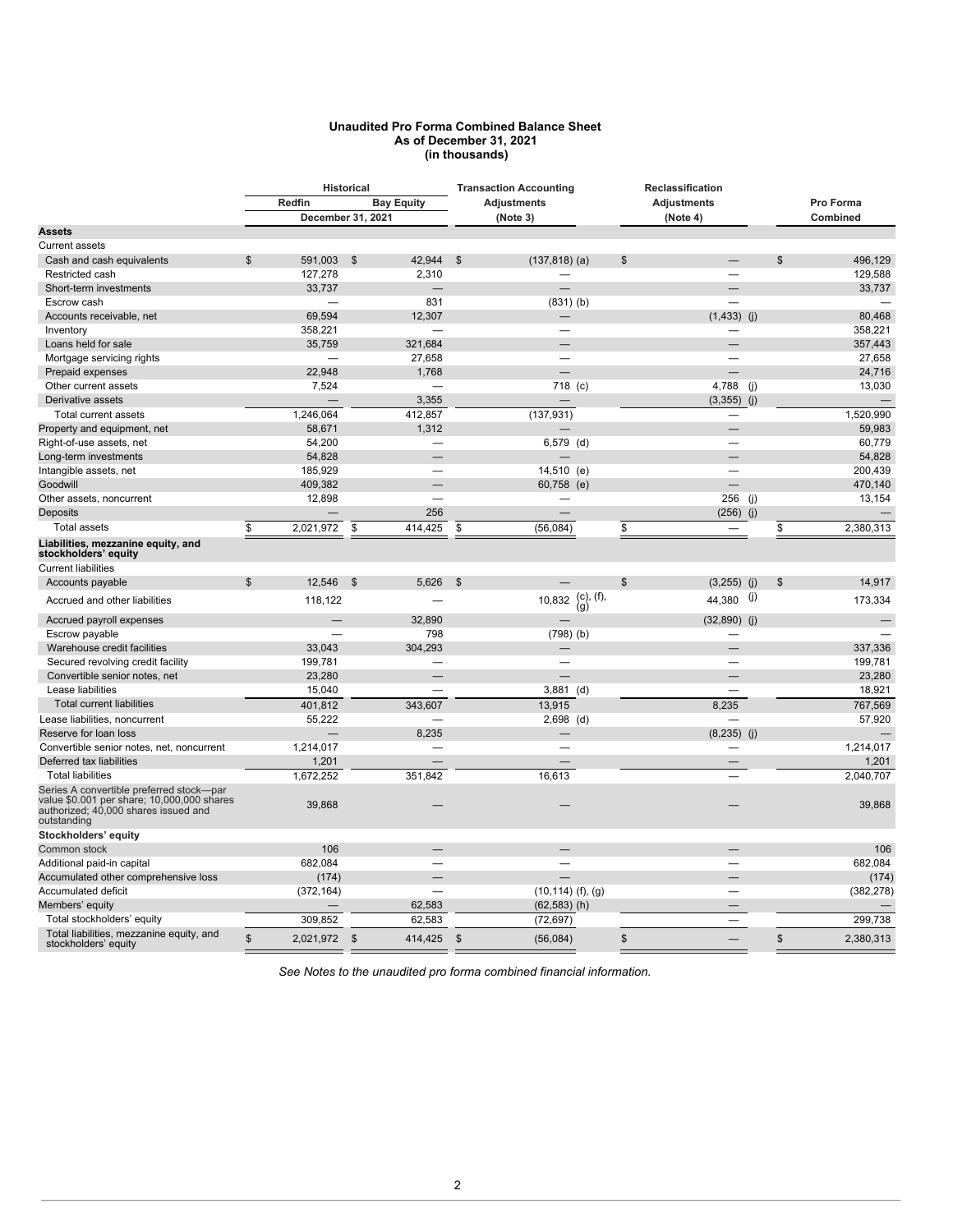#### **Unaudited Pro Forma Combined Statement of Comprehensive Loss For the Year Ended December 31, 2021 (in thousands, except share and per share amounts)**

|                                                                                                         | <b>Historical</b> |                            |               |                          |            |                                         |  |                |                                                                                                                                                                                                                                |                 |                          |
|---------------------------------------------------------------------------------------------------------|-------------------|----------------------------|---------------|--------------------------|------------|-----------------------------------------|--|----------------|--------------------------------------------------------------------------------------------------------------------------------------------------------------------------------------------------------------------------------|-----------------|--------------------------|
|                                                                                                         |                   | <b>Redfin</b>              |               | <b>Bay Equity</b>        |            | <b>Transaction</b><br><b>Accounting</b> |  |                | <b>Reclassification</b>                                                                                                                                                                                                        |                 |                          |
|                                                                                                         |                   | <b>Twelve Months Ended</b> |               |                          |            | <b>Adjustments</b>                      |  |                | <b>Adjustments</b>                                                                                                                                                                                                             |                 | Pro Forma                |
|                                                                                                         |                   | December 31, 2021          |               |                          |            | (Note 3)                                |  |                | (Note 4)                                                                                                                                                                                                                       |                 | Combined                 |
| Revenue                                                                                                 |                   |                            |               |                          |            |                                         |  |                |                                                                                                                                                                                                                                |                 |                          |
| Service                                                                                                 | \$                | 1,042,112                  | \$            | $\overline{\phantom{0}}$ | \$         | $\overline{\phantom{0}}$                |  | \$             | 350,122 (k), (m) \$                                                                                                                                                                                                            |                 | 1,392,234                |
| Product                                                                                                 |                   | 880,653                    |               |                          |            | $\overline{\phantom{0}}$                |  |                |                                                                                                                                                                                                                                |                 | 880.653                  |
| Loan origination fees                                                                                   |                   | $\overline{\phantom{m}}$   |               | 211,370                  |            | $\overline{\phantom{0}}$                |  |                | $(211, 370)$ (k)                                                                                                                                                                                                               |                 |                          |
| Gain on sale of mortgage loans                                                                          |                   |                            |               | 131,952                  |            | $\overline{\phantom{0}}$                |  |                | $(131, 952)$ (k)                                                                                                                                                                                                               |                 |                          |
| Servicing fee income                                                                                    |                   |                            |               | 6,478                    |            | $\overline{\phantom{0}}$                |  |                | $(6,478)$ (k)                                                                                                                                                                                                                  |                 |                          |
| Interest income                                                                                         |                   |                            |               | 14,005                   |            |                                         |  |                | $(14,005)$ (k)                                                                                                                                                                                                                 |                 |                          |
| Total revenue                                                                                           |                   | 1.922.765                  |               | 363.805                  |            |                                         |  |                | (13, 683)                                                                                                                                                                                                                      |                 | 2,272,887                |
| Cost of revenue                                                                                         |                   |                            |               |                          |            |                                         |  |                |                                                                                                                                                                                                                                |                 |                          |
| Service                                                                                                 |                   | 648.660                    |               |                          |            |                                         |  |                | 224,483 (l)                                                                                                                                                                                                                    |                 | 873.143                  |
| Product                                                                                                 |                   | 870,285                    |               |                          |            |                                         |  |                |                                                                                                                                                                                                                                |                 | 870,285                  |
| Total cost of revenue                                                                                   |                   | 1,518,945                  |               |                          |            |                                         |  |                | 224,483                                                                                                                                                                                                                        |                 | 1,743,428                |
| Gross profit                                                                                            |                   | 403,820                    |               | 363.805                  |            |                                         |  |                | (238, 166)                                                                                                                                                                                                                     |                 | 529.459                  |
| Operating expenses                                                                                      |                   |                            |               |                          |            |                                         |  |                |                                                                                                                                                                                                                                |                 |                          |
| Technology and development                                                                              |                   | 156,718                    |               |                          |            | 953 (i)                                 |  |                | $1,471$ (l)                                                                                                                                                                                                                    |                 | 159,142                  |
| Marketing                                                                                               |                   | 138,740                    |               |                          |            |                                         |  |                | 8,432 (l)                                                                                                                                                                                                                      |                 | 147,172                  |
| General and administrative                                                                              |                   | 218,315                    |               | 15.378                   |            | 4,726 (f), (i)                          |  |                | 34,449 (I)                                                                                                                                                                                                                     |                 | 272,868                  |
| Restructuring and reorganization                                                                        |                   | $\overline{\phantom{0}}$   |               | $\overline{\phantom{0}}$ |            | 7,718 (g)                               |  |                |                                                                                                                                                                                                                                |                 | 7,718                    |
| Labor                                                                                                   |                   |                            |               | 238,882                  |            |                                         |  |                | $(238, 882)$ (l)                                                                                                                                                                                                               |                 |                          |
| Occupancy                                                                                               |                   | $\qquad \qquad$            |               | 14.111                   |            | $\overline{\phantom{0}}$                |  |                | $(14, 111)$ (l)                                                                                                                                                                                                                |                 |                          |
| Interest expense                                                                                        |                   |                            |               | 13.683                   |            |                                         |  |                | $(13,683)$ (m)                                                                                                                                                                                                                 |                 |                          |
| Advertising                                                                                             |                   | $\overline{\phantom{0}}$   |               | 6.830                    |            |                                         |  |                | $(6,830)$ (I)                                                                                                                                                                                                                  |                 | $\overline{\phantom{0}}$ |
| Legal and professional                                                                                  |                   |                            |               | 8,394                    |            | $\equiv$                                |  |                | $(8,394)$ (I)                                                                                                                                                                                                                  |                 | $\overline{\phantom{0}}$ |
| Depreciation                                                                                            |                   | $\overline{\phantom{0}}$   |               | 618                      |            | $\overline{\phantom{0}}$                |  |                | $(618)$ (I)                                                                                                                                                                                                                    |                 |                          |
| Total operating expenses                                                                                |                   | 513,773                    |               | 297,896                  |            | 13,397                                  |  |                | (238, 166)                                                                                                                                                                                                                     |                 | 586,900                  |
| Loss from operations                                                                                    |                   | (109, 953)                 |               | 65.909                   |            | (13, 397)                               |  |                |                                                                                                                                                                                                                                |                 | (57, 441)                |
| Interest income                                                                                         |                   | 635                        |               |                          |            | <u>e a</u>                              |  |                |                                                                                                                                                                                                                                |                 | 635                      |
| Interest expense                                                                                        |                   | (11, 762)                  |               |                          |            |                                         |  |                |                                                                                                                                                                                                                                |                 | (11, 762)                |
| Other income, net                                                                                       |                   | 5,360                      |               | $\overline{\phantom{0}}$ |            | <u>e a</u>                              |  |                | and the contract of the contract of the contract of the contract of the contract of the contract of the contract of the contract of the contract of the contract of the contract of the contract of the contract of the contra |                 | 5,360                    |
| Income tax benefit (expense)                                                                            |                   | 6,107                      |               | (781)                    |            |                                         |  |                |                                                                                                                                                                                                                                |                 | 5,326                    |
| Net loss                                                                                                | \$                | (109, 613)                 | \$            | 65,128                   | \$         | (13, 397)                               |  | \$             | $\overline{\phantom{0}}$                                                                                                                                                                                                       | \$              | (57, 882)                |
| Dividends on convertible preferred stock                                                                |                   | (7, 269)                   |               |                          |            |                                         |  |                | —                                                                                                                                                                                                                              |                 | (7, 269)                 |
| Net loss attributable to common stock-basic and diluted                                                 | $\overline{\$}$   | (116, 882)                 | $\mathsf{\$}$ | 65,128                   | $\sqrt{2}$ | (13, 397)                               |  | $\mathfrak{S}$ |                                                                                                                                                                                                                                | $\overline{\$}$ | (65, 151)                |
| Net loss per share attributable to common stock-basic and<br>diluted                                    | \$                | (1.12)                     | \$            |                          | \$         |                                         |  | \$             |                                                                                                                                                                                                                                | \$              | (0.62)                   |
| Weighted average shares to compute net loss per share<br>attributable to common stock-basic and diluted |                   | 104,683,460                |               |                          |            |                                         |  |                |                                                                                                                                                                                                                                |                 | 104,683,460              |
| Net loss                                                                                                | $\mathfrak{S}$    | $(109, 613)$ \$            |               | 65,128                   | \$         | (13, 397)                               |  | $\mathfrak{s}$ |                                                                                                                                                                                                                                | $\mathbb{S}$    | (57, 882)                |
| Other comprehensive income                                                                              |                   |                            |               |                          |            |                                         |  |                |                                                                                                                                                                                                                                |                 |                          |
| Foreign currency translation adjustments                                                                |                   | $6\phantom{1}6$            |               |                          |            |                                         |  |                |                                                                                                                                                                                                                                |                 | $\,6\,$                  |
| Unrealized gain on available-for-sale securities                                                        |                   | 379                        |               |                          |            |                                         |  |                |                                                                                                                                                                                                                                |                 | 379                      |
| Total other comprehensive income                                                                        |                   | 385                        |               |                          |            |                                         |  |                |                                                                                                                                                                                                                                |                 | 385                      |
| Comprehensive loss                                                                                      | \$                | (109, 228)                 | \$            | 65,128                   | \$         | (13, 397)                               |  | \$             |                                                                                                                                                                                                                                | \$              | (57, 497)                |

<span id="page-42-0"></span>*See Notes to the unaudited pro forma combined financial information.*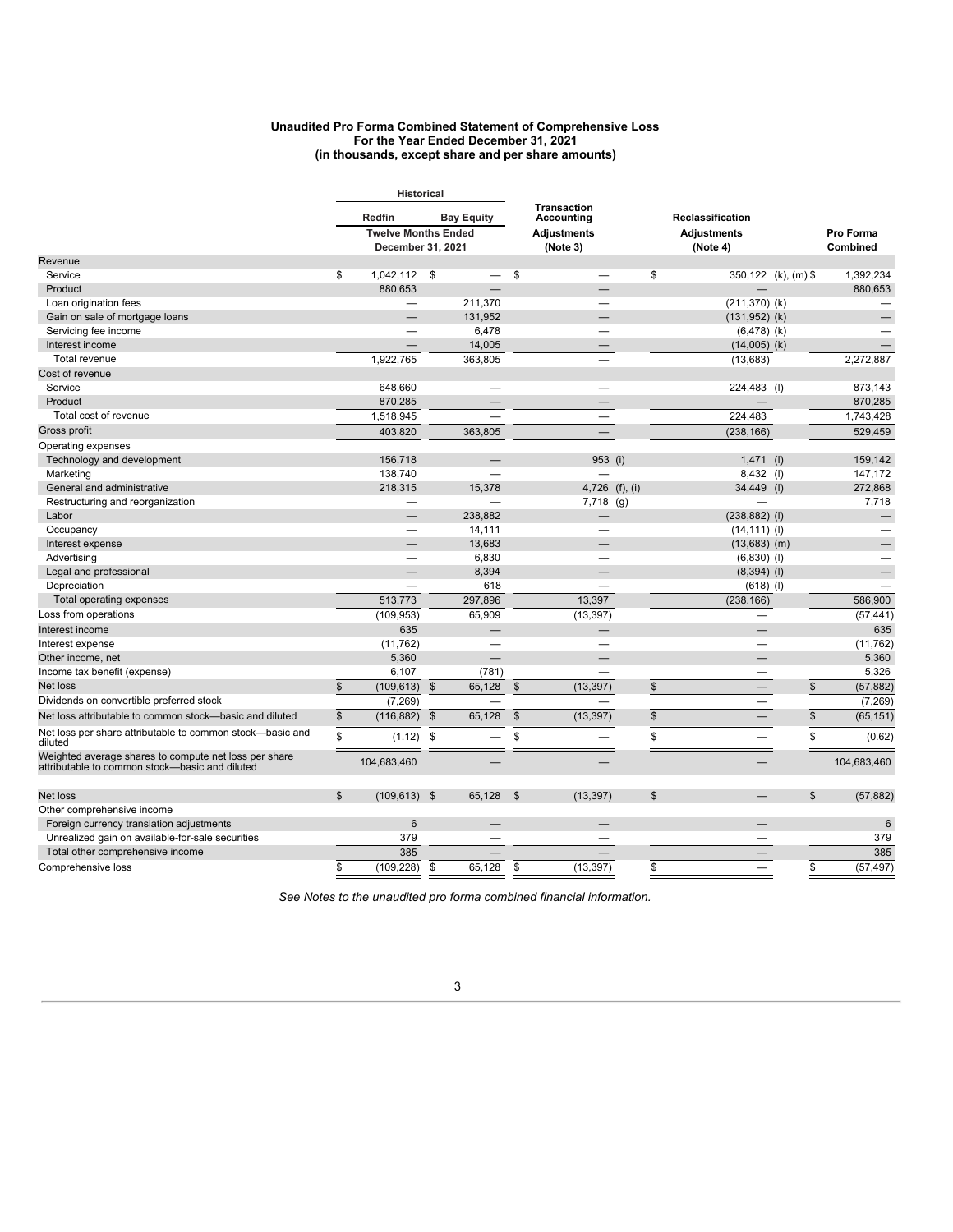#### <span id="page-43-0"></span>**Redfin Corporation Notes to the Unaudited Pro Forma Combined Financial Information (in thousands)**

#### **Note 1: Basis of Presentation**

On April 1, 2022, we completed our acquisition of Bay Equity whereby we acquired Bay Equity in a transaction accounted for using the purchase method of accounting in accordance with FASB ASC 805, *Business Combinations*. Under this method of accounting, the total purchase price of \$137,818 was made up of all cash consideration.

The unaudited pro forma combined financial information is presented for informational purposes only and is not intended to represent or be indicative of the results of operations that would have been achieved if the Acquisition had been completed on an earlier date, and should not be taken as representative of our future consolidated results of operations or financial condition. Preparation of the unaudited pro forma combined financial information for all periods presented required management to make certain judgments and estimates to determine the transaction accounting adjustments, such as purchase accounting adjustments, which include, among others, amortization charges from acquired intangible assets. This information has been prepared in accordance with Article 11 of Regulation S-X, and is for informational purposes only and is subject to a number of uncertainties and assumptions as described in the accompanying notes.

The unaudited pro forma combined balance sheet as of December 31, 2021 is based on the historical balance sheets of us and Bay Equity and have been prepared to reflect the Acquisition and related adjustments as if the Acquisition had been consummated on December 31, 2021. The unaudited pro forma combined consolidated statements of comprehensive income (loss) for the year ended December 31, 2021 combines ours and Bay Equity's historical consolidated statements of comprehensive income (loss) as if the Acquisition had been consummated on January 1, 2021. The unaudited pro forma combined financial statements noted above are also presented under FASB ASC Topic 606, *Revenues from Contracts with Customers* , and FASB ASC Topic 842, *Leases,* for both us and Bay Equity.

#### **Note 2: Calculation of Purchase Price Consideration and Purchase Price Allocation**

**Calculation of Purchase Price Consideration**—The purchase price for the Acquisition is estimated to be \$137,818, which represents a \$72,500 premium over Bay Equity's tangible book value as of February 28, 2022. The final cash purchase price is subject to adjustments based on the tangible book value of Bay Equity as of April 1, 2022, as well as certain other transaction-related adjustments, and will be determined by the end of third quarter of 2022.

Preliminary Purchase Price Allocation—The total purchase price has been allocated to Bay Equity's tangible and intangible assets acquired and<br>liabilities assumed based on their estimated fair value at April 1, 2022. The pr accounting adjustments in the pro forma balance sheet and statement of comprehensive (loss) income. The final purchase price allocation will be determined<br>when we have completed the detailed valuations and necessary calcul 10-Q for the quarter ending March 31, 2023 and could differ materially from the preliminary allocation used in the transaction accounting adjustments. The final allocation may include (1) changes in fair values of property, plant and equipment; (2) changes in allocations to intangible assets, such as trade names and developed technology, as well as goodwill; and (3) other changes to assets and liabilities.

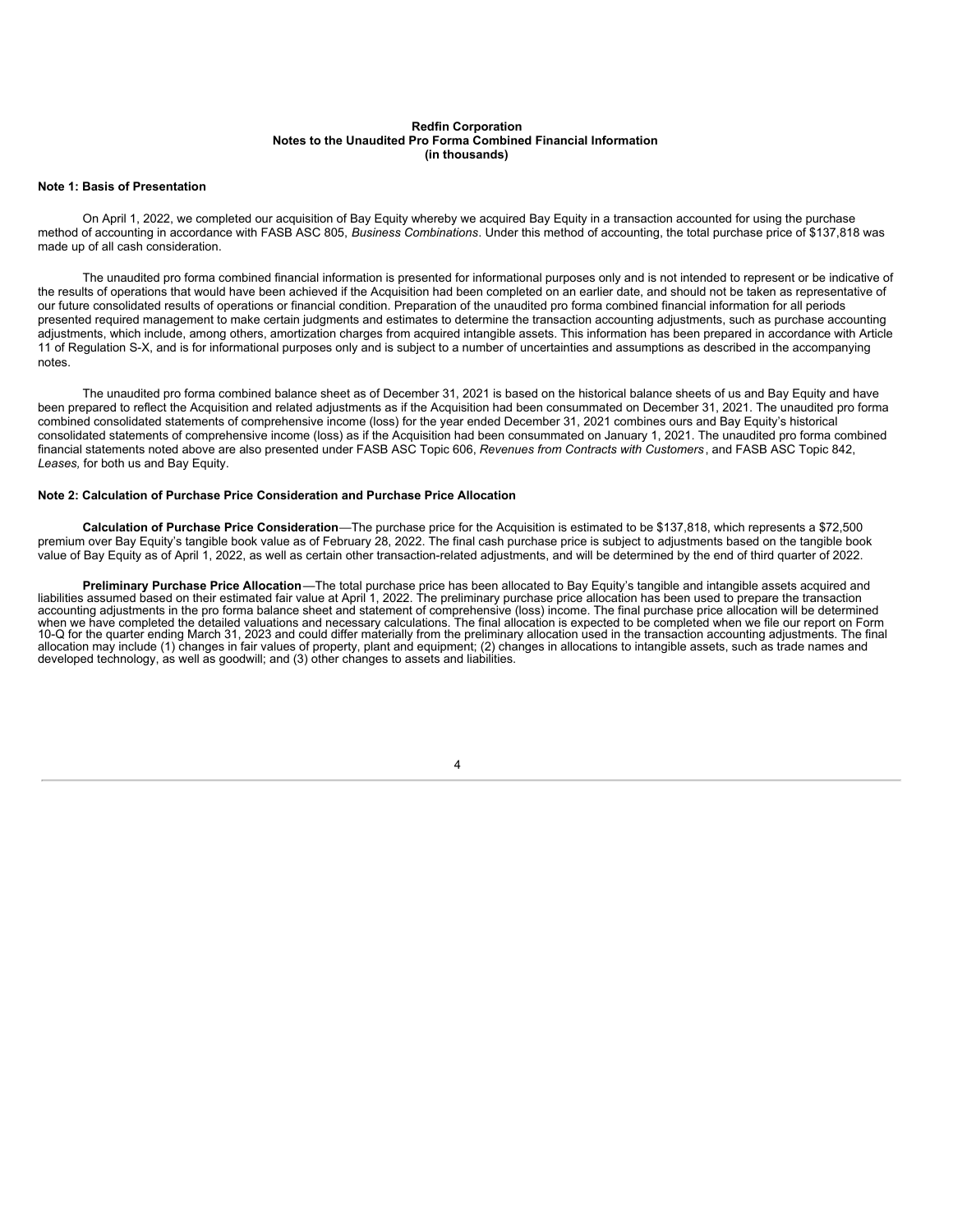The following table sets forth a preliminary allocation of the purchase price to the fair value of the identifiable tangible and intangible assets acquired and liabilities assumed of Bay Equity using Bay Equity's audited balance sheet as of December 31, 2021, with the excess recorded to goodwill:

| <b>Assets acquired</b>        |              |
|-------------------------------|--------------|
| Cash and cash equivalents     | \$<br>42,944 |
| Restricted cash               | 2,310        |
| Accounts receivable           | 10,874       |
| Prepaid expenses              | 1,768        |
| Loans held for sale           | 321,684      |
| Mortgage servicing rights     | 27,658       |
| Other current assets          | 5,506        |
| Property and equipment, net   | 1,312        |
| Right of use assets, net      | 6,579        |
| Intangible assets             | 14,510       |
| Goodwill                      | 60,758       |
| Other assets, noncurrent      | 256          |
| Total assets acquired         | 496,159      |
| <b>Liabilities assumed</b>    |              |
| Accounts payable              | (2, 371)     |
| Accrued and other liabilities | (45,098)     |
| Warehouse credit facilities   | (304, 293)   |
| Lease liabilities             | (3,881)      |
| Lease liabilities, noncurrent | (2,698)      |
| Total liabilities assumed     | (358, 341)   |
| Net assets acquired           | 137,818      |

**Identifiable intangible assets**—The identifiable intangible assets include trade names and developed technology. Trade names primarily relate to the Bay Equity brand. Developed technology primarily relates to website functionality around data consolidation and optimization which helps drive efficiencies in loan origination and processing.

**Goodwill**—Approximately \$60,758 has been allocated to goodwill. Goodwill represents the excess of the purchase price over the fair value of the net assets acquired. In accordance with FASB ASC 350, *Intangibles - Goodwill and Other*, goodwill will not be amortized but instead will be tested for impairment at least annually (more frequently if certain indicators are present). In the event that we determine the value of goodwill has become impaired, we will incur an accounting charge for the amount of impairment during the fiscal quarter in which the determination is made.

#### **Note 3. Transaction Accounting Adjustments**

The transaction accounting adjustments included in the unaudited pro forma combined financial statements are as follows:

a. Adjustment to reflect the cash purchase price of \$137,818.

b. Adjustment to remove escrow cash and escrow payable from the balance sheet which are not included on the balance sheet in accordance with our accounting policy.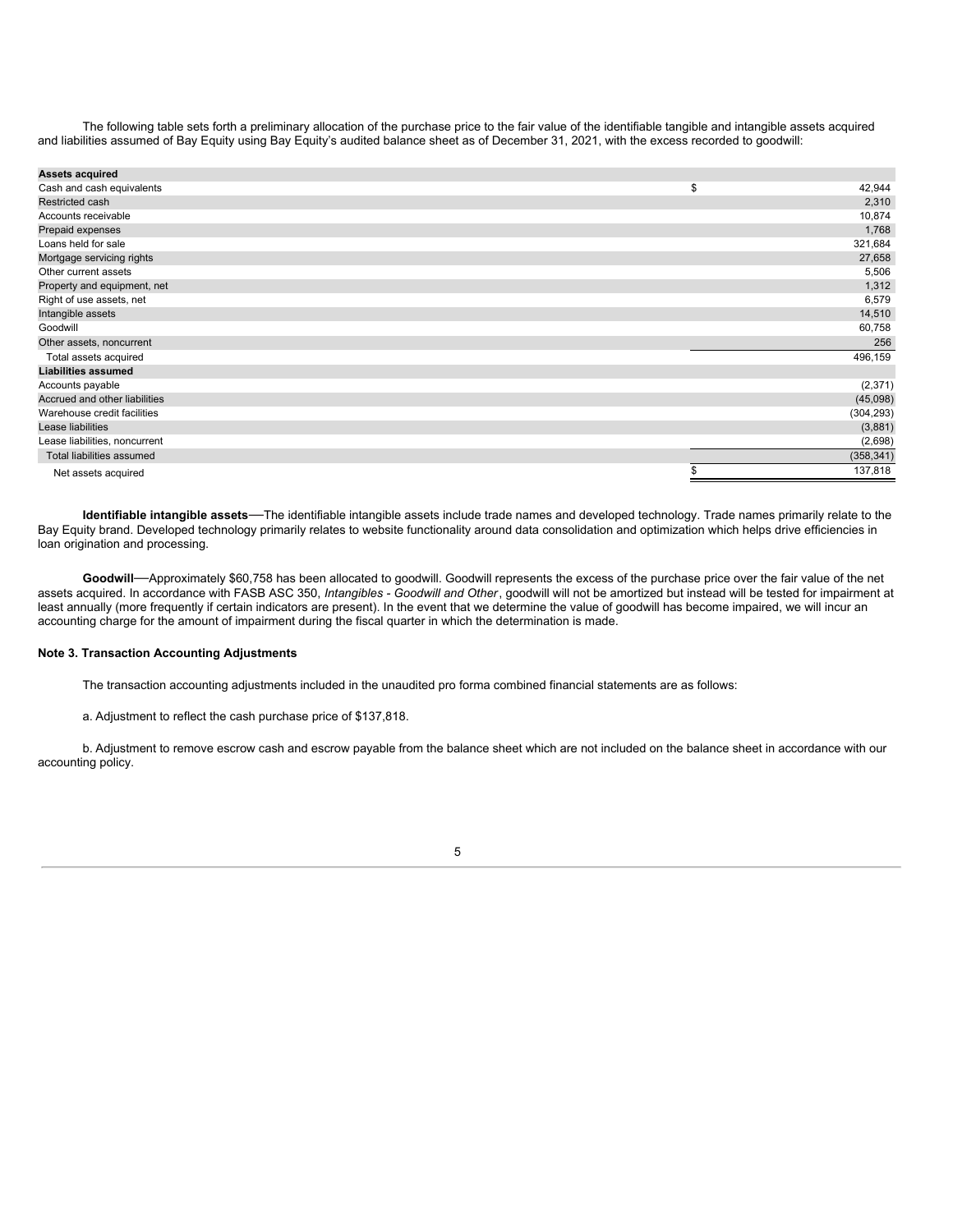c. Adjustment to current assets and liabilities to adjust Bay Equity's accounting to be consistent with ours as it relates to pair-off settlements due from brokers/dealers used for hedging transactions. Bay Equity historically recognized the net asset or liability amount arising from derivative positions, while we recognize the gross asset and liability associated with each position.

d. Adjustment to reflect the implementation of FASB ASC Topic 842, *Leases*, by Bay Equity to conform to the adoption date as a public business entity and our associated accounting policy. Bay Equity adopted the accounting standard on January 1, 2022.

e. Adjustment to record the fair value of acquired intangible assets of \$14,510 and goodwill of \$60,758.

f. Adjustment for transaction costs incurred by us or Bay Equity after December 31, 2021, which have not yet been included in historical financial statements.

|                                          | <b>Balance Sheet</b> |                         | <b>Income Statement</b> |                                        |
|------------------------------------------|----------------------|-------------------------|-------------------------|----------------------------------------|
|                                          |                      | As of December 31, 2021 |                         | <b>Year Ended</b><br>December 31, 2021 |
| Transaction costs incurred by Bay Equity |                      | 385                     |                         | 385                                    |
| Transaction costs incurred by Redfin     |                      | 2.011                   |                         | 2,011                                  |
| Total transaction costs                  |                      | 2,396                   |                         | 2,396                                  |

We expensed certain transaction costs for book purposes in conjunction with the Acquisition which may be capitalized for tax purposes and would become deductible in the future. As such, we would recognize a deferred tax asset from this arrangement in the amount of \$422 which equals the transaction cost adjustment of \$2,011 multiplied by the statutory rate of 21%. However, we recognize a full valuation allowance on the Company's deferred tax assets. As a result, the net impact is \$0, and therefore is not shown as a transaction accounting adjustment.

g. Adjustment for restructuring and reorganization costs related to the Acquisition incurred by us after December 31, 2021, and not included in the historical financial statements, which consist of severance costs and retention costs in relation to Bay Equity employees.

|                                              | <b>Balance Sheet</b>    |  | <b>Income Statement</b>                |  |
|----------------------------------------------|-------------------------|--|----------------------------------------|--|
|                                              | As of December 31, 2021 |  | <b>Year Ended</b><br>December 31, 2021 |  |
| Severance costs incurred by Redfin           | 4,164                   |  | 4,164                                  |  |
| Retention costs incurred by Redfin           | 3.554                   |  | 3.554                                  |  |
| Total restructuring and reorganization costs | 7,718                   |  | 7,718                                  |  |

h. Adjustment to eliminate Bay Equity's historical equity balances.

i. Adjustment to record amortization of intangible assets recorded as a result of the measurement of Bay Equity's assets and liabilities at fair value as a result of the Acquisition. The adjustment recorded \$3,283 of intangible amortization, \$953 of which relates to developed technology and was recorded in technology and development and \$2,330 which relates to trade names and was recorded in general and administrative. The estimated useful lives of the intangible assets are as follows:

|                      | <b>Estimated useful lives</b><br>(in vears) |
|----------------------|---------------------------------------------|
| Trade names          |                                             |
| Developed technology |                                             |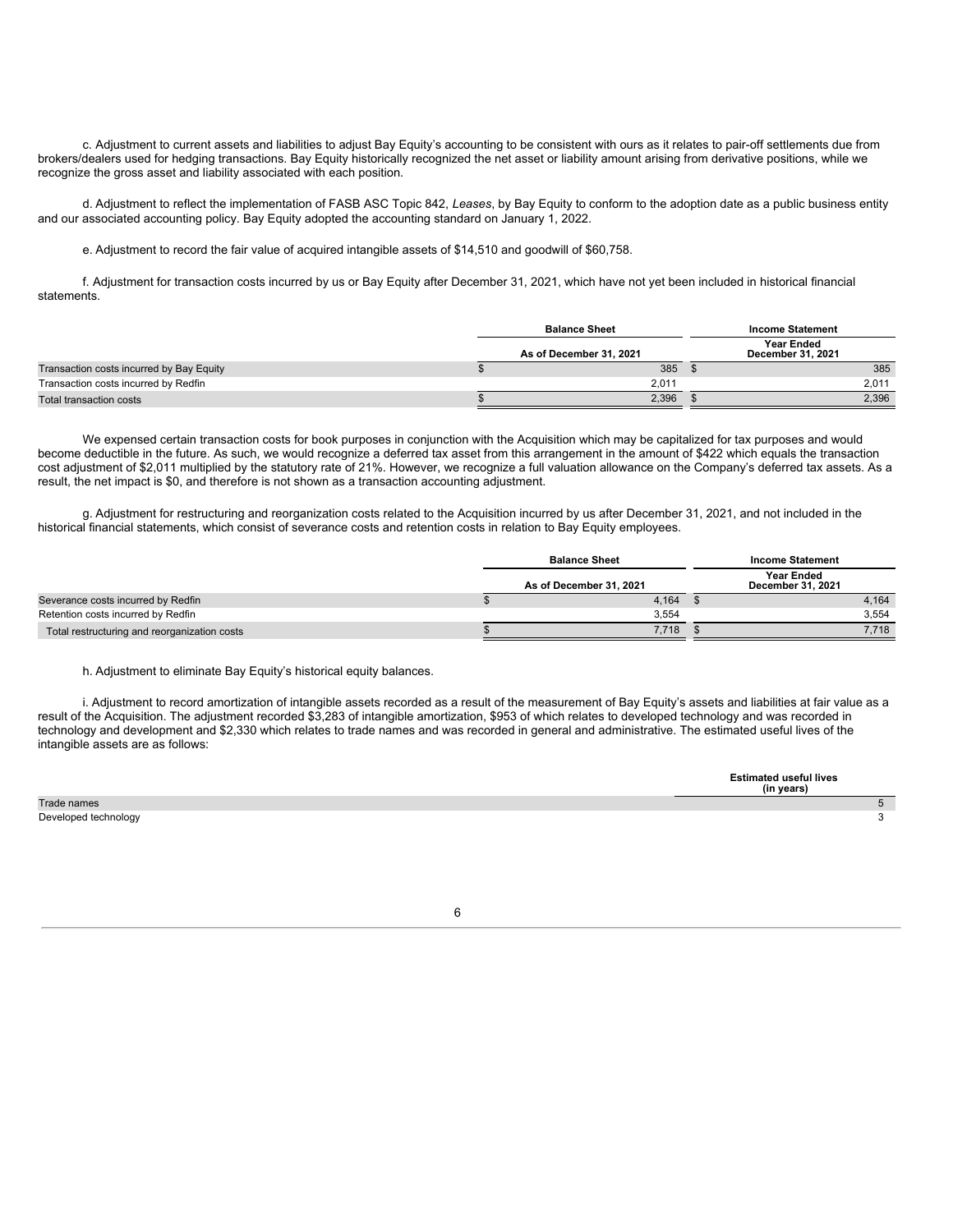#### **Note 4: Reclassification Adjustments**

Certain reclassification adjustments have been made to the unaudited pro forma combined financial statements to conform Bay Equity's historical financial statement presentation to our financial statement presentation. The unaudited proforma combined balance sheet is presented as of December 31, 2021 and the unaudited pro forma combined consolidated statement of comprehensive (loss) income is presented for the year ended December 31, 2021. The reclassification adjustments did not impact total assets, total liabilities, total stockholders' equity, or net (loss) income. The following reclassification adjustments were made to the unaudited pro forma combined financial statements to conform Bay Equity's presentation to our presentation:

j. Adjustment to reclassify Bay Equity line items to conform to the presentation used on our balance sheet. This consists of a reclassification of all derivative assets and certain amounts that Bay Equity had previously classified as accounts receivable into the other current assets line item. In addition, we reclassified all deposits into the other current assets line item. Lastly, we reclassified accrued payroll expenses, the reserve for loan losses, and certain amounts into accrued and other liabilities.

k. Adjustment to reclassify Bay Equity revenue line items to conform to our presentation. All of Bay Equity's revenue line items were reclassified into the service revenue line item.

l. Adjustments to reclassify Bay Equity's expenses to conform to our income statement presentation. Bay Equity historically presented costs and expenses based on their nature rather than function. The following is a breakout of the reclassifications made:

|                                               | <b>Year Ended</b><br>December 31, 2021 |
|-----------------------------------------------|----------------------------------------|
| Labor to cost of revenue                      | 206,202                                |
| Occupancy to cost of revenue                  | 8,114                                  |
| General and administrative to cost of revenue | 9,525                                  |
| Legal and professional to cost of revenue     | 642                                    |
| Net change to service cost of revenue         | 224,483                                |
|                                               |                                        |

|                                                          | <b>Year Ended</b><br><b>December 31, 2021</b> |
|----------------------------------------------------------|-----------------------------------------------|
| Legal and professional to technology and development     | 957                                           |
| Labor to technology and development                      | 511                                           |
| Occupancy expenses to technology and development         |                                               |
| General and administrative to technology and development |                                               |
| Net change to technology and development                 | 1.471                                         |

|                                              | <b>Year Ended</b><br>December 31, 2021 |
|----------------------------------------------|----------------------------------------|
| Advertising to marketing                     | 6,830                                  |
| Labor to marketing                           | 1,378                                  |
| General and administrative to marketing      | 214                                    |
| Occupancy expenses to marketing              |                                        |
| Legal and professional expenses to marketing | 3                                      |
| Net change to marketing                      | 8,432                                  |